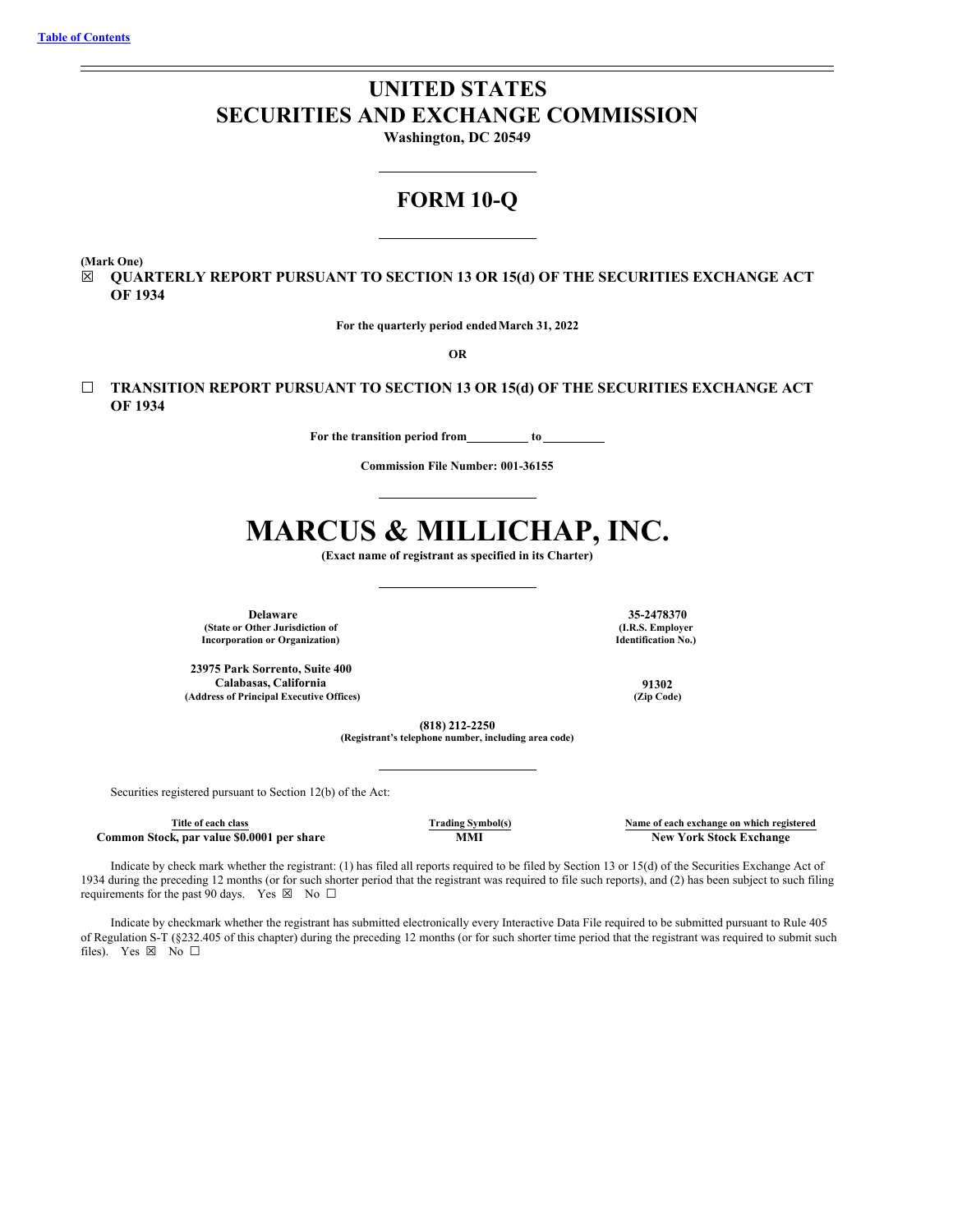Indicate by check mark whether the registrant is a large accelerated filer, an accelerated filer, anon-accelerated filer, a smaller reporting company, or an emerging growth company. See definitions of "large accelerated filer," "accelerated filer," "smaller reporting company," and "emerging growth company" in Rule 12b-2 of the Exchange Act.

| Large accelerated filer | ⊠ | Accelerated filer         |  |
|-------------------------|---|---------------------------|--|
| Non-accelerated filer   |   | Smaller reporting company |  |
|                         |   | Emerging growth company   |  |

If an emerging growth company, indicate by check mark if the registrant has elected not to use the extended transition period for complying with any new or revised financial accounting standards provided pursuant to Section 13(a) of the Exchange Act. □

Indicate by check mark whether the registrant is a shell company (as defined in Rule 12b-2 of the Exchange Act). Yes  $\Box$  No  $\boxtimes$ 

Number of shares of common stock, par value \$0.0001 per share, of the registrant issued and outstanding as of May3, 2022 was 38,889,501 shares.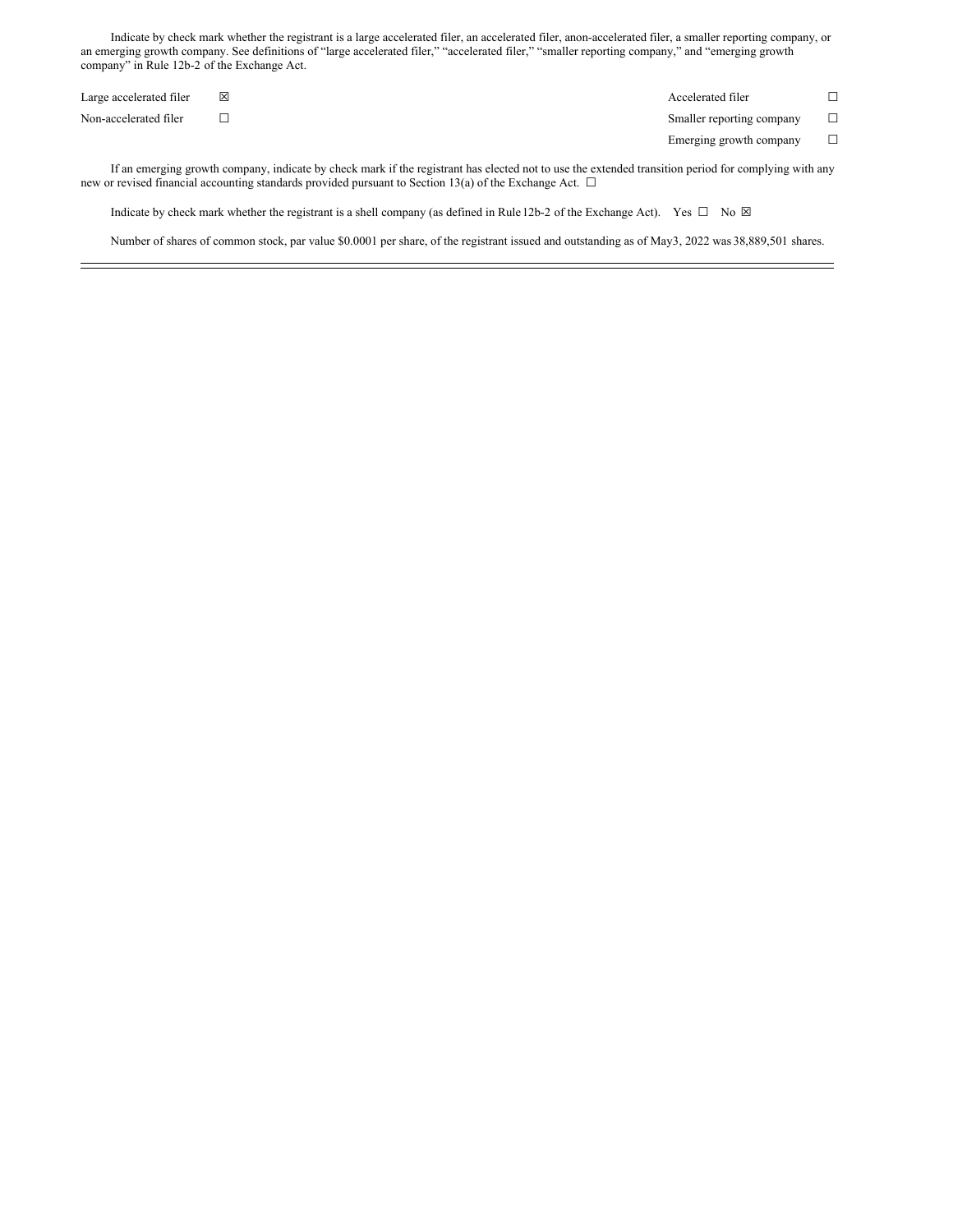# **MARCUS & MILLICHAP, INC. TABLE OF CONTENTS**

# <span id="page-2-0"></span>**PART I. FINANCIAL [INFORMATION](#page-3-0)**

**Item 1. Financial [Statements](#page-3-1)** 3 Condensed [Consolidated](#page-3-2) Balance Sheets at March 31, 2022 (Unaudited) and December 31, 2021 3 Condensed Consolidated Statements of Net and [Comprehensive](#page-4-0) Income for the Three Months Ended March 31, 2022 and 2021 (Unaudited) 4

**Page**

| Condensed Consolidated Statements of Stockholders' Equity for the Three Months Ended March 31, 2022 and 2021 (Unaudited) |    |
|--------------------------------------------------------------------------------------------------------------------------|----|
| Condensed Consolidated Statements of Cash Flows for the Three Months Ended March 31, 2022 and 2021 (Unaudited)           | 6  |
| Notes to Condensed Consolidated Financial Statements (Unaudited)                                                         |    |
| <b>Item 2. Management's Discussion and Analysis of Financial Condition and Results of Operations</b>                     | 25 |
| <b>Item 3. Quantitative and Qualitative Disclosures About Market Risk</b>                                                | 34 |
| <b>Item 4. Controls and Procedures</b>                                                                                   | 35 |
| <b>PART II. OTHER INFORMATION</b>                                                                                        |    |
| <b>Item 1. Legal Proceedings</b>                                                                                         | 36 |
| <b>Item 1A. Risk Factors</b>                                                                                             | 36 |
| <b>Item 2. Unregistered Sales of Equity Securities and Use of Proceeds</b>                                               | 36 |
| <b>Item 3. Defaults Upon Senior Securities</b>                                                                           | 36 |
| <b>Item 4. Mine Safety Disclosures</b>                                                                                   | 36 |
| <b>Item 5. Other Information</b>                                                                                         | 36 |
| <b>Item 6. Exhibits</b>                                                                                                  | 36 |
|                                                                                                                          |    |

**[SIGNATURES](#page-37-0)**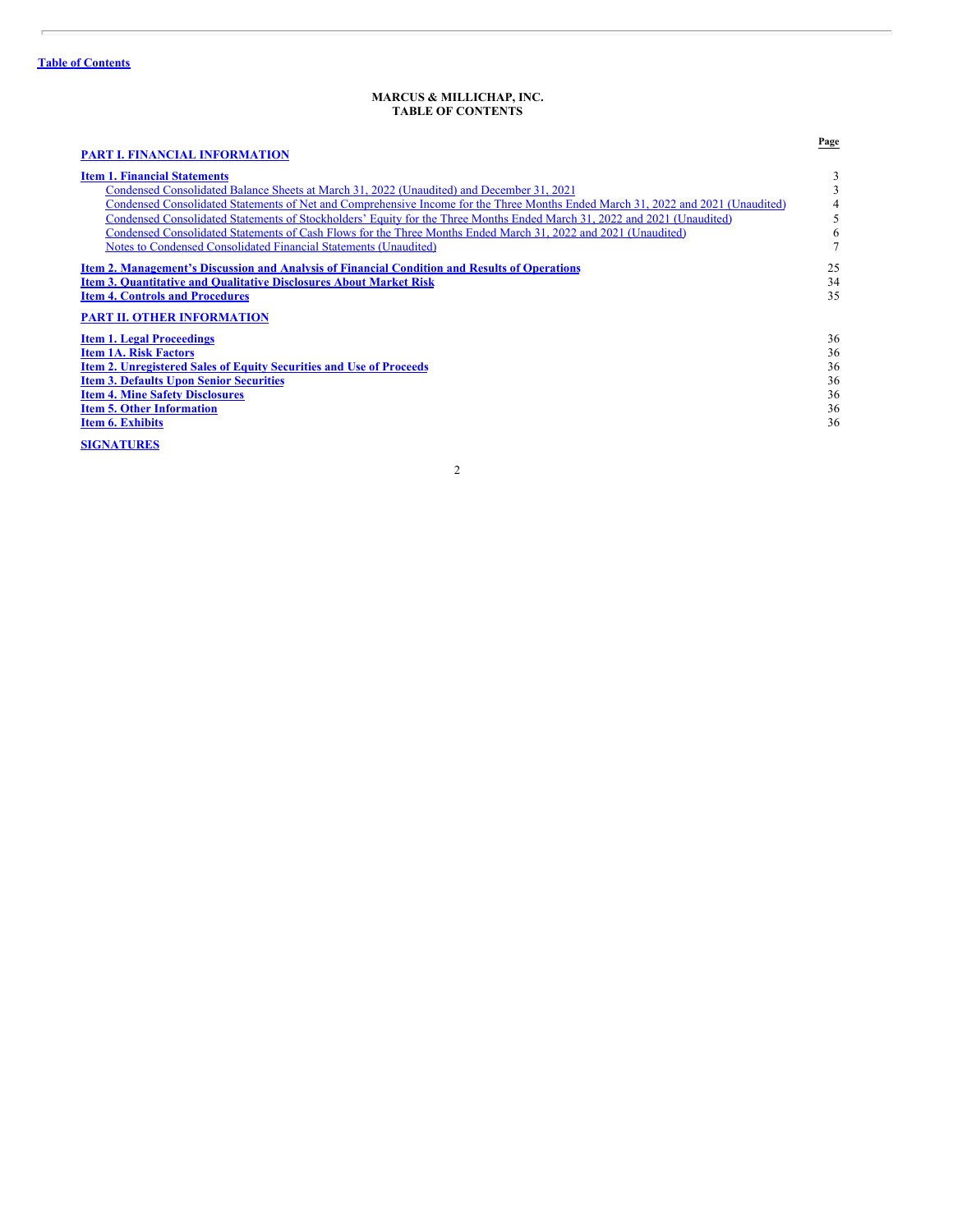# **PART I. FINANCIAL INFORMATION**

# <span id="page-3-2"></span><span id="page-3-1"></span><span id="page-3-0"></span>**Item 1. Financial Statements**

# **MARCUS & MILLICHAP, INC. CONDENSED CONSOLIDATED BALANCE SHEETS (in thousands, except for shares and par value)**

|                                                                                                                                                     |              | March 31, 2022<br>(Unaudited) |              | December 31,<br>2021 |
|-----------------------------------------------------------------------------------------------------------------------------------------------------|--------------|-------------------------------|--------------|----------------------|
| Assets                                                                                                                                              |              |                               |              |                      |
| Current assets:                                                                                                                                     |              |                               |              |                      |
| Cash and cash equivalents                                                                                                                           | \$           | 315,695                       | $\mathbb{S}$ | 382,140              |
| Commissions receivable, net                                                                                                                         |              | 13,854                        |              | 17,230               |
| Prepaid expenses                                                                                                                                    |              | 10,373                        |              | 13,220               |
| Marketable debt securities, available-for-sale (includes amortized cost of \$220,015 and \$183,915 at March 31,                                     |              |                               |              |                      |
| 2022 and December 31, 2021, respectively, and \$0 allowance for credit losses)                                                                      |              | 218,988                       |              | 183,868              |
| Advances and loans, net                                                                                                                             |              | 5,889                         |              | 6,403                |
| Other assets                                                                                                                                        |              | 6,027                         |              | 5,270                |
| Total current assets                                                                                                                                |              | 570,826                       |              | 608,131              |
| Property and equipment, net                                                                                                                         |              | 23,249                        |              | 23,192               |
| Operating lease right-of-use assets, net                                                                                                            |              | 77,928                        |              | 81,528               |
| Marketable debt securities, available-for-sale (includes amortized cost of \$54,519 and \$111,858 at March 31, 2022 and                             |              |                               |              |                      |
| December 31, 2021, respectively, and \$0 allowance for credit losses)                                                                               |              | 52,980                        |              | 112,610              |
| Assets held in rabbi trust                                                                                                                          |              | 10,916                        |              | 11,508               |
| Deferred tax assets, net                                                                                                                            |              | 33,470                        |              | 33,736               |
| Goodwill and other intangible assets, net                                                                                                           |              | 59,434                        |              | 48,105               |
| Advances and loans, net                                                                                                                             |              | 139,087                       |              | 113,242              |
| Other assets                                                                                                                                        |              | 12,273                        |              | 13,146               |
|                                                                                                                                                     |              |                               |              |                      |
| Total assets                                                                                                                                        | \$           | 980,163                       |              | \$1,045,198          |
| Liabilities and stockholders' equity                                                                                                                |              |                               |              |                      |
| Current liabilities:                                                                                                                                |              |                               |              |                      |
| Accounts payable and other liabilities                                                                                                              | $\mathbb{S}$ | 24,388                        | $\mathbb{S}$ | 24,271               |
| Deferred compensation and commissions                                                                                                               |              | 54,994                        |              | 114,685              |
| Dividends payable                                                                                                                                   |              | 50,694                        |              |                      |
| Income tax payable                                                                                                                                  |              | 28,042                        |              | 17,853               |
| Operating lease liabilities                                                                                                                         |              | 18,276                        |              | 18,973               |
| Accrued bonuses and other employee related expenses                                                                                                 |              | 15,863                        |              | 49,848               |
| Total current liabilities                                                                                                                           |              | 192,257                       |              | 225,630              |
| Deferred compensation and commissions                                                                                                               |              | 45,603                        |              | 53,536               |
| Operating lease liabilities                                                                                                                         |              | 56,307                        |              | 58,334               |
| Other liabilities                                                                                                                                   |              | 10,607                        |              | 11,394               |
|                                                                                                                                                     |              |                               |              |                      |
| <b>Total liabilities</b>                                                                                                                            |              | 304,774                       |              | 348,894              |
| Commitments and contingencies                                                                                                                       |              |                               |              |                      |
| Stockholders' equity:                                                                                                                               |              |                               |              |                      |
| Preferred stock, \$0.0001 par value:                                                                                                                |              |                               |              |                      |
| Authorized shares - 25,000,000; issued and outstanding shares - none at March 31, 2022 and December 31,<br>2021, respectively                       |              |                               |              |                      |
| Common stock, \$0.0001 par value:                                                                                                                   |              |                               |              |                      |
| Authorized shares - 150,000,000; issued and outstanding shares - 39,795,399 and 39,692,373 at March 31,<br>2022 and December 31, 2021, respectively |              | $\overline{4}$                |              | 4                    |
| Additional paid-in capital                                                                                                                          |              | 122,782                       |              | 121,844              |
| Retained earnings                                                                                                                                   |              | 554,193                       |              | 573,546              |
| Accumulated other comprehensive income (loss)                                                                                                       |              | (1,590)                       |              | 910                  |
|                                                                                                                                                     |              |                               |              |                      |
| Total stockholders' equity                                                                                                                          |              | 675,389                       |              | 696,304              |
| Total liabilities and stockholders' equity                                                                                                          | \$           | 980.163                       |              | \$1,045,198          |

*See accompanying notes to condensed consolidated financial statements.*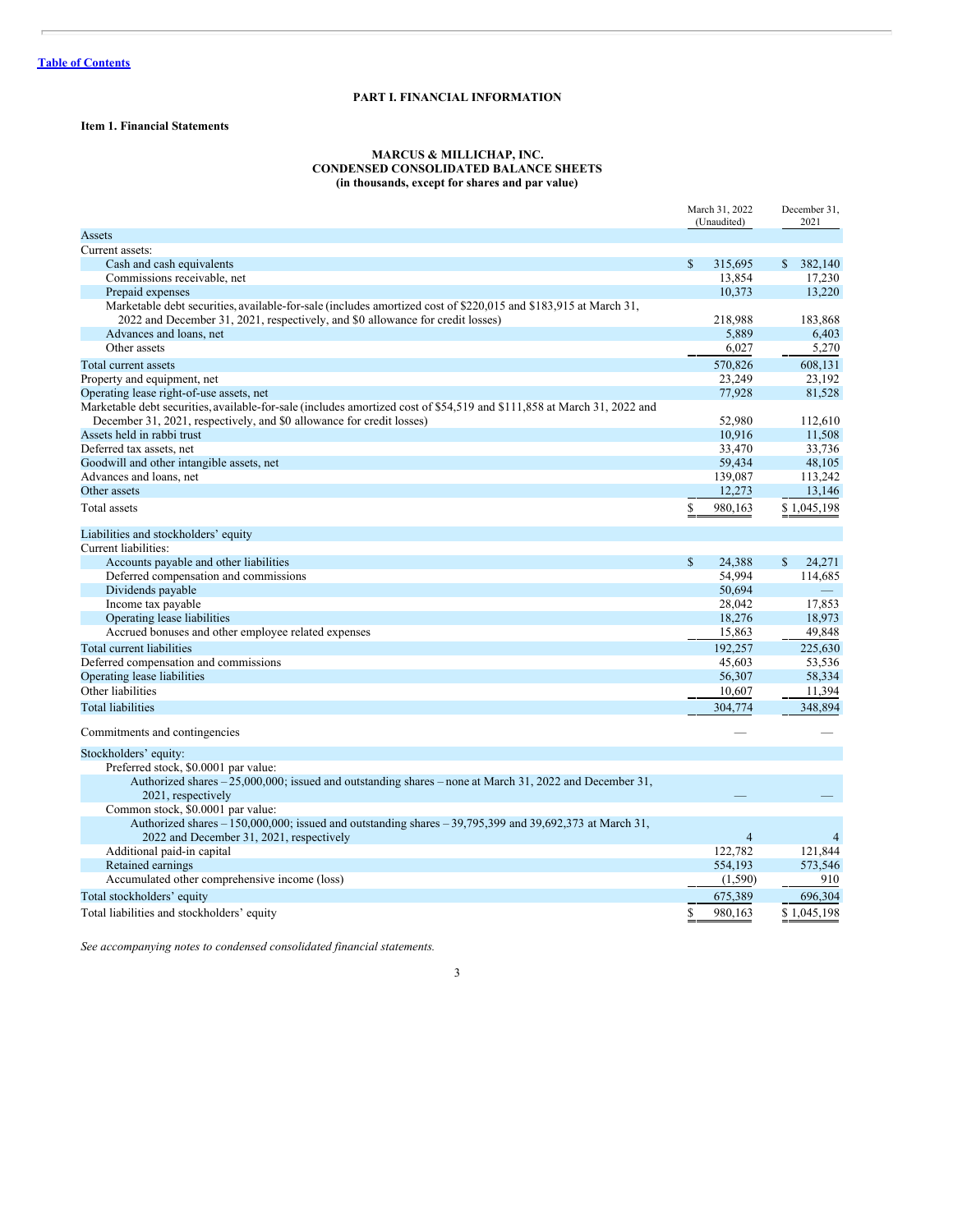# **MARCUS & MILLICHAP, INC. CONDENSED CONSOLIDATED STATEMENTS OF NET AND COMPREHENSIVE INCOME (in thousands, except per share amounts)** *(Unaudited)*

<span id="page-4-0"></span>

|                                                                                                                         |                     | Three Months Ended   |
|-------------------------------------------------------------------------------------------------------------------------|---------------------|----------------------|
|                                                                                                                         |                     | March 31.            |
|                                                                                                                         | 2022                | 2021                 |
| Revenues:                                                                                                               |                     |                      |
| Real estate brokerage commissions                                                                                       | \$286,909           | \$162,796            |
| Financing fees                                                                                                          | 26,453              | 17,843               |
| Other revenues                                                                                                          | 6,102               | 3,338                |
| <b>Total revenues</b>                                                                                                   | 319,464             | 183,977              |
| Operating expenses:                                                                                                     |                     |                      |
| Cost of services                                                                                                        | 196,768             | 109,103              |
| Selling, general and administrative                                                                                     | 74,535              | 51,677               |
| Depreciation and amortization                                                                                           | 3,911               | 2,997                |
| Total operating expenses                                                                                                | 275,214             | 163,777              |
| Operating income                                                                                                        | 44,250              | 20,200               |
| Other income, net                                                                                                       | 450                 | 1,044                |
| Interest expense                                                                                                        | (160)               | (146)                |
| Income before provision for income taxes                                                                                | 44,540              | 21,098               |
| Provision for income taxes                                                                                              | 11,757              | 6,086                |
| Net income                                                                                                              | \$32,783            | \$15,012             |
| Other comprehensive (loss) income:                                                                                      |                     |                      |
| Marketable debt securities, available-for-sale:                                                                         |                     |                      |
| Change in net unrealized gains/losses                                                                                   | (2,357)             | (621)                |
| Less: reclassification adjustment for net gains included in other income, net                                           | (84)                |                      |
| Net change, net of tax of \$838 and \$(215) for the three months ended March 31, 2022 and 2021, respectively            | (2,441)             | (621)                |
| Foreign currency translation gain (loss), net of tax of \$0 for each of the three months ended March 31, 2022 and 2021, |                     |                      |
| respectively                                                                                                            | (59)                | (113)                |
| Total other comprehensive (loss) income                                                                                 | (2,500)             | (734)                |
| Comprehensive income                                                                                                    | \$ 30,283           | \$14,278             |
| Earnings per share:                                                                                                     |                     |                      |
| <b>Basic</b>                                                                                                            | S<br>0.82           | 0.38<br>\$           |
| Diluted                                                                                                                 | $\mathbf S$<br>0.81 | $\mathbb{S}$<br>0.37 |
| Weighted average common shares outstanding:                                                                             |                     |                      |
| <b>Basic</b>                                                                                                            | 39,989              | 39,757               |
| Diluted                                                                                                                 | 40,474              | 40,124               |

4

*See accompanying notes to condensed consolidated financial statements.*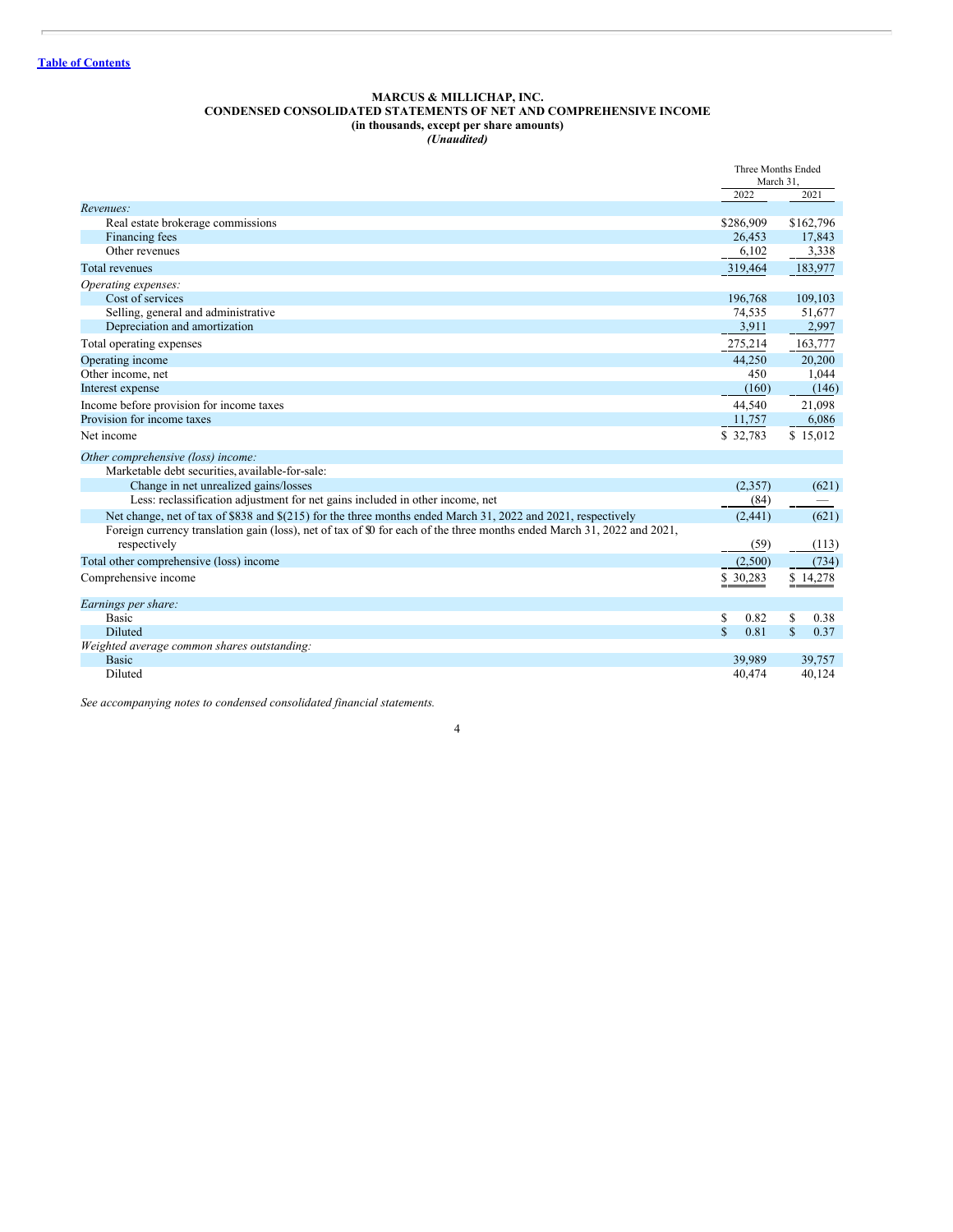# **MARCUS & MILLICHAP, INC. CONDENSED CONSOLIDATED STATEMENTS OF STOCKHOLDERS' EQUITY (in thousands, except for shares)**

*(Unaudited)*

<span id="page-5-0"></span>

|                                                                   |        |                 |               |        | Three Months Ended March 31, 2022 |                                 |                      |                                         |           |
|-------------------------------------------------------------------|--------|-----------------|---------------|--------|-----------------------------------|---------------------------------|----------------------|-----------------------------------------|-----------|
|                                                                   |        | Preferred Stock | Common Stock  |        |                                   | <b>Stock Notes</b>              |                      | Accumulated                             |           |
|                                                                   | Shares | Amount          | <b>Shares</b> | Amount | Additional<br>Paid-In<br>Capital  | Receivable<br>From<br>Employees | Retained<br>Earnings | Other<br>Comprehensive<br>Income (Loss) | Total     |
| Balance at December 31, 2021                                      |        |                 | 39.692.373    | 4      | \$121,844                         |                                 | \$573,546            | 910                                     | \$696,304 |
| Net and comprehensive income (loss)                               |        |                 |               |        |                                   |                                 | 32,783               | (2,500)                                 | 30,283    |
| Stock-based award activity                                        |        |                 |               |        |                                   |                                 |                      |                                         |           |
| Stock-based compensation                                          |        |                 |               |        | 3,856                             |                                 |                      |                                         | 3,856     |
| Issuance of common stock for vesting of<br>restricted stock units |        |                 | 167,263       |        |                                   |                                 |                      |                                         |           |
| Shares withheld related to net share                              |        |                 |               |        |                                   |                                 |                      |                                         |           |
| settlement of stock-based awards                                  |        |                 | (64, 237)     |        | (2,918)                           |                                 |                      |                                         | (2,918)   |
| Dividends on common stock                                         |        |                 |               |        |                                   |                                 | (52, 136)            |                                         | (52, 136) |
| Balance as of March 31, 2022                                      |        |                 | 39.795.399    |        | \$122,782                         |                                 | \$554,193            | (1,590)                                 | \$675,389 |

|                                         | Three Months Ended March 31, 2021 |                 |               |        |            |                    |              |               |           |
|-----------------------------------------|-----------------------------------|-----------------|---------------|--------|------------|--------------------|--------------|---------------|-----------|
|                                         |                                   | Preferred Stock | Common Stock  |        |            | <b>Stock Notes</b> |              | Accumulated   |           |
|                                         |                                   |                 |               |        | Additional | Receivable         |              | Other         |           |
|                                         |                                   |                 |               |        | Paid-In    | From               | Retained     | Comprehensive |           |
|                                         | Shares                            | Amount          | <b>Shares</b> | Amount | Capital    | Employees          | Earnings     | Income        | Total     |
| Balance at December 31, 2020            |                                   |                 | 39,401,976    | 4      | \$113.182  |                    | \$431,076 \$ | 2,574         | \$546,836 |
| Net and comprehensive income            |                                   |                 |               |        |            |                    | 15,012       | (734)         | 14,278    |
| Stock-based award activity              |                                   |                 |               |        |            |                    |              |               |           |
| Stock-based compensation                |                                   |                 |               |        | 2,288      |                    |              |               | 2,288     |
| Issuance of common stock for vesting of |                                   |                 |               |        |            |                    |              |               |           |
| restricted stock units                  |                                   |                 | 149,117       |        |            |                    |              |               |           |
| Shares withheld related to net share    |                                   |                 |               |        |            |                    |              |               |           |
| settlement of stock-based awards        |                                   |                 | (50, 127)     |        | (1,733)    |                    |              |               | (1,733)   |
| Balance as of March 31, 2021            |                                   |                 | 39,500,966    | 4      | \$113,737  |                    | \$446,088    | 1.840         | \$561,669 |

*See accompanying notes to condensed consolidated financial statements.*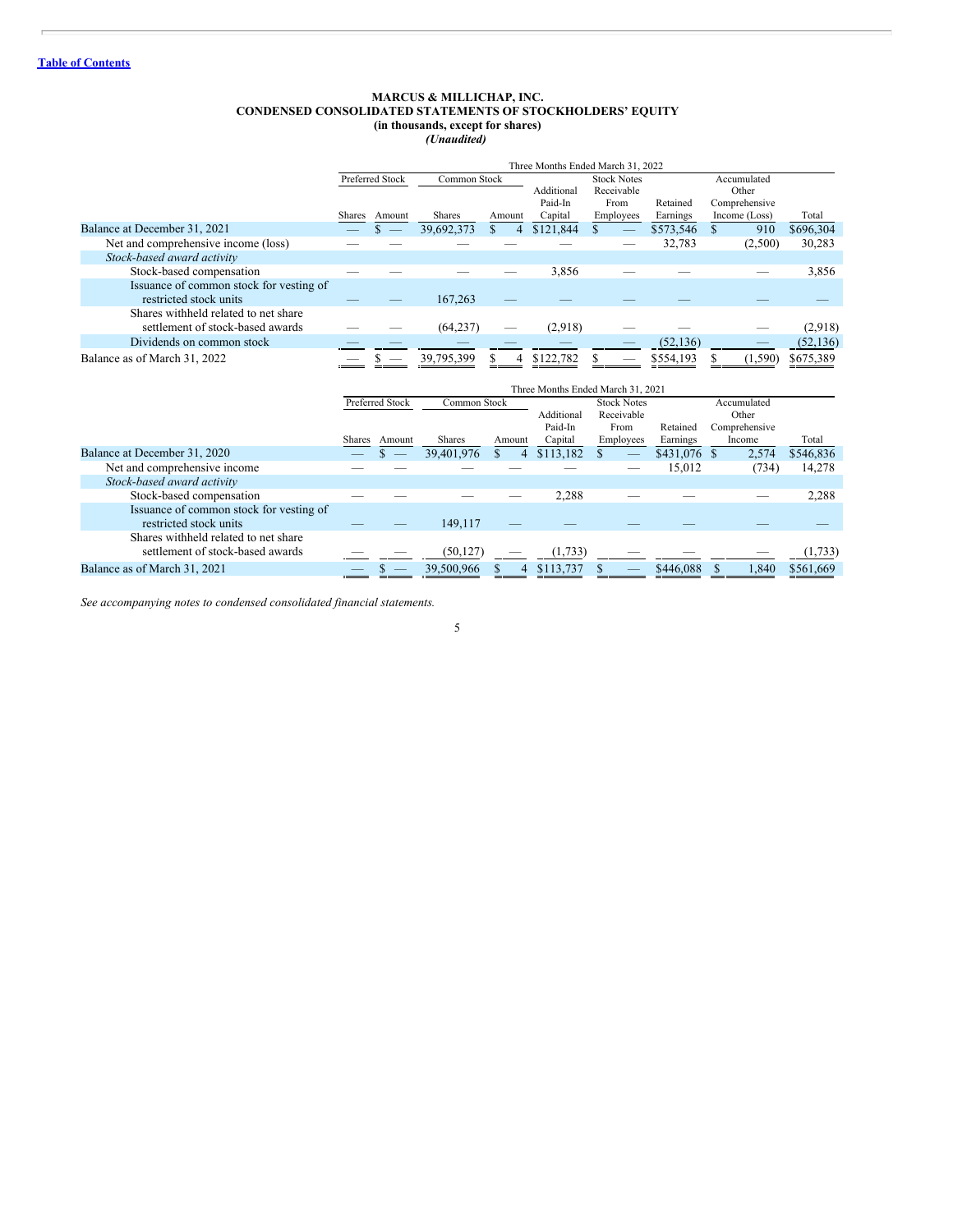# **MARCUS & MILLICHAP, INC. CONDENSED CONSOLIDATED STATEMENTS OF CASH FLOWS (in thousands)** *(Unaudited)*

<span id="page-6-0"></span>

|                                                                                      | Three Months Ended<br>March 31. |                     |
|--------------------------------------------------------------------------------------|---------------------------------|---------------------|
|                                                                                      | 2022                            | 2021                |
| <b>Cash flows from operating activities</b>                                          |                                 |                     |
| Net income                                                                           | \$ 32,783                       | \$15,012            |
| Adjustments to reconcile net income to net cash used in operating activities:        |                                 |                     |
| Depreciation and amortization<br>Noncash lease expense                               | 3,911<br>5,961                  | 2,997<br>6,009      |
| Credit loss recovery                                                                 | (167)                           | (146)               |
| Stock-based compensation                                                             | 3,856                           | 2,288               |
| Deferred taxes, net                                                                  | 1,104                           | 909                 |
| Unrealized foreign exchange (gains) losses                                           | (151)                           | (157)               |
| Net realized gains on marketable debt securities, available-for-sale                 | (113)                           | (1)                 |
| Other non-cash items                                                                 | 11                              | (49)                |
| Changes in operating assets and liabilities:                                         |                                 |                     |
| Commissions receivable                                                               | 3,430                           | 1,776               |
| Prepaid expenses                                                                     | 2,850                           | 74                  |
| Advances and loans                                                                   | (25,084)                        | (4, 440)            |
| Other assets                                                                         | (794)                           | (1, 187)            |
| Accounts payable and other liabilities<br>Income tax receivable/payable              | 1,308<br>10,189                 | 2,071<br>4,786      |
| Accrued bonuses and other employee related expenses                                  | (33,990)                        | (9,362)             |
| Deferred compensation and commissions                                                | (65, 384)                       | (33, 781)           |
| Operating lease liabilities                                                          | (5,031)                         | (5,275)             |
| Other liabilities                                                                    | (2,224)                         | (1,626)             |
| Net cash flows used in operating activities                                          | (67, 535)                       | (20, 102)           |
| Cash flows from investing activities                                                 |                                 |                     |
| Acquisition of businesses, net of cash received                                      | (12,500)                        | 229                 |
| Purchases of marketable debt securities, available-for-sale                          | (40, 551)                       | (81, 264)           |
| Proceeds from sales and maturities of marketable debt securities, available-for-sale | 61,970                          | 85,065              |
| Issuances of employee notes receivable                                               | (71)                            | (40)                |
| Payments received on employee notes receivable                                       | 18                              | 250                 |
| Purchase of property and equipment                                                   | (1, 883)                        | (1,099)             |
| Net cash flows provided by investing activities                                      | 6,983                           | 3,141               |
| Cash flows from financing activities                                                 |                                 |                     |
| Taxes paid related to net share settlement of stock-based awards                     | (2,918)                         | (1,733)             |
| Principal payments on stock appreciation rights liability                            | (1,761)                         | (1,481)             |
| Principal payments on contingent and deferred consideration                          | (1,264)                         | (1,302)             |
| Net cash flows used in financing activities                                          | (5,943)                         | (4,516)             |
| Effect of currency exchange rate changes on cash and cash equivalents                | 50                              | 33                  |
| Net (decrease) in cash and cash equivalents                                          | (66, 445)                       | (21, 444)           |
| Cash and cash equivalents at beginning of period                                     | 382,140                         | 243,152             |
| Cash and cash equivalents at end of period                                           | \$315,695                       | \$221,708           |
| Supplemental disclosures of cash flow information                                    |                                 |                     |
| Interest paid during the period                                                      | 499<br>\$<br>÷                  | 697<br>\$           |
| Income taxes paid, net                                                               | $\mathbb{S}$<br>464             | $\mathbb{S}$<br>339 |

*See accompanying notes to condensed consolidated financial statements.*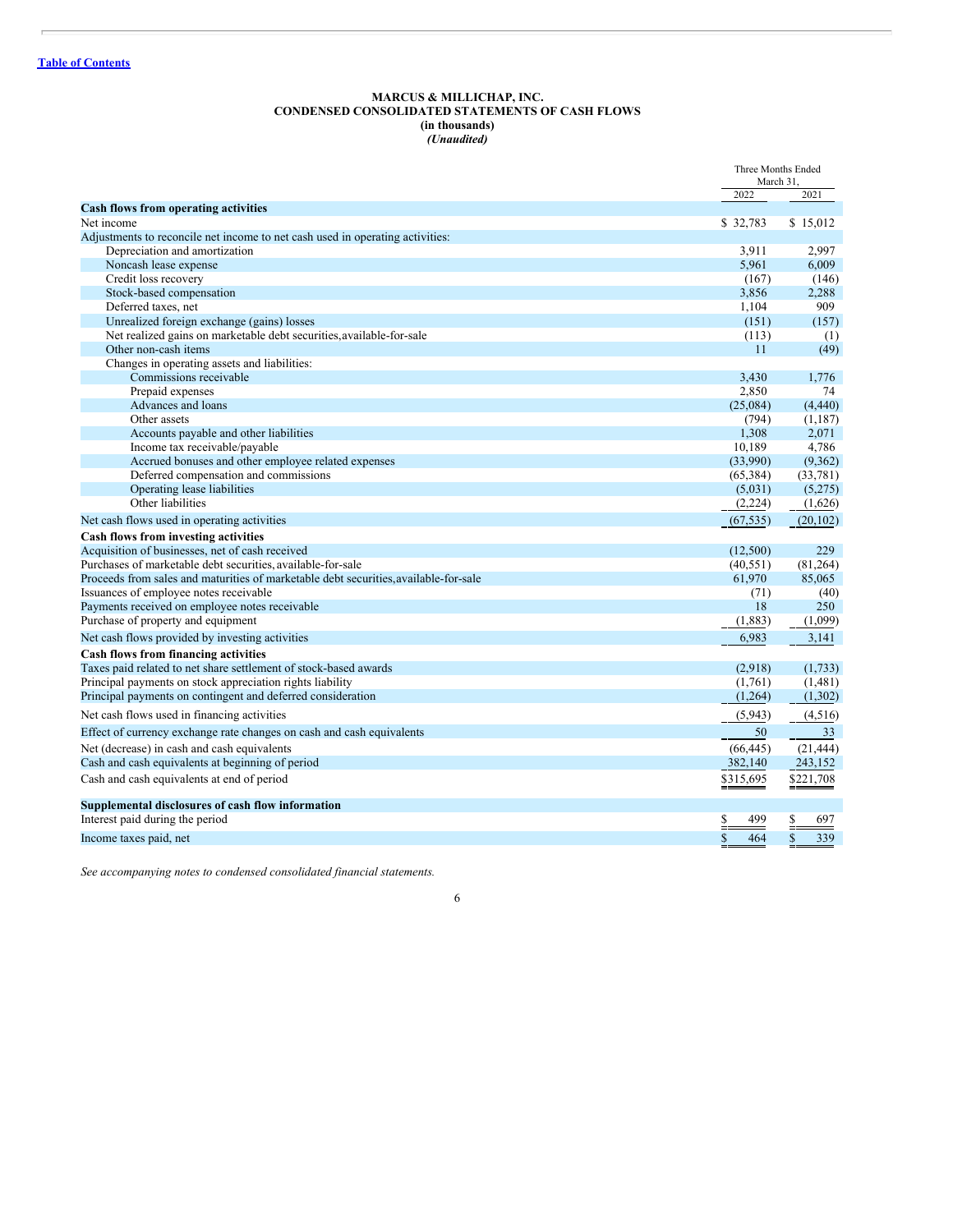# <span id="page-7-0"></span>**1. Description of Business, Basis of Presentation and Recent Accounting Pronouncements**

#### **Description of Business**

Marcus & Millichap, Inc. (the "Company," "Marcus & Millichap," or "MMI"), a Delaware corporation, is a brokerage firm specializing in commercial real estate investment sales, financing, research and advisory services. As of March 31, 2022, MMI operates 81 offices in the United States and Canada through its wholly-owned subsidiaries, including the operations of Marcus & Millichap Capital Corporation.

#### *Reorganization and Initial Public Of ering*

MMI was formed in June 2013 in preparation for Marcus & Millichap Company ("MMC") tospin-off its majority-owned subsidiary, Marcus & Millichap Real Estate Investment Services, Inc. ("MMREIS"). Prior to the initial public offering ("IPO") of MMI, all of the preferred and common stockholders of MMREIS (including MMC and employees of MMREIS) contributed all of their outstanding shares to MMI, in exchange for new MMI common stock. As a result, MMREIS became a wholly-owned subsidiary of MMI. Thereafter, MMC distributed 80.0% of the shares of MMI common stock to MMC's shareholders and exchanged the remaining portion of its shares of MMI common stock for cancellation of indebtedness of MMC. MMI completed its IPO in November 2013.

#### **Basis of Presentation**

The financial information presented in the accompanying unaudited condensed consolidated financial statements, has been prepared in accordance with rules and regulations of the U.S. Securities and Exchange Commission ("SEC") for quarterly reports on Form 10-Q and Article 10-01 of Regulation S-X. Accordingly, they do not include all of the information and footnotes required by U.S. generally accepted accounting principles ("U.S. GAAP") for complete financial statements. In the opinion of management, the accompanying unaudited condensed consolidated financial statements and notes include all adjustments (consisting only of normal recurring adjustments) necessary for a fair presentation of the condensed consolidated financial position, results of operations and cash flows for the periods presented. These unaudited condensed consolidated financial statements should be read in conjunction with the annual audited consolidated financial statements and notes thereto, including the Company's accounting policies for the year ended December 31, 2021 included in the Company's Annual Report on Form 10-K filed on March 1, 2022 with the SEC. The results of the three months ended March 31, 2022 are not necessarily indicative of the results to be expected for the year ending December 31, 2022, for other interim periods or for future years.

# *Considerations Related to the COVID-19 Pandemic*

The Company may continue to experience operational and financial impacts due to the ongoingCOVID-19 pandemic and actual results may differ from the Company's current estimates and historical trends because of that uncertainty. Notwithstanding the potential continuing impact of the COVID-19 pandemic and changes in interest rates on the current macroeconomic environment, the Company believes it is well positioned to achieve long-term growth.

See Note 5 – "Acquisitions, Goodwill and Other Intangible Assets" and Note 8 – "Fair Value Measurements" for further discussions on the potential impacts of COVID-19.

#### *Consolidation*

The accompanying condensed consolidated financial statements include the accounts of the Company and its wholly-owned subsidiaries. All significant intercompany balances and transactions have been eliminated in consolidation.

# *Use of Estimates*

The preparation of condensed consolidated financial statements in conformity with U.S. GAAP requires management to make estimates and assumptions that affect the reported amounts of assets and liabilities and the related disclosures at the date of the condensed consolidated financial statements and the reported amounts of revenues and expenses during the reporting period. Actual results could differ from those estimates.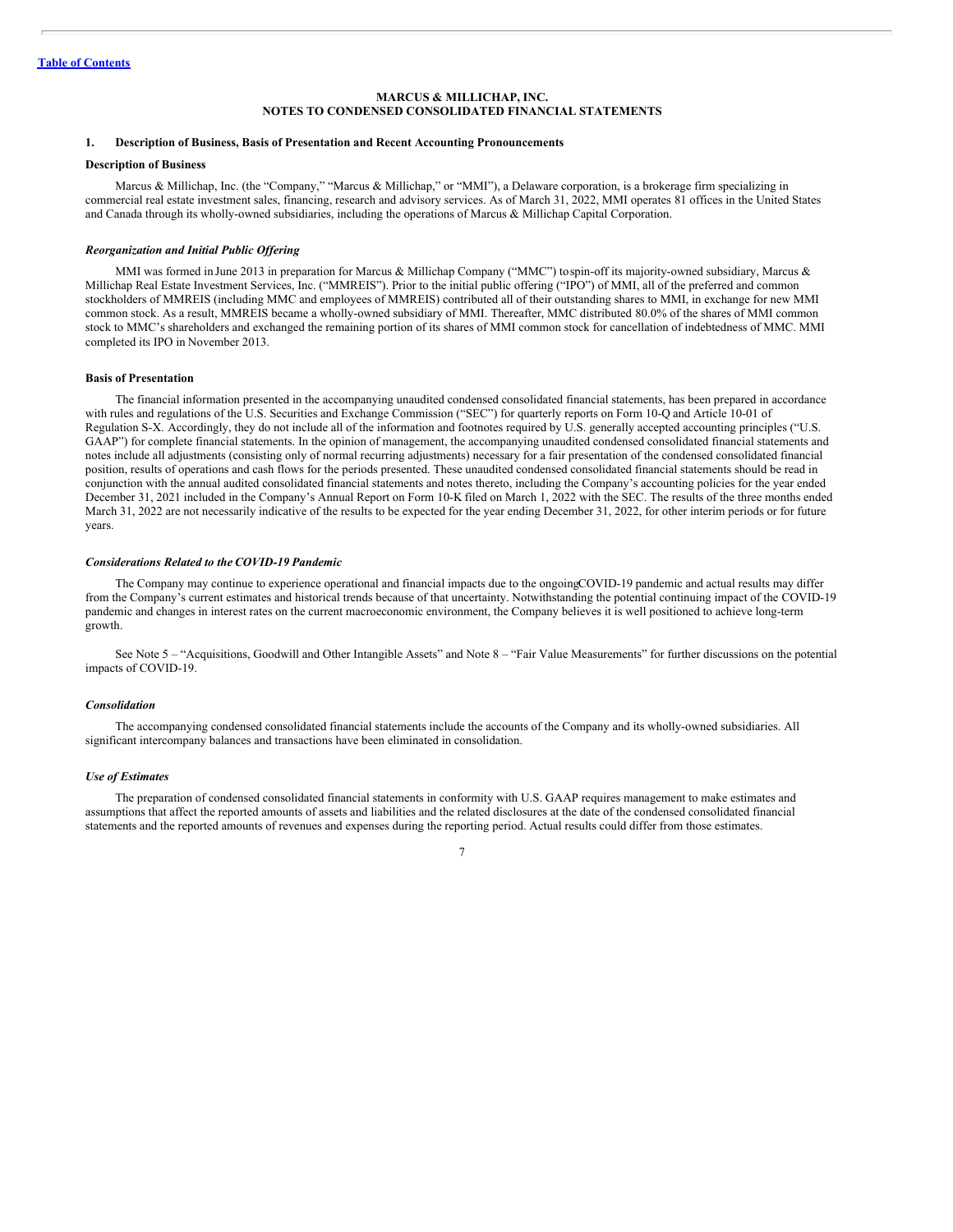#### *Concentrations of Credit Risk*

Financial instruments that potentially subject the Company to a concentration of credit risk principally consist of cash and cash equivalents, investments in marketable debt securities, available-for-sale, security deposits (included under other assets, non-current) and commissions receivable, net. Cash and cash equivalents are placed with high-credit quality financial institutions and invested in high-credit quality money market funds and commercial paper. Concentrations and ratings of marketable debt securities, available-for-sale are limited by the approved investment policy.

To reduce its credit risk, the Company monitors the credit standing of the financial institutions money market funds that represent amounts recorded as cash and cash equivalents. The Company historically has not experienced any significant losses related to cash and cash equivalents.

In September 2021, the Company entered into a Strategic Alliance ("Strategic Alliance") with M&T Reality Capital Corporation ("MTRCC") pursuant to which the Company has agreed to provide loan opportunities that may be funded through MTRCC's Delegated Underwriting and Servicing Agreement ("DUS Agreement") with the Federal National Mortgage Association ("Fannie Mae") and which requires MTRCC to guarantee a portion of each loan funded. On a loan-by-loan basis, the Company, at its option, can indemnify a portion of MTRCC's guarantee obligation of loan opportunities presented to and closed by MTRCC though the DUS Agreement. The Company manages and limits the concentration of risk related to the guarantees assumed by monitoring the underlying property type, geographic location, credit of the borrowers, underlying debt service coverage, and loan to value ratios.

The Company derives its revenues from a broad range of real estate investors, owners, and users in the United States and Canada, none of which individually represents a significant concentration of credit risk. The Company maintains allowances, as needed, for estimated credit losses based on management's assessment of the likelihood of collection. For the three months ended March 31, 2022 and 2021, no transaction represented 10% or more of total revenues. Further, while one or more transactions may represent 10% or more of commissions receivable at any reporting date, amounts due are typically collected within 10 days of settlement and, therefore, do not expose the Company to significant credit risk.

During the three months ended March 31, 2022, the Company's Canadian operations represented2.3% of total revenues. During the three months ended March 31, 2021, the Company's Canadian operations represented less than 2% of total revenues.

During each of the three months ended March 31, 2022 and 2021,no office represented 10% or more of total revenues.

#### *Revenue Recognition*

The Company generates real estate brokerage commissions by acting as a broker for real estate owners or investors seeking to buy or sell commercial properties and generates financing fees from securing financing on purchase transactions, from refinancing its clients' existing mortgage debt and other ancillary fees associated with financing activities, including, but not limited to, mortgage servicing, debt and equity advisory services, loan sales, due diligence services, guarantee fees, loan performance fees and other consulting. The Company's contracts, except as noted below, do not contain multiple-element arrangements, variable consideration, financing components, significant noncash consideration, licenses, long-term contracts with customers or other items affecting the transaction price.

#### *Real Estate Brokerage Commissions*

Contracts for representing buyers and sellers of real estate are usually negotiated on atransaction-by-transaction basis. The consideration associated with the successful outcome remains constrained until the completion of a transaction which, in almost all cases, is at the close of escrow. At that time, the Company recognizes revenue related to the transaction. The Company's fee agreements do not include terms or conditions that require the Company to perform any service or fulfill any obligation once the transaction closes.

#### *Financing Fees*

Contracts for representing potential borrowers are usually negotiated on atransaction-by-transaction basis. The consideration associated with the successful outcome remains constrained until the completion of a transaction which, in almost all cases, is at the time the loan closes. At that time, the Company recognizes revenue related to the transaction. The Company's fee arrangements, with certain exceptions, do not include terms or conditions that require the Company to perform any service or fulfill any obligation once the loan closes.

*Loan Performance Fees* - For loans originated through the Strategic Alliance with MTRCC, the Company receives variable consideration in the form of loan performance fees based on a portion of the servicing fees expected to be received under the servicing contract for servicing the loan. As the Company is not obligated to perform any servicing functions and has no further obligations related to the transaction giving rise to the loan performance fees, the estimated value of the loan performance fees to be received is recorded at the time the loan closes and are collected over the estimated term of the related loan. Any changes in the estimate of loan performance fees to be received are recorded in revenue in the period the estimate changes.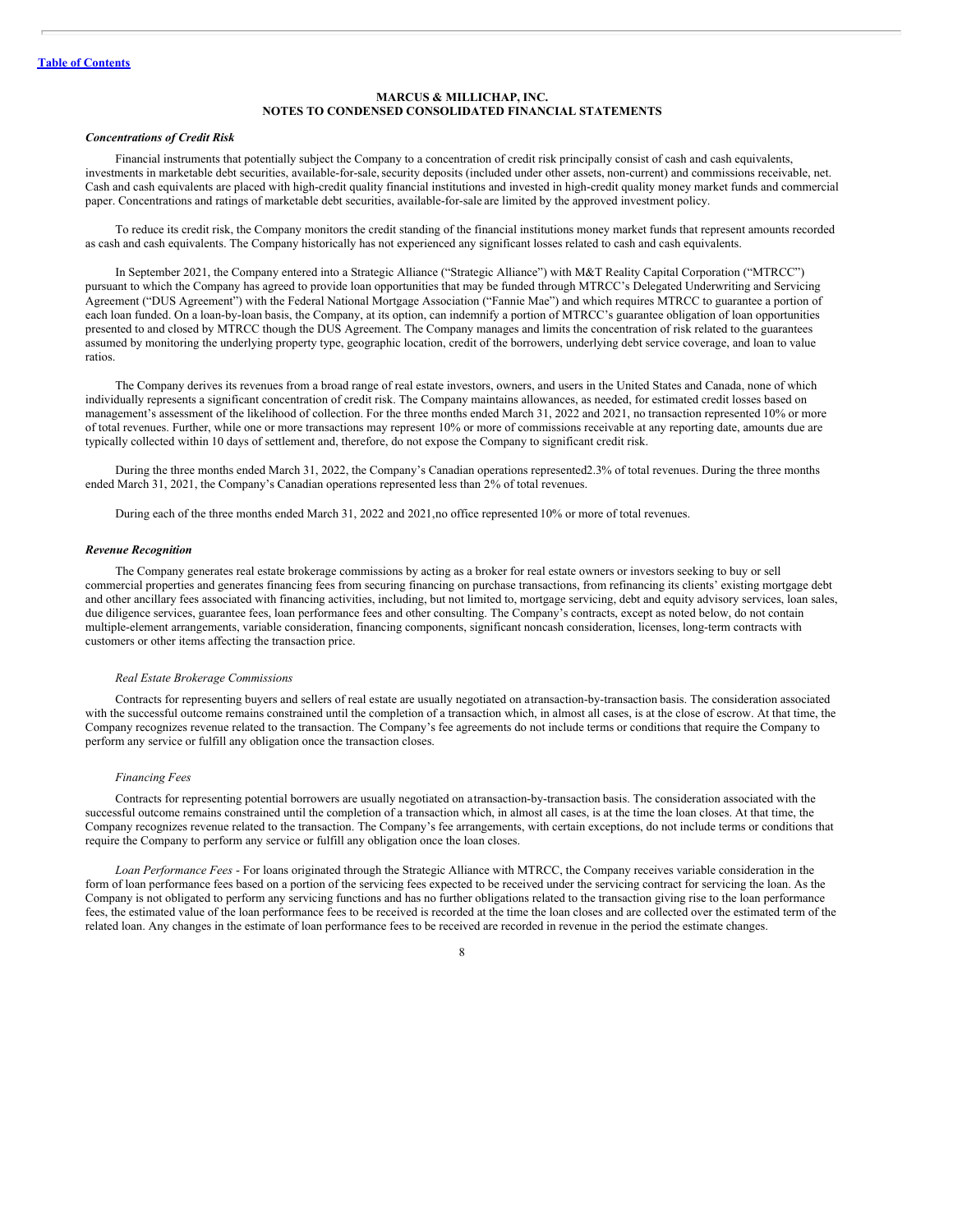*Guarantee Obligations* - For certain loans originated through the Strategic Alliance with MTRCC, the Company may agree, at its option, to indemnify MTRCC for a portion of MTRCC's obligations for loans sold to Fannie Mae. For these loans, the Company allocates a portion of the transaction price and records a loan guarantee obligation based on its fair value. Revenue for this stand ready obligation is recorded on a straight-line basis over the term of the estimated guarantee period and is recorded in financing fees in the condensed consolidated statements of net and comprehensive income. The guarantee obligation is capped at 16.7% of the unpaid principal balance in excess of the collateral securing such loan. For these loans, the Company also records an allowance for loss-sharing obligations based on the unpaid balance of the loan for its portion of the obligation guaranteed to MTRCC.

*Mortgage Servicing* - The Company recognizes mortgage servicing revenues upon the acquisition of a servicing contract. The Company records servicing fees when earned provided the loans are current and the debt service payments are made by the borrowers.

# *Other Revenues*

Other revenues include fees generated from consulting and advisory services, as well as referral fees from other real estate brokers, and are recognized when services are provided, or upon closing of the transaction.

#### **Recent Accounting Pronouncements**

# *Pending Adoption*

In March 2020, the FASB issued Accounting Standards Update ("ASU")No. 2020-04, *Reference Rate Reform (Topic 848): Facilitation of the Ef ects of Reference Rate Reform on Financial Reporting* ("ASU 2020-04"). ASU 2020-04 provides temporary optional exceptions to the guidance in U.S. GAAP on contract modifications to ease the financial reporting burdens related to the expected market transition from the London Interbank Offered Rate ("LIBOR") and other interbank offered rates to alternative reference rates, such as the Secured Overnight Financing Rate ("SOFR"). ASU 2020-04 is effective for all entities upon issuance and may be applied prospectively to contract modifications through December 31, 2022. The guidance applies to the Company's Credit Agreement (see Note 13 – "Commitments and Contingencies"), which references LIBOR, and will generally allow it to account for and present a modification as an event that does not require contract remeasurement at the modification date or reassessment of a previous accounting determination. As of March 31, 2022, the Company has not drawn funds from the credit facility. The Company continues to evaluate the impact of this new standard but does not expect ASU 2020-04 to have a material effect on its condensed consolidated financial statements.

#### **2. Property and Equipment, Net**

Property and equipment, net consisted of the following (in thousands):

|                                                 | March 31. | December 31. |
|-------------------------------------------------|-----------|--------------|
|                                                 | 2022      | 2021         |
| Computer software and hardware equipment        | \$35,404  | 33,819       |
| Furniture, fixtures and equipment               | 24.817    | 24.511       |
| Less: accumulated depreciation and amortization | (36,972)  | (35, 138)    |
|                                                 | \$23.249  | 23.192       |

During the three months ended March 31, 2022 and 2021, the Companywrote-off approximately \$22,000 and \$41,000, respectively, of fully depreciated computer software and hardware equipment and furniture, fixtures and equipment.

As of March 31, 2022 and 2021, property and equipment additions incurred but not yet paid included in accounts payable and other liabilities were \$406,000 and \$275,000, respectively.

#### **3. Operating Leases**

The Company has operating leases for all of its facilities and autos. As of March 31, 2022 and December 31, 2021, operating leaseright-of-use ("ROU") assets, net were \$77.9 million and \$81.5 million, respectively.

# $\alpha$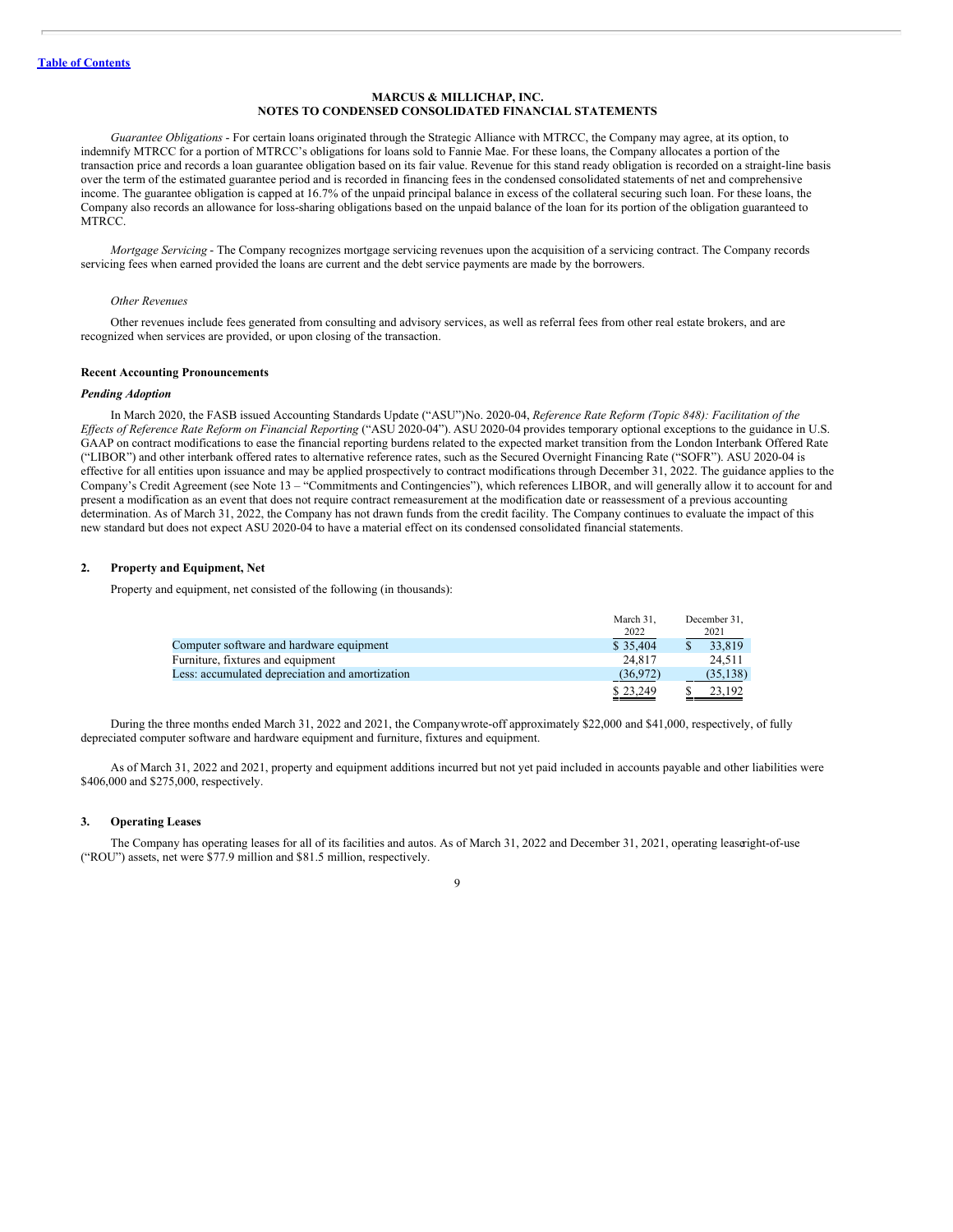The operating lease cost, included in selling, general and administrative expense in the condensed consolidated statements of net and comprehensive income, consisted of the following (in thousands):

|                                    | Three Months Ended<br>March 31, |         |
|------------------------------------|---------------------------------|---------|
|                                    | 2022                            | 2021    |
| Operating lease cost:              |                                 |         |
| Lease $cost^{(1)}$                 | \$6,544                         | \$6,589 |
| Variable lease cost <sup>(2)</sup> | 1,363                           | 1,400   |
| Sublease income                    | (234)                           | (33)    |
|                                    | \$7,673                         | 7,956   |
|                                    |                                 |         |

(1) Includes short-term lease cost and ROU asset amortization.

<sup>(2)</sup> Primarily relates to common area maintenance, property taxes, insurance, utilities and parking.

Maturities of lease liabilities by year consisted of the following (in thousands):

|                                              |   | March 31, 2022 |
|----------------------------------------------|---|----------------|
| Remainder of 2022                            | S | 15,484         |
| 2023                                         |   | 18,311         |
| 2024                                         |   | 15,829         |
| 2025                                         |   | 13,320         |
| 2026                                         |   | 9,716          |
| Thereafter                                   |   | 7,027          |
| Total future minimum lease payments          |   | 79,687         |
| Less imputed interest                        |   | (5,104)        |
| Present value of operating lease liabilities |   | 74,583         |

Supplemental cash flow information and noncash activity related to the operating leases consisted of the following (in thousands):

|                                                                                             | March 31, |
|---------------------------------------------------------------------------------------------|-----------|
| 2022                                                                                        | 2021      |
| Operating cash flow information:                                                            |           |
| Cash paid for amounts included in the measurement of operating lease liabilities<br>\$5.589 | \$ 5,862  |
| Noncash activity:                                                                           |           |
| ROU assets obtained in exchange for operating lease liabilities<br>\$2.435                  | \$3,004   |
| Tenant improvements owned by lessor related to ROU assets <sup>(1)</sup><br>66              |           |

(1) Reclassification from other assets current.

Other information related to the operating leases consisted of the following:

|                                                 | March 31, 2022 | December 31, 2021 |
|-------------------------------------------------|----------------|-------------------|
| Weighted average remaining operating lease term | 4.44 years     | 4.57 years        |
| Weighted average discount rate                  | 2.9%           | 2.9%              |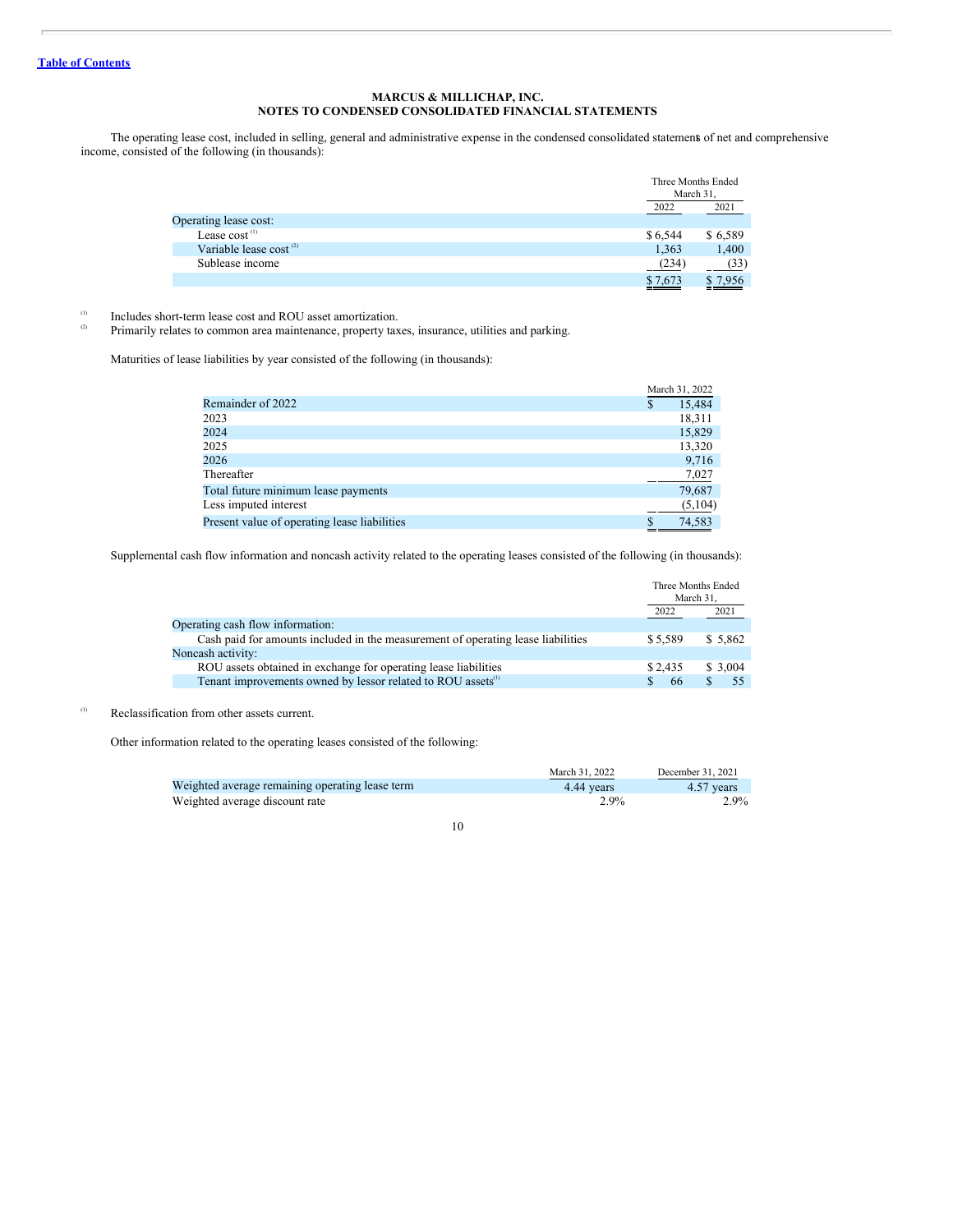# **4. Investments in Marketable Debt Securities, Available for Sale**

Amortized cost, allowance for credit losses, gross unrealized gains/losses in accumulated other comprehensive income (loss) and fair value of marketable debt securities, available-for-sale, by type of security consisted of the following (in thousands):

|                                           | March 31, 2022 |            |            |             |           |
|-------------------------------------------|----------------|------------|------------|-------------|-----------|
|                                           |                | Allowance  | Gross      | Gross       |           |
|                                           | Amortized      | for Credit | Unrealized | Unrealized  | Fair      |
|                                           | Cost           | Losses     | Gains      | Losses      | Value     |
| Short-term investments:                   |                |            |            |             |           |
| U.S. treasuries                           | \$101,141      | \$         | S          | \$<br>(849) | \$100,292 |
| Corporate debt                            | 118,271        |            |            | (193)       | 118,085   |
| Asset-backed securities ("ABS") and other | 603            |            | 8          |             | 611       |
|                                           |                |            |            |             |           |
|                                           | 220,015        |            | 15<br>S    | (1,042)     | \$218,988 |
| Long-term investments:                    |                |            |            |             |           |
| U.S. treasuries                           | \$12,420       |            | \$<br>9    | (311)<br>\$ | \$12,118  |
| U.S. government sponsored entities        | 674            |            |            | (18)        | 656       |
| Corporate debt                            | 34,300         |            | 147        | (1,141)     | 33,306    |
| Asset-backed securities ("ABS") and other | 7,125          |            |            | (230)       | 6,900     |
|                                           | \$54,519       |            | 161<br>S   | (1,700)     | \$52,980  |

|                                    |                   | December 31, 2021                 |                              |                               |               |
|------------------------------------|-------------------|-----------------------------------|------------------------------|-------------------------------|---------------|
|                                    | Amortized<br>Cost | Allowance<br>for Credit<br>Losses | Gross<br>Unrealized<br>Gains | Gross<br>Unrealized<br>Losses | Fair<br>Value |
| Short-term investments:            |                   |                                   |                              |                               |               |
| U.S. treasuries                    | \$35,767          | S.                                | \$<br>--                     | S<br>(34)                     | \$35,733      |
| Corporate debt                     | 148,148           |                                   | 22                           | (35)                          | 148,135       |
|                                    | \$183,915         | $-$                               | 22                           | (69)                          | \$183,868     |
| Long-term investments:             |                   |                                   |                              |                               |               |
| U.S. treasuries                    | \$70,902          | S.                                | S<br>128                     | S.<br>(263)                   | \$70,767      |
| U.S. government sponsored entities | 726               |                                   | 22                           | (3)                           | 745           |
| Corporate debt                     | 33,197            | _                                 | 962                          | (146)                         | 34,013        |
| ABS and other                      | 7,033             |                                   | 82                           | (30)                          | 7,085         |
|                                    | \$111,858         |                                   | 1,194                        | (442`                         | \$112,610     |

The Company's investments in marketable debt securities,available-for-sale, that have been in a continuous unrealized loss position, for which an allowance for credit losses has not been recorded, by type of security consisted of the following (in thousands):

|                                    | March 31, 2022 |                     |       |                      |           |            |
|------------------------------------|----------------|---------------------|-------|----------------------|-----------|------------|
|                                    |                | Less than 12 months |       | 12 months or greater | Total     |            |
|                                    |                | Gross               |       | Gross                |           | Gross      |
|                                    | Fair           | Unrealized          | Fair  | Unrealized           | Fair      | Unrealized |
|                                    | Value          | Losses              | Value | Losses               | Value     | Losses     |
| U.S. treasuries                    | \$111,232      | (1,160)             |       |                      | \$111,232 | (1,160)    |
| U.S. government sponsored entities | 549            | (8)                 | 105   | (10)                 | 654       | (18)       |
| Corporate debt                     | 137,510        | (1,277)             | 618   | (57)                 | 138,128   | (1, 334)   |
| ABS and other                      | 6,181          | (230)               | _     |                      | 6,181     | (230)      |
|                                    | \$255,472      | (2,675)             | \$723 | (67)                 | \$256,195 | (2,742)    |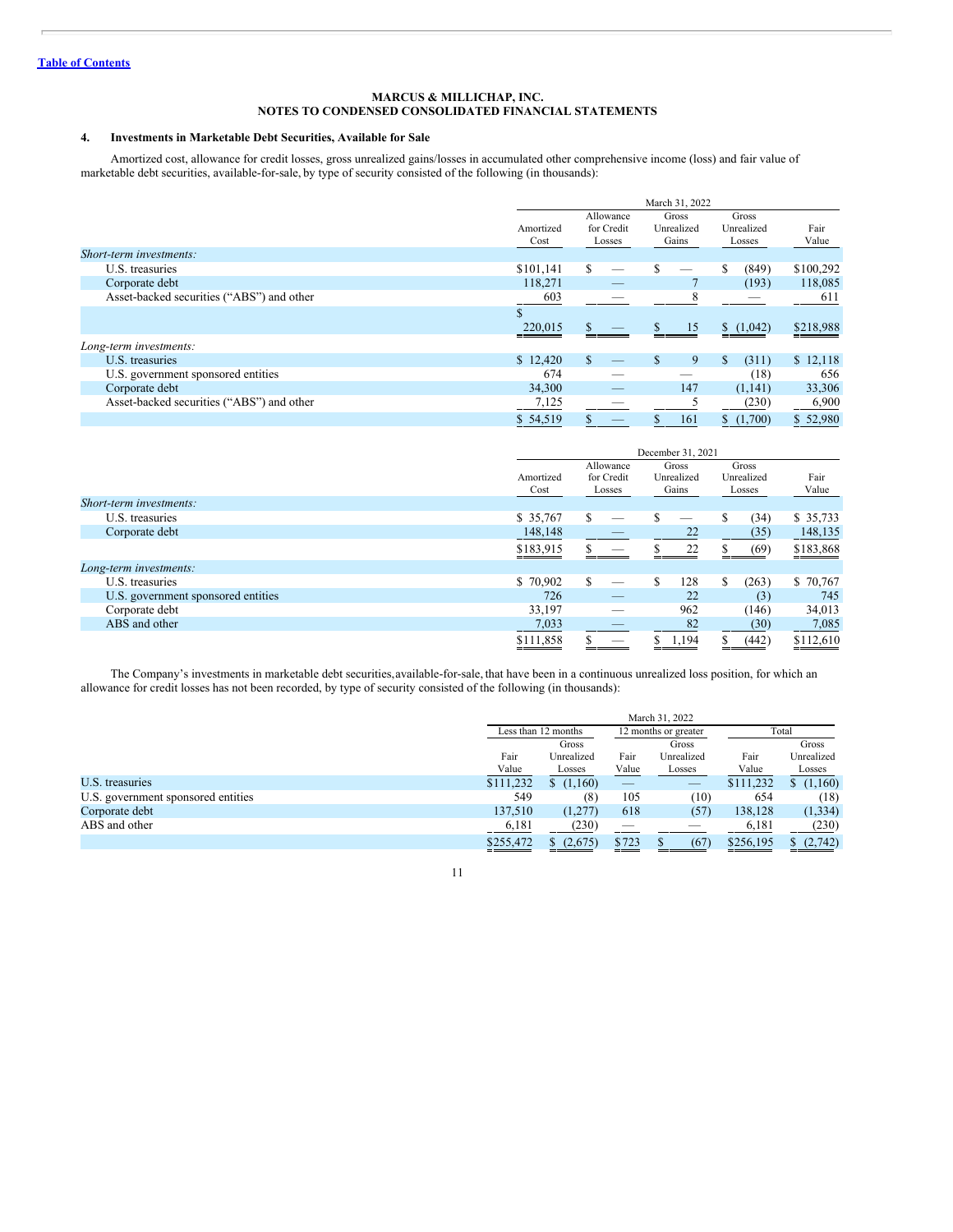|                                    |                     | December 31, 2021   |       |                      |           |            |
|------------------------------------|---------------------|---------------------|-------|----------------------|-----------|------------|
|                                    |                     | Less than 12 months |       | 12 months or greater |           | Total      |
|                                    |                     | Gross               |       | Gross                |           | Gross      |
|                                    | Fair                | Unrealized          | Fair  | Unrealized           | Fair      | Unrealized |
|                                    | Value               | Losses              | Value | Losses               | Value     | Losses     |
| U.S. treasuries                    | \$103,019           | (297)               | $S-$  |                      | \$103,019 | (297)      |
| U.S. government sponsored entities | 115                 | (3)                 | -     |                      | 115       | (3)        |
| Corporate debt                     | 115,908             | (173)               | 146   | (8)                  | 116,054   | (181)      |
| ABS and other                      | 2,915               | (30)                | _     |                      | 2,915     | (30)       |
|                                    | \$221,957<br>______ | (503)               | \$146 | (8)                  | \$222,103 | (511)      |
|                                    |                     |                     |       |                      |           |            |

Gross realized gains and losses from the sales of the Company's marketable debt securities,available-for-sale, consisted of the following (in thousands):

|                                      |      | Three Months Ended<br>March 31. |
|--------------------------------------|------|---------------------------------|
|                                      | 2022 | 2021                            |
| Gross realized gains <sup>(1)</sup>  |      |                                 |
| Gross realized losses <sup>(1)</sup> |      |                                 |

<sup>(i)</sup> Recorded in other income, net in the condensed consolidated statements of net and comprehensive income. The cost basis of securities sold were determined based on the specific identification method.

The Company invests its excess cash in a diversified portfolio of fixed and variable rate debt securities to meet current and future cash flow needs. All investments are made in accordance with the Company's approved investment policy. As of March 31, 2022, the portfolio had an average credit rating of AA and a weighted term to contractual maturity of 1.4 years, with 161 securities in the portfolio representing an unrealized aggregate lossof \$2.7 million or 1% of amortized cost, and a weighted average credit rating of AA+.

As of March 31, 2022, the Company performed an impairment analysis and determined an allowance for credit losses was not required. The Company determined that it did not have an intent to sell and it was not more likely than not that the Company would be required to sell any security based on its current liquidity position, or to maintain compliance with its investment policy, specifically as it relates to minimum credit ratings. The Company evaluated the securities with an unrealized loss considering severity of loss, credit ratings, specific credit events during the period since acquisition, overall likelihood of default, market sector, potential impact from the current economic environment, geopolitical unrest and a review of an issuer's and securities' liquidity and financial strength, as needed. The Company concluded that it would receive all scheduled interest and principal payments. The Company, therefore, determined qualitatively that the unrealized loss was related to changes in interest rates and other market factors and therefore no allowance for credit losses was required.

Amortized cost and fair value of marketable debt securities, available-for-sale, by contractual maturity consisted of the following (in thousands, except weighted average data):

|                                        |           | March 31, 2022 |           | December 31, 2021 |  |
|----------------------------------------|-----------|----------------|-----------|-------------------|--|
|                                        | Amortized |                |           |                   |  |
|                                        | Cost      | Fair Value     | Cost      | Fair Value        |  |
| Due in one year or less                | \$220,015 | \$218,988      | \$183,915 | \$183,868         |  |
| Due after one year through five years  | 36,442    | 35,478         | 96,035    | 96,257            |  |
| Due after five years through ten years | 12.978    | 12.582         | 11.129    | 11,601            |  |
| Due after ten years                    | 5,099     | 4,920          | 4,694     | 4,752             |  |
|                                        | \$274,534 | \$271,968      | \$295,773 | \$296,478         |  |
| Weighted average contractual maturity  |           | 1.4 years      |           | 1.5 years         |  |

Actual maturities may differ from contractual maturities because certain issuers have the right to prepay certain obligations with or without prepayment penalties.

# **5. Acquisitions, Goodwill and Other Intangible Assets**

During the three months ended March 31, 2022, the Company expanded its network of financing professionals and provided further diversification to its financing services.

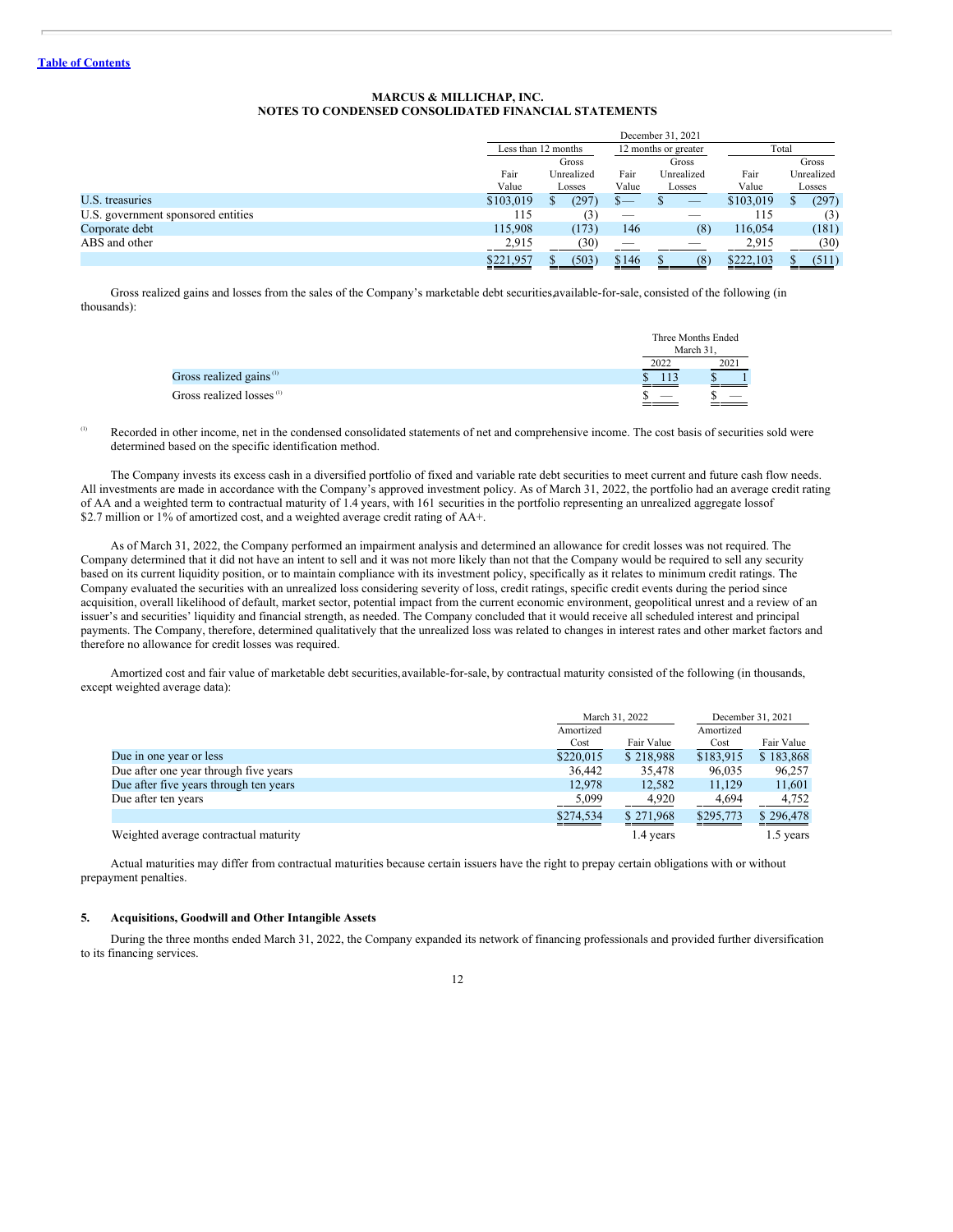The Company completed an acquisition of a business that was accounted for as a business combination and the results have been included in the condensed consolidated financial statements beginning on the acquisition date. Terms of the acquisition principally included cash paid at closing.

The goodwill recorded as part of the acquisition primarily arose from the acquired assembled workforce and brokerage and financing sales platforms. The Company expects all of the goodwill to be tax deductible, with the tax-deductible amount of goodwill related to the contingent and deferred consideration to be determined once the cash payments are made to settle any contingent and deferred consideration. The goodwill resulting from acquisitions is allocated to the Company's one reporting unit.

Goodwill and intangible assets, net consisted of the following (in thousands):

|                                  |                             | March 31, 2022              |                   |                             | December 31, 2021           |                   |  |
|----------------------------------|-----------------------------|-----------------------------|-------------------|-----------------------------|-----------------------------|-------------------|--|
|                                  | Gross<br>Carrying<br>Amount | Accumulated<br>Amortization | Net Book<br>Value | Gross<br>Carrying<br>Amount | Accumulated<br>Amortization | Net Book<br>Value |  |
| Goodwill and intangible assets:  |                             |                             |                   |                             |                             |                   |  |
| Goodwill                         | \$38,101                    | –                           | \$38,101          | \$34,071                    |                             | \$34,071          |  |
| Intangible assets <sup>(1)</sup> | 32,444                      | (11, 111)                   | 21,333            | 23,974                      | (9.940)                     | 14,034            |  |
|                                  | \$70,545                    | (11, 111)                   | \$59,434          | \$58,045                    | (9,940)                     | \$48,105          |  |

(1) Total weighted average amortization period was 5.2 years and 4.4 years as of March 31, 2022 and December 31, 2021, respectively.

Amortization expense for the intangible assets was \$1.2 million and \$1.1 million for the three months ended March 31, 2022 and 2021, respectively.

The changes in the carrying amount of goodwill consisted of the following (in thousands):

|                                            | Three Months Ended<br>March 31. |          |
|--------------------------------------------|---------------------------------|----------|
|                                            | 2022                            | 2021     |
| Beginning balance                          | \$34,071                        | \$33,375 |
| Additions from acquisitions <sup>(1)</sup> | 4.030                           | 671      |
| <b>Impairment</b> losses                   |                                 |          |
| Ending balance                             | \$38,101                        | \$34,046 |

The 2021 addition represents a measurement period adjustment for an acquisition made in 2020.

Estimated amortization expense for intangible assets by year for the next five years and thereafter consisted of the following (in thousands):

|                   |    | March 31, 2022 |
|-------------------|----|----------------|
| Remainder of 2022 | \$ | 3,512          |
| 2023              |    | 4,617          |
| 2024              |    | 4,101          |
| 2025              |    | 3,881          |
| 2026              |    | 2,156          |
| Thereafter        |    | 3,066          |
|                   | Ф  | 21.333         |

The Company evaluates goodwill for impairment annually in the fourth quarter. In addition to the annual impairment evaluation, the Company evaluates at least quarterly whether events or circumstances have occurred in the period subsequent to the annual impairment testing, which indicate that it is more likely than not an impairment loss has occurred. The Company evaluates its intangible assets that have finite useful lives whenever an event or change in circumstances indicates that the carrying value of the asset may not be recoverable.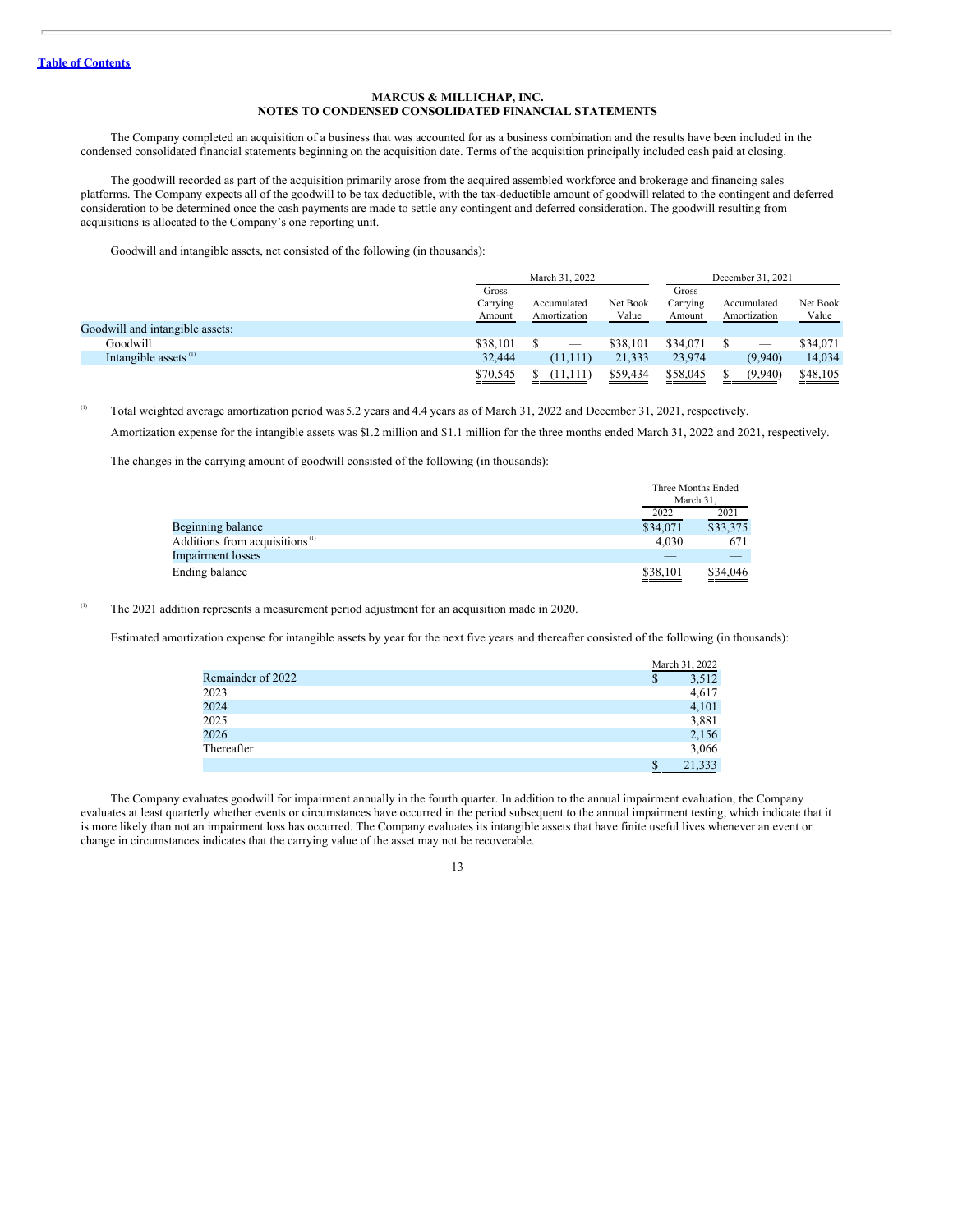As of March 31, 2022, the Company considered the impact of the continuingCOVID-19 pandemic and geopolitical unrest and evaluated its goodwill and intangible assets for impairment testing. The Company estimated the recoverability of the intangible assets by comparing the carrying amount of each asset to the future undiscounted cash flows that the Company expects the asset to generate. The sum of the undiscounted expected future cash flows was greater than the carrying amount of the intangible assets. The Company concluded that as of March 31, 2022, there was no impairment of its goodwill and intangible assets.

# **6. Selected Balance Sheet Data**

# **Allowances on Advances and Loans, and Commissions Receivable**

Allowance for credit losses for advances and loans and commissions receivable as of March 31, 2022 and December 31, 2021 was \$667,000 and \$794,000, respectively.

# **Other Assets**

Other assets consisted of the following (in thousands):

|                                                         |                   | Current              | Non-Current       |                      |  |
|---------------------------------------------------------|-------------------|----------------------|-------------------|----------------------|--|
|                                                         | March 31,<br>2022 | December 31,<br>2021 | March 31.<br>2022 | December 31,<br>2021 |  |
| Mortgage servicing rights ("MSRs"), net of amortization |                   |                      | 951               | 1.855                |  |
| Security deposits                                       |                   |                      | 1.484             | 1,395                |  |
| Employee notes receivable <sup>(1)</sup>                | 67                | 40                   |                   |                      |  |
| Securities, held-to-maturity <sup>(2)</sup>             |                   |                      | 9.500             | 9.500                |  |
| Customer trust accounts and other                       | 5,960             | 5,230                | 338               | 396                  |  |
|                                                         | \$6,027           | 5.270                | \$12,273          | 13.146               |  |

Reduction of accrued bonuses and other employee related expenses in settlement of employee notes receivable were \$0 and \$10 for the three months ended March 31, 2022 and March 31, 2021, respectively. See Note 7 – "Related-Party Transactions" for additional information.

Securities, held-to-maturity, are expected to mature on September 1, 2024 and accrue interest based on the 1-year treasury rate.

# **MSRs**

The net change in the carrying value of MSRs consisted of the following (in thousands):

|                       | Three Months Ended<br>March 31, |         |
|-----------------------|---------------------------------|---------|
|                       | 2022                            | 2021    |
| Beginning balance     | \$1,855                         | \$1,897 |
| <b>Additions</b>      | $\overline{\phantom{a}}$        | 303     |
| Amortization          | (904)                           | (138)   |
| <b>Ending balance</b> | 951<br>\$                       | \$2,062 |

The portfolio of loans serviced by the Company aggregated \$1.7 billion for each of the periods ended March 31, 2022 and December 31, 2021. See Note 8 – "Fair Value Measurements" for additional information on MSRs. In the three months ended March 31, 2022, the Company received cancellation notices on certain servicing contracts. Amortization of those contracts was adjusted to reflect the cancellations.

In connection with MSR activities, the Company holds funds in escrow for the benefit of the lenders. These funds, which totaled \$2.6 million and \$4.1 million as of March 31, 2022 and December 31, 2021, respectively, and the offsetting obligations are not presented in the Company's condensed consolidated financial statements as they do not represent assets and liabilities of the Company.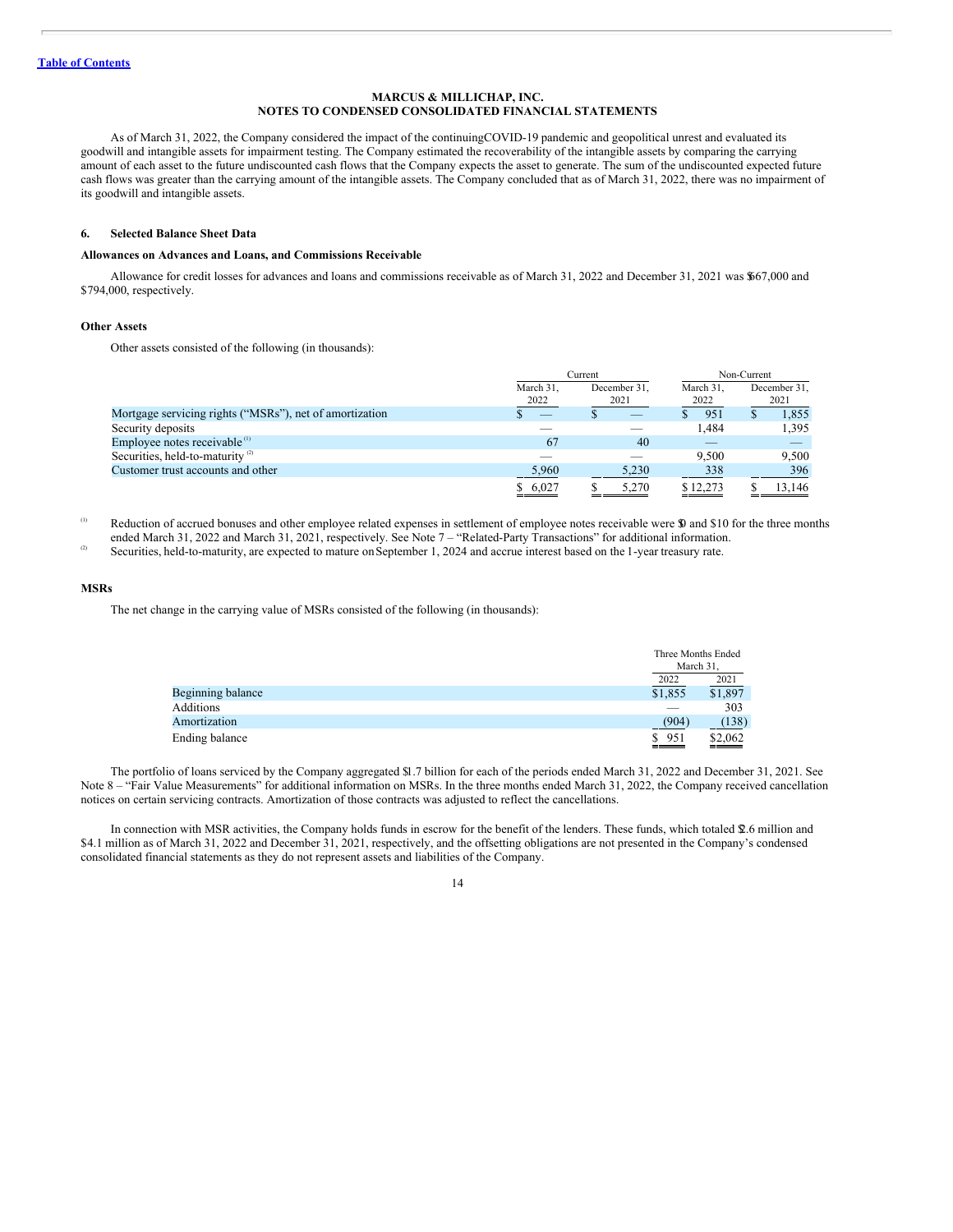# **Deferred Compensation and Commissions**

Deferred compensation and commissions consisted of the following (in thousands):

|                                                                     |           | Current      |                          | Non-Current  |
|---------------------------------------------------------------------|-----------|--------------|--------------------------|--------------|
|                                                                     | March 31. | December 31. |                          | December 31, |
|                                                                     | 2022      | 2021         | 2022                     | 2021         |
| Stock appreciation rights ("SARs") liability $\alpha$               | \$2,323   | 2.241        | \$12.731                 | 14.918       |
| Commissions payable to investment sales and financing professionals | 51.195    | 110.769      | 25.082                   | 31.697       |
| Deferred compensation liability <sup>(1)</sup>                      | 749       | 1.080        | 7.790                    | 6,921        |
| Other                                                               | 727       | 595          | $\overline{\phantom{a}}$ |              |
|                                                                     |           | 114,685      | \$45,603                 | 53.536       |
|                                                                     | \$54,994  | _________    | ______                   |              |

The SARs and deferred compensation liability become subject to payout as a result of a participant no longer being considered a service provider. As a result of the retirement of certain participants, estimated amounts to be paid to the participants within the next twelve months have been classified as current.

#### *SARs Liability*

Prior to the IPO, certain employees of the Company were granted SARs under a stock-based compensation program assumed by MMC. In connection with the IPO, the SARs agreements were revised, the MMC liability of \$20.0 million for the SARs was frozen as ofMarch 31, 2013 and was transferred to MMI through a capital distribution. The SARs liability will be settled with each participant in ten annual installments in January of each year upon retirement or termination from service, or in full upon consummation of a change in control of the Company.

Under the revised agreements, MMI is required to accrue interest on the outstanding balance beginning onJanuary 1, 2014 at a rate based on the 10-year treasury note, plus 2%. The rate resets annually. The rates at January 1, 2022 and 2021 were3.63% and 2.93%, respectively. MMI recorded interest expense related to this liability of \$135,000 and \$122,000 for the three months ended March 31, 2022 and 2021, respectively.

Estimated payouts within the next twelve months for participants that have separated from service have been classified as current During each of the three months ended March 31, 2022 and 2021, the Company made total payments of \$2.2 million, consisting of principal and accumulated interest.

#### *Commissions Payable*

Certain investment sales professionals can earn additional commissions after meeting certain annual revenue thresholds. These commissions are recognized as cost of services in the period in which they are earned as they relate to specific transactions closed. The Company may defer payment of certain commissions, at its election, for up to three years. Commissions payable that are not expected to be paid within twelve months are classified as long-term.

#### *Deferred Compensation Liability*

A select group of management is eligible to participate in the Marcus & Millichap Deferred Compensation Plan (the "Deferred Compensation Plan"). The Deferred Compensation Plan is a non-qualified deferred compensation plan that is intended to comply with Section 409A of the Internal Revenue Code and permits participants to defer compensation up to the limits set forth in the Deferred Compensation Plan. Amounts are paid out generally when the participant is no longer a service provider; however, an in-service payout election is available to participants. Participants may elect to receive payouts as a lump sum or quarterly over a two to fifteen-year period. The Company elected to fund the Deferred Compensation Plan through company owned variable life insurance policies. The Deferred Compensation Plan is managed by a third-party institutional fund manager, and the deferred compensation and investment earnings are held as a Company asset in a rabbi trust, which is recorded in assets held in rabbi trust in the accompanying condensed consolidated balance sheets. The assets in the trust are restricted unless the Company becomes insolvent, in which case the trust assets are subject to the claims of the Company's creditors. The Company may also, in its sole and absolute discretion, elect to withdraw at any time a portion of the trust assets by an amount by which the fair market value of the trust assets exceeds 110% of the aggregate deferred compensation liability represented by the participants' accounts. Estimated payouts within the next twelve months for participants that have separated from service or elected in service payout have been classified as current. During the three months ended March 31, 2022 and 2021, the Company made total payments to participants of \$65,000 and \$371,000, respectively.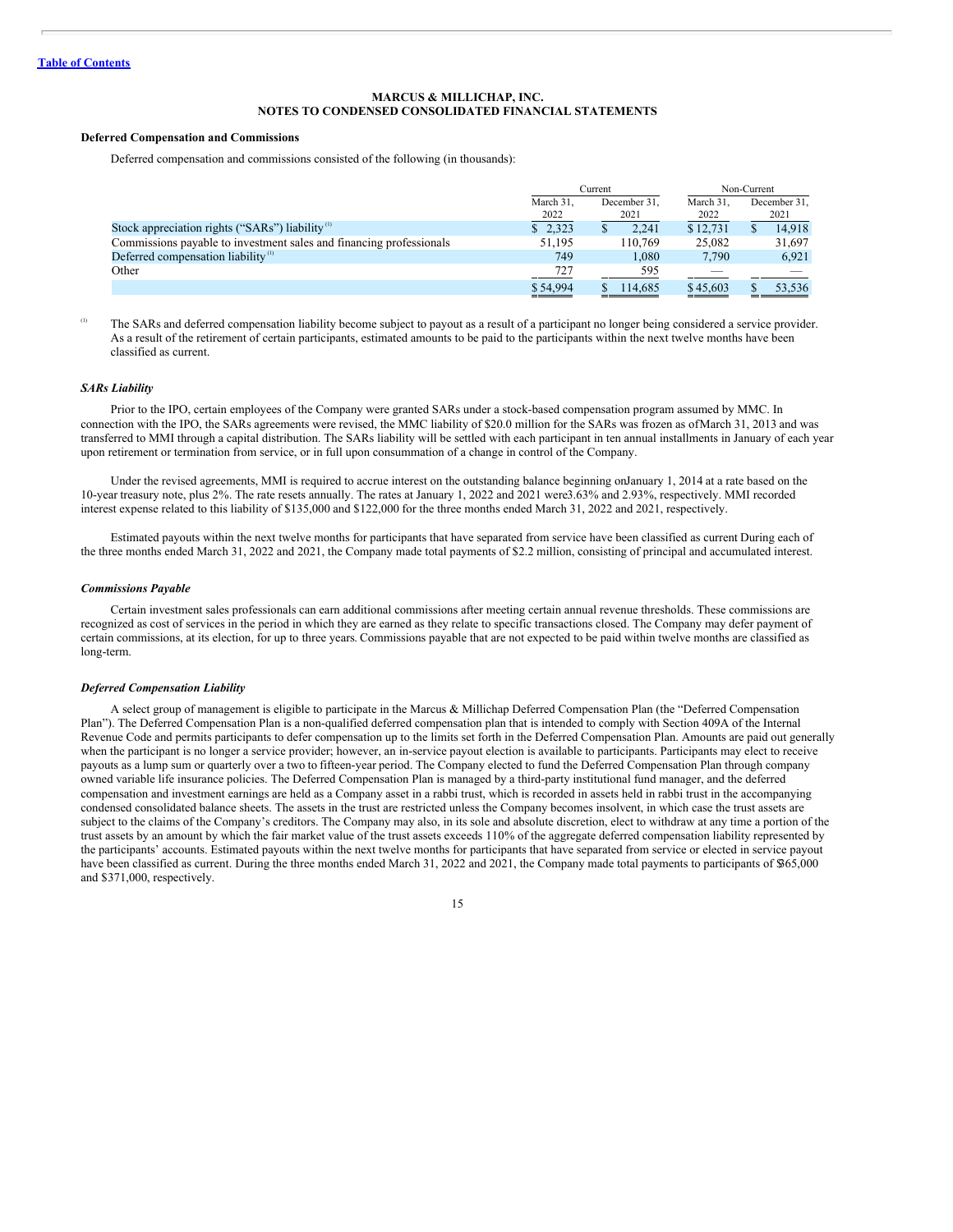The assets held in the rabbi trust are carried at the cash surrender value of the variable life insurance policies, which represents its fair valueThe net change in the carrying value of the assets held in the rabbi trust and the net change in the carrying value of the deferred compensation liability, each exclusive of additional contributions, distributions and trust expenses, consisted of the following (in thousands):

|                                                                                                                       | Three Months Ended<br>March 31. |        |
|-----------------------------------------------------------------------------------------------------------------------|---------------------------------|--------|
|                                                                                                                       | 2022                            | 2021   |
| Increase (Decrease) in the carrying value of the assets held in the rabbi trust <sup>(1)</sup>                        | \$ (525)                        | \$333  |
| Increase (Decrease) in the net carrying value of the deferred compensation obligation <sup><math>\alpha</math>)</sup> | \$ (532)                        | \$ 260 |

(1) Recorded in other income, net in the condensed consolidated statements of net and comprehensive income.

Recorded in selling, general and administrative expense in the condensed consolidated statements of net and comprehensive income.

# **Other Liabilities**

Other liabilities consisted of the following (in thousands):

|                                         |                   | Non-Current |                      |  |  |
|-----------------------------------------|-------------------|-------------|----------------------|--|--|
|                                         | March 31,<br>2022 |             | December 31,<br>2021 |  |  |
| Deferred consideration <sup>(1)</sup>   | \$3,300           |             | 4,689                |  |  |
| Contingent consideration <sup>(1)</sup> | 5,782             |             | 6,631                |  |  |
| Dividends Payable                       | 1,443             |             |                      |  |  |
| Other                                   | 82                |             | 74                   |  |  |
|                                         | \$10,607          |             | 11.394               |  |  |

(1) Includes a measurement period adjustment in 2021 and a settlement of deferred consideration made during the three months ended March 31, 2022 and 2021, which represents a noncash investing activity. See Note 5 – "Acquisitions, Goodwill and Other Intangible Assets" for additional information.

#### 7**. Related-Party Transactions**

# **Shared and Transition Services**

Certain services are provided to the Company under a Transition Services Agreement ("TSA") between MMC and the Company. The TSA is intended to provide certain services until the Company acquires these services separately. Under the TSA, the Company incurred net costs (charge-back) during the three months ended March 31, 2022 and 2021 of \$12,000 and \$19,000, respectively. These amounts are included in selling, general and administrative expense in the accompanying condensed consolidated statements of net and comprehensive income.

# **Brokerage and Financing Services with the Subsidiaries of MMC**

MMC has wholly or majority owned subsidiaries that buy and sell commercial real estate properties. The Company performs certain brokerage and financing services related to transactions of the subsidiaries of MMC. For the three months ended March 31, 2022 and 2021, the Company earned real estate brokerage commissions and financing fees of \$1,598,000 and \$457,000, respectively, from transactions with subsidiaries of MMC related to these services. The Company incurred cost of services of \$954,000 and \$274,000, respectively, related to these revenues.

#### **Operating Lease with MMC**

The Company has an operating lease with MMC for a single-story office building located in Palo Alto, California, which expires onMay 31, 2022. The related operating lease cost was \$333,000 for each of the three months ended March 31, 2022 and 2021, respectively. Operating lease cost is included in selling, general and administrative expense in the accompanying condensed consolidated statements of net and comprehensive income. See Note 3 – "Operating Leases" for additional information.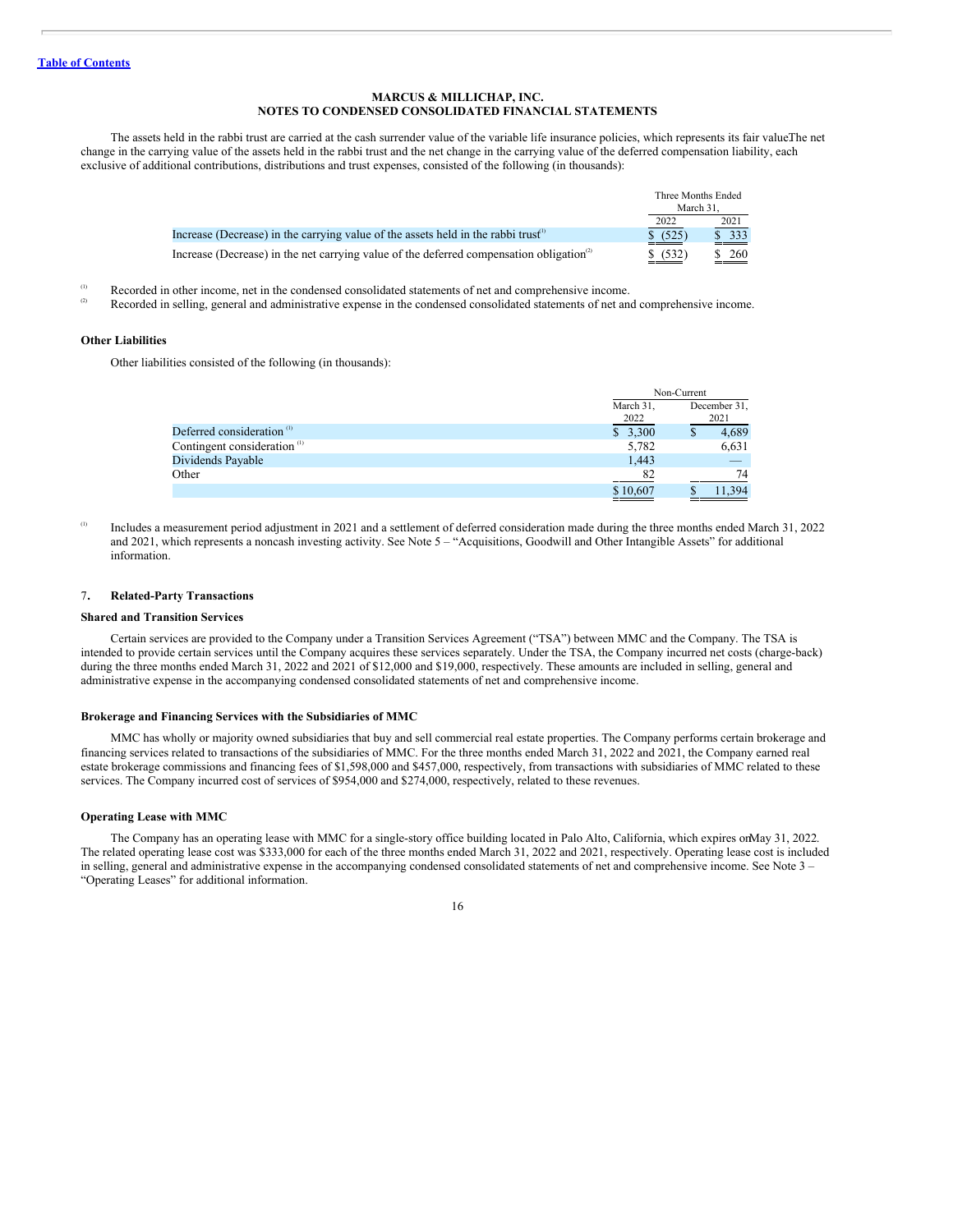# **Accounts Payable and Other Liabilities with MMC**

As of March 31, 2022 and December 31, 2021, accounts payable and other liabilities with MMC totaling \$101,000 and \$93,000, respectively, remain unpaid and are included in accounts payable and other liabilities in the accompanying condensed consolidated balance sheets.

# **Other**

The Company makes advances to non-executive employees from time-to-time. At March 31, 2022 and December 31, 2021, the aggregate principal amount for employee notes receivable was \$67,000 and \$40,000, respectively, which is included in other assets (current andnon-current) in the accompanying condensed consolidated balance sheets. See Note 6 – "Selected Balance Sheet Data" for additional information.

As of March 31, 2022, George M. Marcus, the Company's founder and Chairman, beneficially owned approximately38% of the Company's issued and outstanding common stock, including shares owned by Phoenix Investments Holdings, LLC and the Marcus Family Foundation II.

#### **8. Fair Value Measurements**

U.S. GAAP defines the fair value of a financial instrument as the amount that would be received from the sale of an asset in an orderly transaction between market participants at the measurement date. The Company is responsible for the determination of fair value and the supporting methodologies and assumptions. The Company uses various pricing sources and third parties to provide and validate the values utilized.

The degree of judgment used in measuring the fair value of financial instruments is generally inversely correlated with the level of observable valuation inputs. Financial instruments with quoted prices in active markets generally have more pricing observability and less judgment is used in measuring fair value. Financial instruments for which no quoted prices are available have less observability and are measured at fair value using valuation models or other pricing techniques that require more judgment.

Assets recorded at fair value are measured and classified in accordance with a fair value hierarchy consisting of the three "levels" based on the observability of inputs available in the marketplace used to measure the fair values as discussed below:

- *Level 1:* Unadjusted quoted prices in active markets that are accessible at the measurement date for identical, unrestricted assets or liabilities;
- *Level 2:* Quoted prices in markets that are not active, or inputs which are observable, either directly or indirectly, for substantially the full term of the asset or liability; or
- *Level 3:* Unobservable inputs reflect management's best estimate of what market participants would use in pricing the asset or liability at the measurement date. Consideration is given to the risk inherent in the valuation technique and the risk inherent in the inputs to the model. Management estimates include certain pricing models, discounted cash flow methodologies and similar techniques that use significant unobservable inputs.

#### **Recurring Fair Value Measurements**

The Company values its investments including commercial paper and floating NAV money market funds recorded in cash and cash equivalents, investments in marketable debt securities, available-for-sale, assets held in the rabbi trust, deferred compensation liability and contingent and deferred consideration at fair value on a recurring basis.

Fair values for investments included in cash and cash equivalents and marketable debt securities,available-for-sale were determined for each individual security in the investment portfolio and all these securities are Level 1 or 2 measurements as appropriate.

Fair values for assets held in the rabbi trust and related deferred compensation liability were determined based on the cash surrender value of the company owned variable life insurance policies and underlying investments in the trust, and are Level 2 and Level 1 measurements, respectively.

Contingent consideration in connection with acquisitions, is carried at fair value and determined on acontract-by-contract basis, calculated using unobservable inputs based on a probability of achieving EBITDA and other performance requirements, and is a Level 3 measurement. Deferred consideration in connection with acquisitions is carried at fair value and calculated using a discounted cash flow estimate with the only remaining condition on such payments being the passage of time, and is a Level 2 measurement.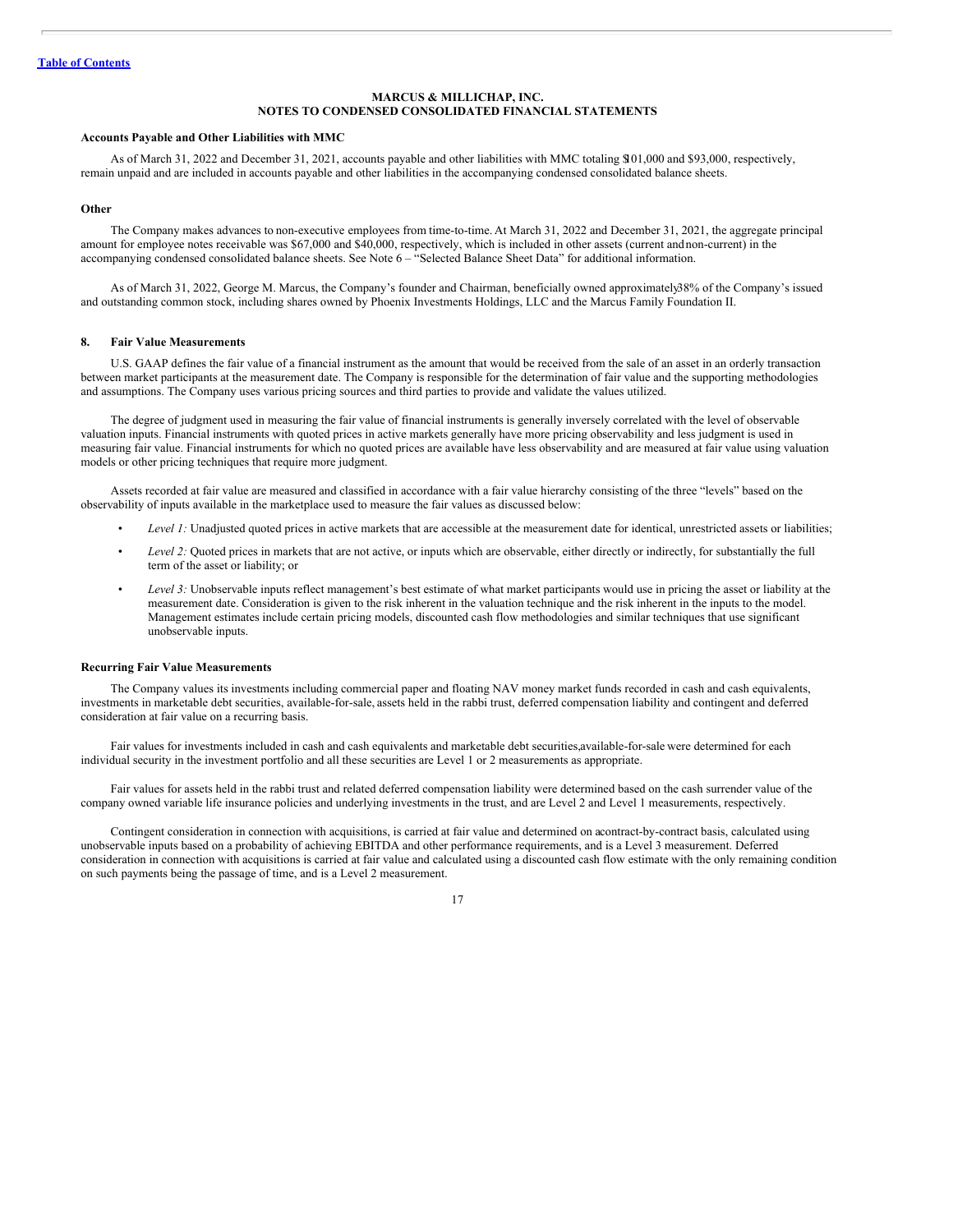Assets and liabilities carried at fair value on a recurring basis consisted of the following (in thousands):

|                                                 |                        | March 31, 2022                              |                | December 31, 2021                 |                        |                        |               |         |  |
|-------------------------------------------------|------------------------|---------------------------------------------|----------------|-----------------------------------|------------------------|------------------------|---------------|---------|--|
|                                                 | Fair Value             | Level 1                                     | Level 2        | Level 3                           | Fair Value             | Level 1                | Level 2       | Level 3 |  |
| <b>Assets:</b>                                  |                        |                                             |                |                                   |                        |                        |               |         |  |
| Assets held in rabbi trust                      | $$10,916$ \$           |                                             | $$10,916$ $$-$ |                                   | \$11,508               | \$                     | \$11,508      |         |  |
| Cash equivalents <sup>(1)</sup> :               |                        |                                             |                |                                   |                        |                        |               |         |  |
| Commercial paper                                | \$32,223               | -S<br>$\hspace{1.0cm} \rule{1.5cm}{0.15cm}$ | \$32,223       | <sup>\$</sup><br>$\hspace{0.1mm}$ | \$<br>8,948 \$         |                        | 8,948<br>\$   | S.      |  |
| Money market funds                              | 51,403                 | 51,403                                      |                |                                   | 210,985                | 210,985                |               |         |  |
|                                                 |                        | \$ 83,626 \$ 51,403                         | \$32,223       | <sup>\$</sup>                     |                        | \$219,933 \$210,985 \$ | 8,948         |         |  |
| Marketable debt securities, available-for-sale: |                        |                                             |                |                                   |                        |                        |               |         |  |
| Short-term investments:                         |                        |                                             |                |                                   |                        |                        |               |         |  |
| U.S. treasuries                                 | \$100.292              | \$100,292                                   | <sup>\$</sup>  | <sup>\$</sup>                     | \$35,733               | $$35,733$ \$           |               |         |  |
| U.S. government sponsored entities              |                        |                                             |                |                                   |                        |                        |               |         |  |
| Corporate debt                                  | 118,085                |                                             | 118,085        |                                   |                        |                        |               |         |  |
| ABS and other                                   | 611                    |                                             | 611            | $\hspace{0.1mm}-\hspace{0.1mm}$   | 148,135                |                        | 148,135       |         |  |
|                                                 | \$218,988              | \$100,292                                   | \$118,696      | <sup>2</sup>                      |                        | \$183,868 \$35,733     | \$148,135     |         |  |
| Long-term investments:                          |                        |                                             |                |                                   |                        |                        |               |         |  |
| U.S. treasuries                                 |                        | \$12,118 \$12,118 \$                        |                | $\mathbb{S}$                      | \$70,767               | $$70,767$ \$           |               |         |  |
| U.S. government sponsored entities              | 656                    |                                             | 656            |                                   | 745                    |                        | 745           |         |  |
| Corporate debt                                  | 33,306                 | —                                           | 33,306         |                                   | 34,013                 |                        | 34,013        |         |  |
| ABS and other                                   | 6,900                  |                                             | 6,900          |                                   | 7,085                  |                        | 7,085         |         |  |
|                                                 | \$52,980               | 12,118                                      | \$40,862       |                                   | \$112,610              | \$70,767               | \$41,843      |         |  |
| <b>Liabilities:</b>                             |                        |                                             |                |                                   |                        |                        |               |         |  |
| Contingent consideration <sup>(2)</sup>         | 9,363<br>$\mathcal{S}$ | <sup>\$</sup>                               |                | \$9,363                           | 9,312<br>\$            | <sup>\$</sup>          |               | \$9,312 |  |
| Deferred consideration $^{(2)}$                 | 8,371                  | S.                                          | 8,371<br>S     | S.                                | 9,801<br>\$.           | S                      | 9,801<br>Y.   |         |  |
| Deferred compensation liability                 | 8,539<br>\$            | 8,539<br><sup>\$</sup>                      | S              | \$                                | $\frac{1}{2}$<br>8,001 | 8,001<br>\$            | $\frac{1}{2}$ |         |  |

(1) Included in cash and cash equivalents on the accompanying condensed consolidated balance sheets.

 $\degree$  \$3,581 and \$2,681 of Contingent consideration and \$5,071 and \$5,112 of Deferred consideration are included in Accounts payable and other liabilities as of March 31, 2022 and December 31, 2021, respectively.

There were no transfers in or out of Level 3 during the three months ended March 31, 2022 and 2021.

During the three months ended March 31, 2022, the Company considered current and future interest rates on the probability of achieving EBITDA and other performance targets in its determination of fair value for the contingent consideration. The Company is uncertain as to the extent of the volatility in the unobservable inputs in the foreseeable future. Deferred consideration in connection with acquisitions is carried at fair value and calculated using a discounted cash flow estimate with the only remaining condition on such payments being the passage of time.

As of March 31, 2022 and December 31, 2021, contingent and deferred consideration had a maximum undiscounted payment to be settled in cash or stock of \$27.2 million and \$28.6 million, respectively. Assuming the achievement of the applicable performance criteria and/or service and time requirements, the Company anticipates these payments will be made over the next one to five-year period. Changes in fair value are included in selling, general and administrative expense in the condensed consolidated statements of net and comprehensive income.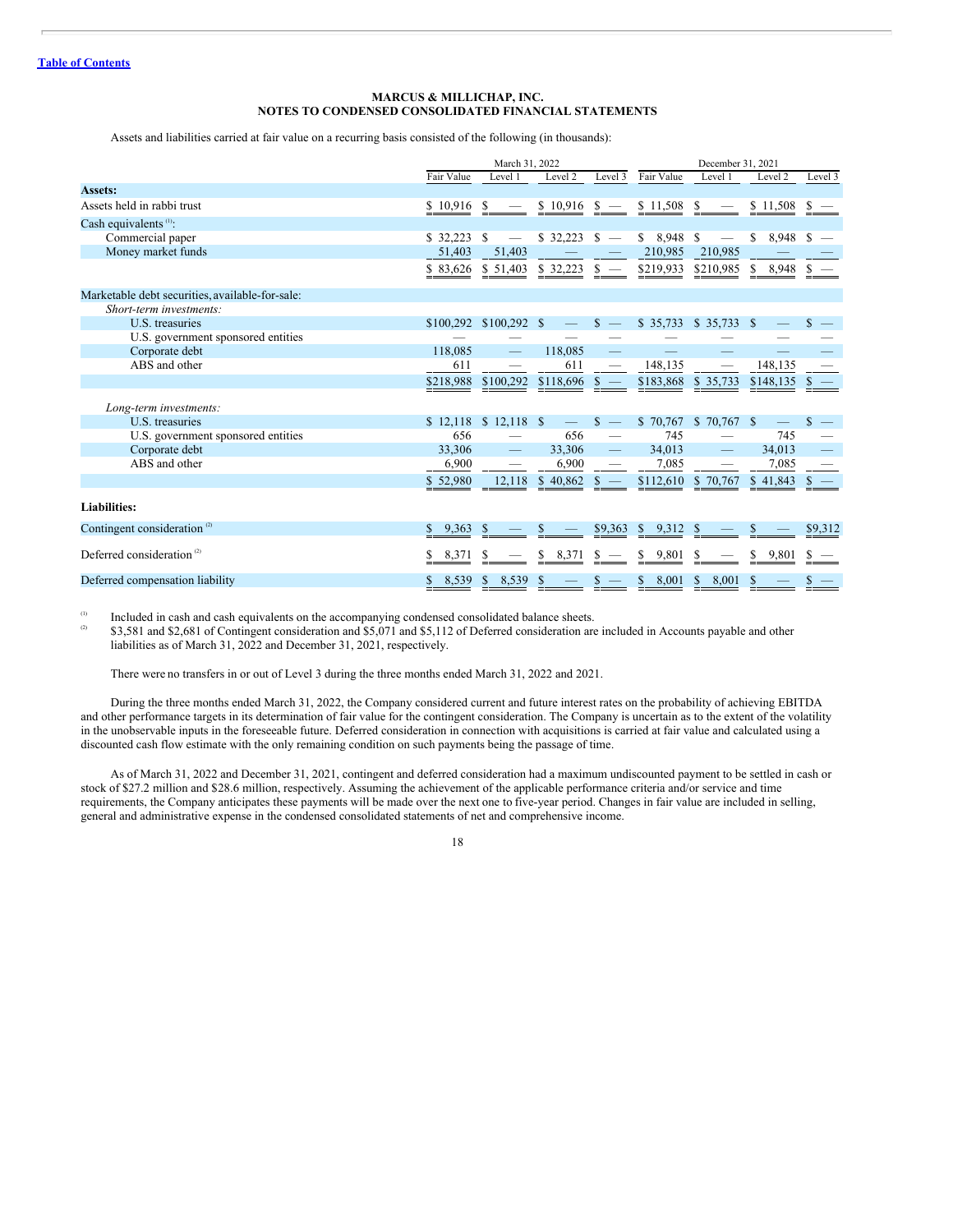A reconciliation of contingent consideration measured at fair value on a recurring basis consisted of the following (in thousands):

|                                                                         |         | Three Months Ended<br>March 31. |
|-------------------------------------------------------------------------|---------|---------------------------------|
|                                                                         | 2022    | 2021                            |
| Beginning balance                                                       | \$9,312 | \$5,572                         |
| Contingent consideration in connection with acquisitions <sup>(1)</sup> |         | (100)                           |
| Change in fair value of contingent consideration                        | 51      | (171)                           |
| Payments of contingent consideration                                    |         |                                 |
| <b>Ending balance</b>                                                   | \$9,363 | \$5,301                         |
|                                                                         |         | ____                            |

Contingent consideration in connection with acquisitions represents a noncash investing activity. Three months ended March 31, 2021 relates to a measurement period adjustment. See Note 5 – "Acquisitions, Goodwill and Other Intangible Assets" for additional information.

Quantitative information about the valuation technique and significant unobservable inputs used in the valuation of the Company's Level 3 financial liabilities measured at fair value on a recurring basis consisted of the following (dollars in thousands):

|                          | Fair Value at     |                     |                                                        | Range                               |            |
|--------------------------|-------------------|---------------------|--------------------------------------------------------|-------------------------------------|------------|
|                          | March 31, 2022    | Valuation Technique | Unobservable inputs                                    | (Weighted Average) (1)              |            |
| Contingent consideration |                   |                     | 9,363 Discounted cash flow Expected life of cash flows | 1.2-5.6 years $(3.1 \text{ years})$ |            |
|                          |                   |                     | Discount rate                                          | $4.0\% - 4.6\%$                     | $(4.3\%)$  |
|                          |                   |                     | Probability of achievement 22.2%-100.0%                |                                     | $(96.6\%)$ |
|                          |                   |                     |                                                        |                                     |            |
|                          | Fair Value at     |                     |                                                        | Range                               |            |
|                          | December 31, 2021 | Valuation Technique | Unobservable inputs                                    | (Weighted Average) (1)              |            |
| Contingent consideration |                   |                     | 9,312 Discounted cash flow Expected life of cash flows | 1.4-5.8 years $(3.4 \text{ years})$ |            |
|                          |                   |                     | Discount rate                                          | $2.2\% - 3.5\%$                     | $(2.9\%)$  |
|                          |                   |                     | Probability of achievement 29.0%-100.0%                |                                     | $(95.2\%)$ |
|                          |                   |                     |                                                        |                                     |            |

(1) Unobservable inputs were weighted by the relative fair value of the instruments.

#### **Nonrecurring Fair Value Measurements**

In accordance with U.S. GAAP, from time to time, the Company measures certain assets at fair value on a nonrecurring basis. The Company reviews the carrying value of MSRs, intangibles, goodwill and other assets for indications of impairment at least annually. When indications of potential impairment are identified, the Company may be required to determine the fair value of those assets and record an adjustment for the carrying amount in excess of the fair value determined. Any fair value determination would be based on valuation approaches, which are appropriate under the circumstances and utilize Level 2 and Level 3 measurements as required.

MSRs are recorded at fair value upon acquisition of a servicing contract. The Company has elected the amortization method for the subsequent measurement of MSRs. MSRs are carried at the lower of amortized cost or fair value. MSRs are a Level 3 measurement. The Company's MSRs do not trade in an active, open market with readily observable prices. The estimated fair value of the Company's MSRs were developed using a discounted cash flow model that calculates the present value of estimated future net servicing income. The model considers contractual provisions and assumptions of market participants including specified servicing fees, prepayment assumptions, delinquency rates, late charges, other ancillary revenue, costs to service and other economic factors. The Company periodically reassesses and adjusts, when necessary, the underlying inputs and assumptions used to reflect observable market conditions and assumptions that a market participant would consider in valuing an MSR asset. Management uses assumptions in the determination of fair value for MSRs after considering default, severity, prepayment and discount rates related to the specific types and underlying collateral of the various serviced loans, interest rates, refinance rates, and current government and private sector responses on the economic impact of the COVID-19 pandemic. In the three months ended March 31, 2022, the Company received cancellation notices on certain servicing contracts. Amortization of those contracts was adjusted to reflect the cancellations. The fair value of the MSRs exceeded the carrying value at March 31, 2022 and December 31, 2021 after consideration of the revisions to the various assumptions. See Note 6 – "Selected Balance Sheet Data" for additional information.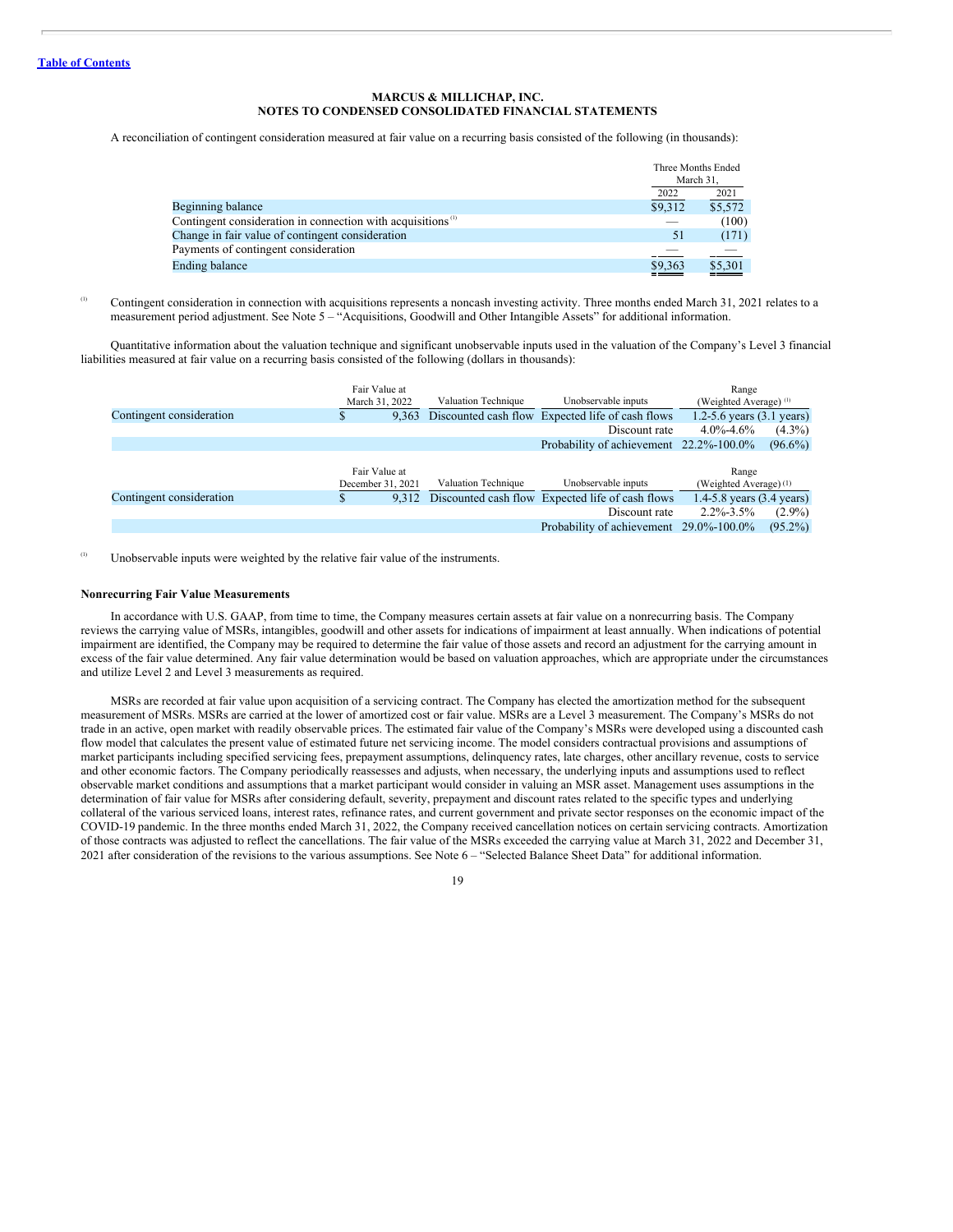Quantitative information about the valuation technique and significant unobservable inputs used in the valuation of the Company's Level 3 financial assets measured at fair value on a nonrecurring basis consisted of the following (dollars in thousands):

|             | Fair Value at<br>March 31, 2022 | Valuation Technique | Unobservable inputs                                  | Range<br>(Weighted Average) (1)           |
|-------------|---------------------------------|---------------------|------------------------------------------------------|-------------------------------------------|
| <b>MSRs</b> | S                               |                     | 1,967 Discounted cash flow Constant prepayment rates | $0.0\% - 20.0\%$ (10.0%)                  |
|             |                                 |                     |                                                      | Constant default rate 0.28%-5.08% (1.28%) |
|             |                                 |                     |                                                      | Loss severity $26.2\% - 31.4\%$ (27.95%)  |
|             |                                 |                     | Discount rate                                        | $10.0\% - 10.0\%$ (10.0%)                 |
|             | Fair Value at                   |                     |                                                      | Range                                     |
|             | December 31, 2021               | Valuation Technique | Unobservable inputs                                  | (Weighted Average) (1)                    |
| <b>MSRs</b> | S                               |                     | 2,332 Discounted cash flow Constant prepayment rates | $0.0\% - 20.0\%$ (10.0%)                  |
|             |                                 |                     | Constant default rate                                | $0.3\% - 4.9\%$ $(1.2\%)$                 |
|             |                                 |                     | Loss severity                                        | $26.2\% - 31.4\% (28.0\%)$                |
|             |                                 |                     | Discount rate                                        | $10.0\% - 10.0\%$ (10.0%)                 |

<sup>(1)</sup> Weighted average is based on the 10% constant prepayment rate scenario which the Company uses as the reported fair value.

# **9. Stockholders' Equity**

# **Common Stock**

As of March 31, 2022 and December 31, 2021, there were39,795,399 and 39,692,373 shares of common stock, \$0.0001 par value, issued and outstanding, which include unvested restricted stock awards ("RSAs") issued to non-employee directors, respectively. See Note 12 – "Earnings per Share" for additional information.

On February 16, 2022, The Board of Directors declared a semi-annual regular dividend of \$0.25 per share and a special dividend of \$1.00 per share, payable on April 4, 2022, to stockholders of record at the close of business on March 8, 2022. The Company accrued a dividend payable of \$52.1 million, including dividend equivalents aggregating \$2.5 million to be paid upon vesting for on unvested restricted stock and deferred stock units granted under the 2013 Omnibus Equity Incentive Plan. The accrual of the dividend was a non-cash activity.

Accrued and unpaid dividends as of March 31, 2022 aggregated \$52.1 million, and are recorded in dividends payable (\$50.7 million) and other liabilities (\$1.4 million) in the condensed consolidated balance sheets.

# **Preferred Stock**

The Company has 25,000,000 authorized shares of preferred stock with a par value \$0.0001 per share. At March 31, 2022 and December 31, 2021, there were no preferred shares issued or outstanding.

# **Accumulated Other Comprehensive Income (Loss)**

Amounts reclassified from accumulated other comprehensive income (loss) include marketable debt securities, available for sale are included as a component of other income, net or selling, general and administrative expense, as applicable, in the condensed consolidated statements of net and comprehensive income. The reclassifications were determined on a specific identification basis.

The Company has not provided for U.S. taxes on unremitted earnings of its foreign subsidiary as it is operating at a loss and hasno earnings and profits to remit. As a result, deferred taxes were not provided related to the cumulative foreign currency translation adjustments.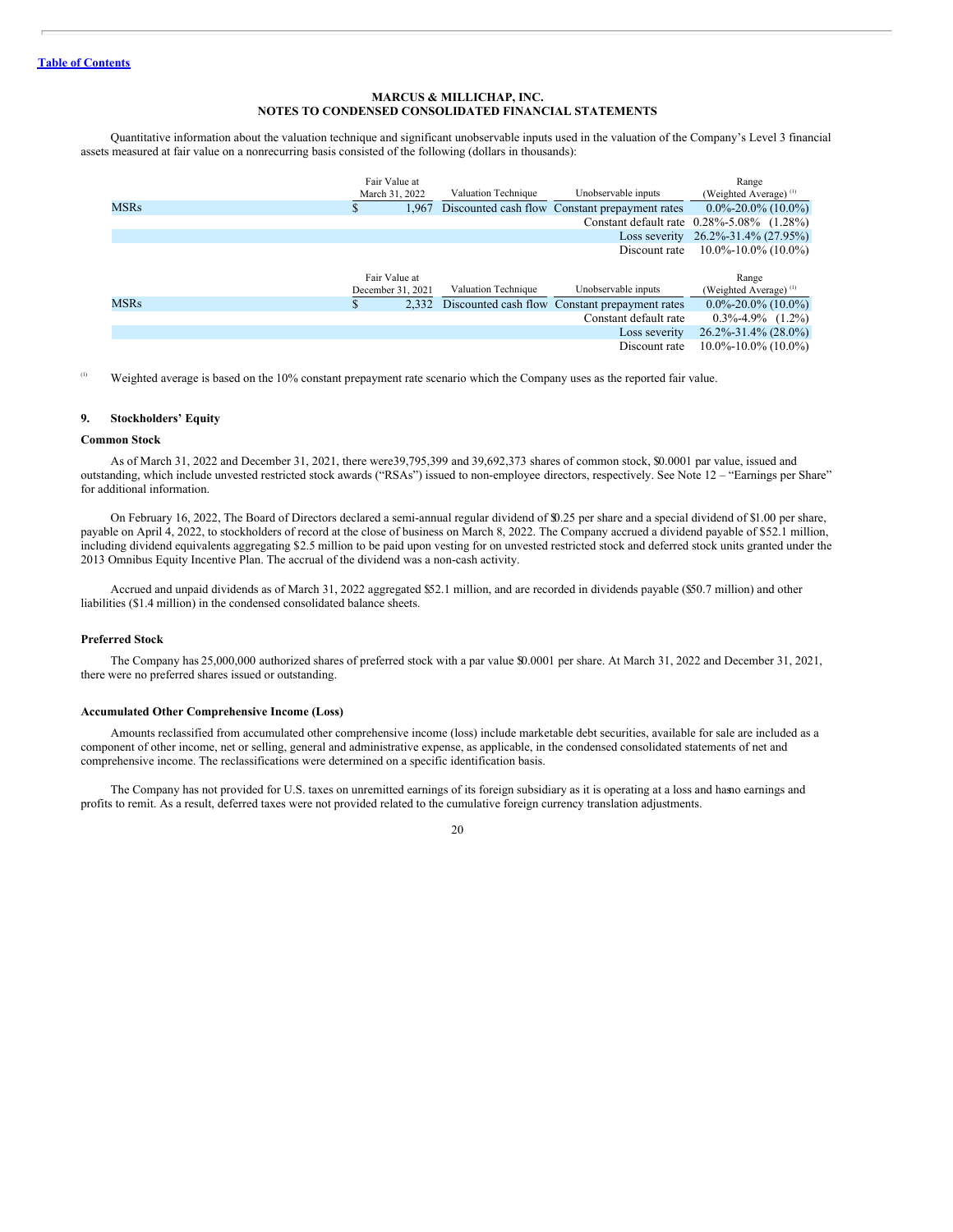#### **10. Stock-Based Compensation Plans**

#### **2013 Omnibus Equity Incentive Plan**

The Company's board of directors adopted the 2013 Omnibus Equity Incentive Plan (the "2013 Plan"), which became effective upon the Company's IPO. In February 2017, the board of directors amended and restated the 2013 Plan, which was approved by the Company's stockholders inMay 2017. Grants are made from time to time by the compensation committee of the Company's board of directors at its discretion, subject to certain restrictions as to the number and value of shares that may be granted to any individual. In addition, non-employee directors receive annual grants under a director compensation policy. The compensation committee of the Company's board of directors has the option to grant dividend equivalents to unvested grants. Any dividend equivalents granted to unvested awards are paid to the participant at the time the related grants vest. As of March 31, 2022, there were 3,963,923 shares available for future grants under the 2013 Plan.

On February 16, 2022, the Board of Directors declared a semi-annual regular dividend of \$0.25 per share and a special dividend of \$1.00 per share payable on April 4, 2022, to stockholders of record at the close of business on March 8, 2022. The Compensation Committee granted dividend equivalents to all unvested grants as of the record date. As of March 31, 2022, \$2.5 million was accrued for dividend equivalents on unvested grants outstanding as of the record date.

#### *Awards Granted and Settled*

Under the 2013 Plan, the Company has issued RSAs tonon-employee directors and restricted stock units ("RSUs") to employees and independent contractors. RSAs vest over a one-year period from the date of grant, subject to service requirements. RSUs generally vest in equal annual installments over a five-year period from the date of grant or earlier as approved by the compensation committee of the Company's board of directors. Dividend equivalents granted for unvested stock awards are paid at the time the stock awards vest. Any unvested awards and dividend equivalents are canceled upon termination as a service provider. As of March 31, 2022, there were no issued or outstanding options, SARs, performance units or performance share awards under the 2013 Plan.

During the three months ended March 31, 2022,176,227 shares of RSUs vested and68,445 shares of common stock were withheld to pay applicable required employee statutory withholding taxes based on the market value of the shares on the vesting date. The shares withheld for taxes were returned to the share reserve and are available for future issuance in accordance with provisions of the 2013 Plan. Unvested RSUs will be settled through the issuance of new shares of common stock.

#### *Outstanding Awards*

Activity under the 2013 Plan consisted of the following (dollars in thousands, except weighted average per share data):

|                                                                                                                           |               |    | Weighted-       |
|---------------------------------------------------------------------------------------------------------------------------|---------------|----|-----------------|
|                                                                                                                           |               |    | Average Grant   |
|                                                                                                                           |               |    | Date Fair Value |
|                                                                                                                           | <b>Shares</b> |    | Per Share       |
| Nonvested shares at December 31, 2021 <sup>(1)</sup>                                                                      | 980.936       | S  | 36.58           |
| Granted                                                                                                                   | 780,997       | S  | 47.29           |
| Vested $^{(2)}$                                                                                                           | (176, 227)    | \$ | 36.84           |
| Forfeited/canceled                                                                                                        | (7,166)       | S  | 36.38           |
| Nonvested shares at March 31, 2022 <sup>(1)</sup>                                                                         | 1,578,540     | S  | 41.85           |
| Unrecognized stock-based compensation expense as of March 31, 2022                                                        | 61,517        |    |                 |
| Unrecognized compensation expense is expected to be recognized over a<br>weighted-average period (years) of approximately | 4.22          |    |                 |
| Weighted average remaining vesting period (years) as of March 31, 2022                                                    | 4.22          |    |                 |

(1) Nonvested RSUs will be settled through the issuance of new shares of common stock.

(2) Includes vested shares delivered subsequent to March 31, 2022.

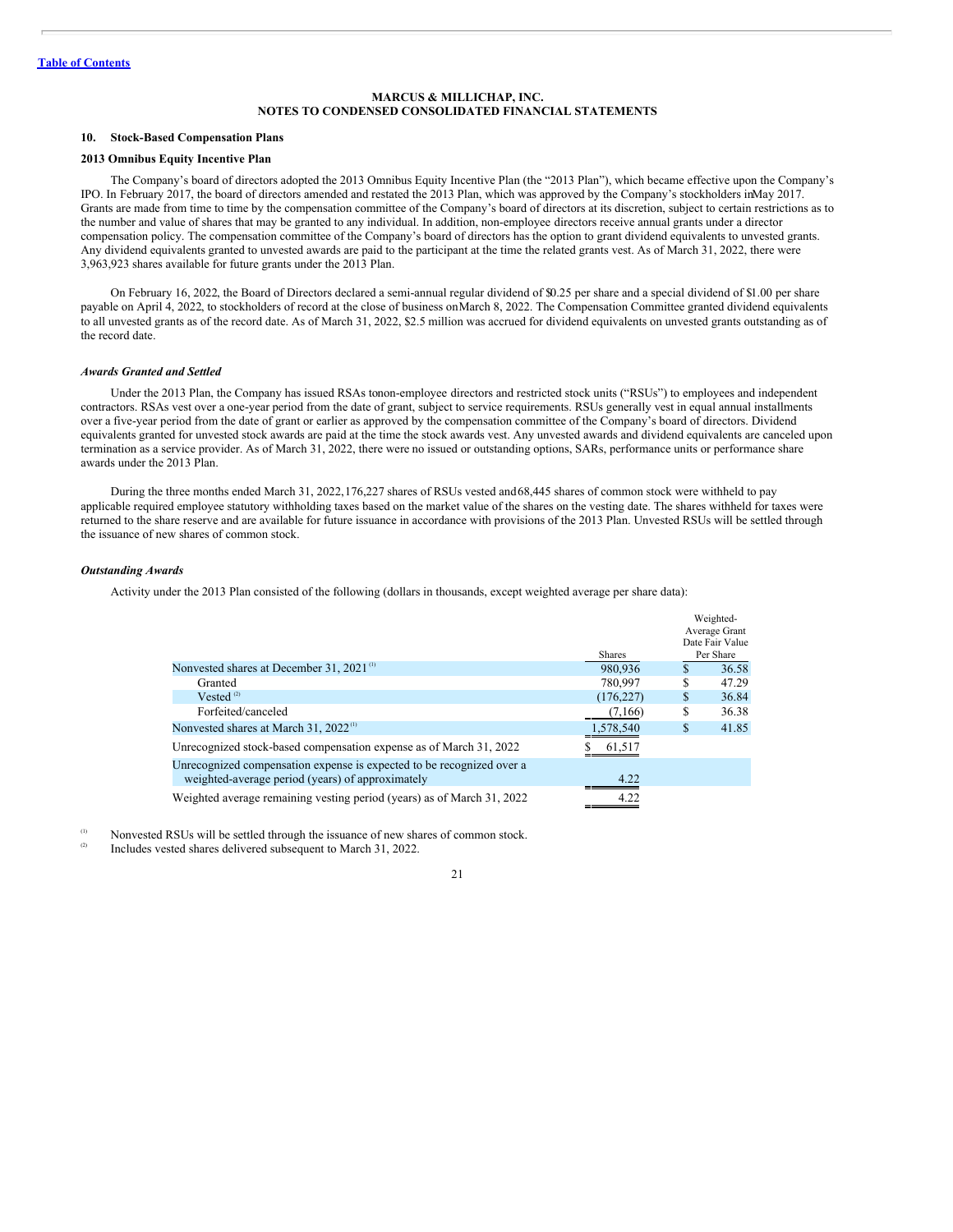# **Employee Stock Purchase Plan**

In 2013, the Company adopted the 2013 Employee Stock Purchase Plan ("ESPP"). The ESPP is intended to qualify under Section 423 of the Internal Revenue Code and provides for consecutive, non-overlapping 6-month offering periods. The offering periods generally start on the first trading day on or after May 15 and November 15 of each year. Qualifying employees may purchase shares of the Company stock at a10% discount based on the lower of the market price at the beginning or end of the offering period, subject to IRS limitations. The Company determined that the ESPP was a compensatory plan and is required to expense the fair value of the awards over each 6-month offering period.

The ESPP initially had 366,667 shares of common stock reserved, and156,725 shares of common stock remain available for issuance as of March 31, 2022. The ESPP provides for annual increases in the number of shares available for issuance under the ESPP, equal to the least of (i)366,667 shares, (ii) 1% of the outstanding shares on such date, or (iii) an amount determined by the compensation committee of the board of directors.Pursuant to the provisions of the ESPP, the board of directors has determined to not provide for any annual increases to date. At March 31, 2022, total unrecognized compensation cost related to the ESPP was \$27,000 and is expected to be recognized over a weighted average period of0.12 years.

# **SARs and DSUs**

Prior to the IPO, certain employees were granted SARs. As ofMarch 31, 2013, the outstanding SARs were frozen at the liability amount, and will be paid out to each participant in installments upon retirement or departure under the terms of the revised SARs agreements. To replace beneficial ownership in the SARs, the difference between the book value liability and the fair value of the awards was granted to plan participants in the form of deferred stock units ("DSUs"), which were fully vested upon receipt and will be settled in actual stock at a rate of 20% per year if the participant remains employed by the Company during that period (otherwise all unsettled shares of stock upon termination from service will be settled five yearsfrom the termination date, unless otherwise agreed to by the Company). In the event of death or termination of service after reaching the age of 67, 100% of the DSUs will be settled. As of March 31, 2022, 281,193 shares of fully vested DSUs remained to be settled in 2022.

# **Summary of Stock-Based Compensation**

Components of stock-based compensation are included in selling, general and administrative expense in the condensed consolidated statements of net and comprehensive income and consisted of the following (in thousands):

|               |         | Three Months Ended |
|---------------|---------|--------------------|
|               |         | March 31,          |
|               | 2022    | 2021               |
| <b>ESPP</b>   | 56      | 50                 |
| RSUs and RSAs | 3.800   | 2.238              |
|               | \$3,856 | \$2,288            |

# **11. Income Taxes**

The Company's effective tax rate for the three months ended March 31, 2022 was26.4%, compared to 28.8% for the three months ended March 31, 2021. The Company provides for the effects of income taxes in interim financial statements based on the Company's estimate of its annual effective tax rate for the full year, which is based on forecasted income by jurisdiction where the Company operates, adjusted for any tax effects of items that relate discretely to the period, if any.

The provision for income taxes differs from the amount computed by applying the U.S. federal statutory rate to income before provision for income taxes and consisted of the following (dollars in thousands):

|                                                                            |          | Three Months Ended March 31. |         |           |  |
|----------------------------------------------------------------------------|----------|------------------------------|---------|-----------|--|
|                                                                            |          | 2022<br>2021                 |         |           |  |
|                                                                            | Amount   | Rate                         | Amount  | Rate      |  |
| Income tax expense at the federal statutory rate                           | \$9.353  | 21.0%                        | \$4,431 | 21.0%     |  |
| State income tax expense, net of federal benefit                           | 2.033    | 4.6%                         | 1.048   | $5.0\%$   |  |
| (Windfall) shortfall tax benefits, net related to stock-based compensation | (306)    | (0.7)%                       | (27)    | $(0.1)\%$ |  |
| Change in valuation allowance                                              | (104)    | $(0.2)\%$                    | 180     | $0.9\%$   |  |
| Permanent and other items <sup>(1)</sup>                                   | 781      | $1.7\%$                      | 454     | $2.0\%$   |  |
|                                                                            | \$11.757 | 26.4%                        | \$6,086 | 28.8%     |  |

Permanent items relate principally to compensation charges, qualified transportation fringe benefits and meals and entertainment.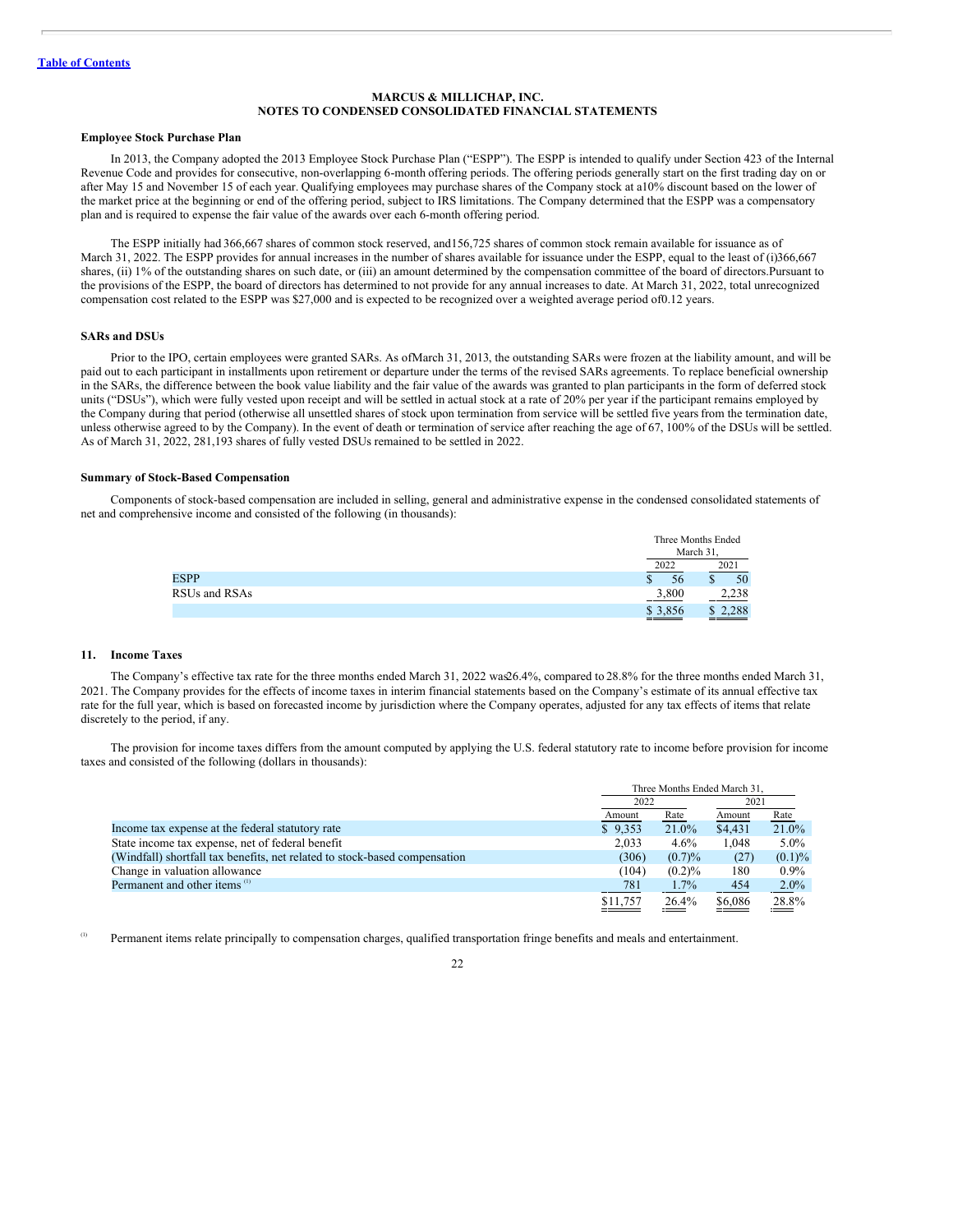# **12. Earnings per Share**

Basic and diluted earnings per share for the three months ended March 31, 2022 and 2021, respectively consisted of the following (in thousands, except per share data):

|                                                                                    | Three Months Ended | March 31, |
|------------------------------------------------------------------------------------|--------------------|-----------|
|                                                                                    | 2022               | 2021      |
| Numerator (Basic and Diluted):                                                     |                    |           |
| Net income                                                                         | \$32,783           | \$15,012  |
| Change in value for stock settled consideration                                    | (63)               | 12        |
| Adjusted net income                                                                | \$32,720           | \$15,024  |
| Denominator:                                                                       |                    |           |
| <b>Basic</b>                                                                       |                    |           |
| Weighted average common shares issued and outstanding                              | 39,721             | 39,432    |
| Deduct: Unvested RSAs <sup>(1)</sup>                                               | (13)               | (17)      |
| Add: Fully vested DSUs <sup>(2)</sup>                                              | 281                | 342       |
| Weighted average common shares outstanding                                         | 39,989             | 39,757    |
| Basic earnings per common share                                                    | 0.82               | \$ 0.38   |
| Diluted                                                                            |                    |           |
| Weighted average common shares outstanding from above                              | 39,989             | 39,757    |
| Add: Dilutive effect of RSUs, RSAs & ESPP                                          | 396                | 208       |
| Add: Contingently issuable shares <sup>(3)</sup>                                   | 89                 | 159       |
| Weighted average common shares outstanding                                         | 40,474             | 40,124    |
| Diluted earnings per common share                                                  | 0.81               | 0.37      |
| Antidilutive shares excluded from diluted earnings per common share <sup>(4)</sup> | 778                | 230       |

<sup>(i)</sup> RSAs were issued and outstanding to thenon-employee directors and have a one-year vesting term subject to service requirements. See Note 10 – "Stock-Based Compensation Plans" for additional information.

 $\degree$  Shares are included in weighted average common shares outstanding as the shares are fully vested but have not yet been delivered. See Note 10 – "Stock-Based Compensation Plans" for additional information.

 $\overset{\text{(3)}}{\text{(4)}}$  Relates to contingently issuable stock settled consideration.

Primarily pertaining to RSU grants to the Company's employees and independent contractors.

# **13. Commitments and Contingencies**

# **Credit Agreement**

On June 18, 2014, the Company entered into a Credit Agreement with Wells Fargo Bank, National Association (the "Bank"), as amended and restated on May 28, 2019, and further, amended on November 27, 2019 and on February 9, 2021 (the "Credit Agreement"). The Credit Agreement provides for a \$60.0 million principal amount senior secured revolving credit facility that is guaranteed by all of the Company's domestic subsidiaries (the "Credit Facility") and matures on June 1, 2022. The Company may borrow, repay and reborrow amounts under the Credit Facility until its maturity date, at which time all amounts outstanding under the Credit Facility must be repaid in full. Upon the expiration of the use of the LIBOR as a benchmark, the benchmark will be replaced with the SOFR plus a spread adjustment.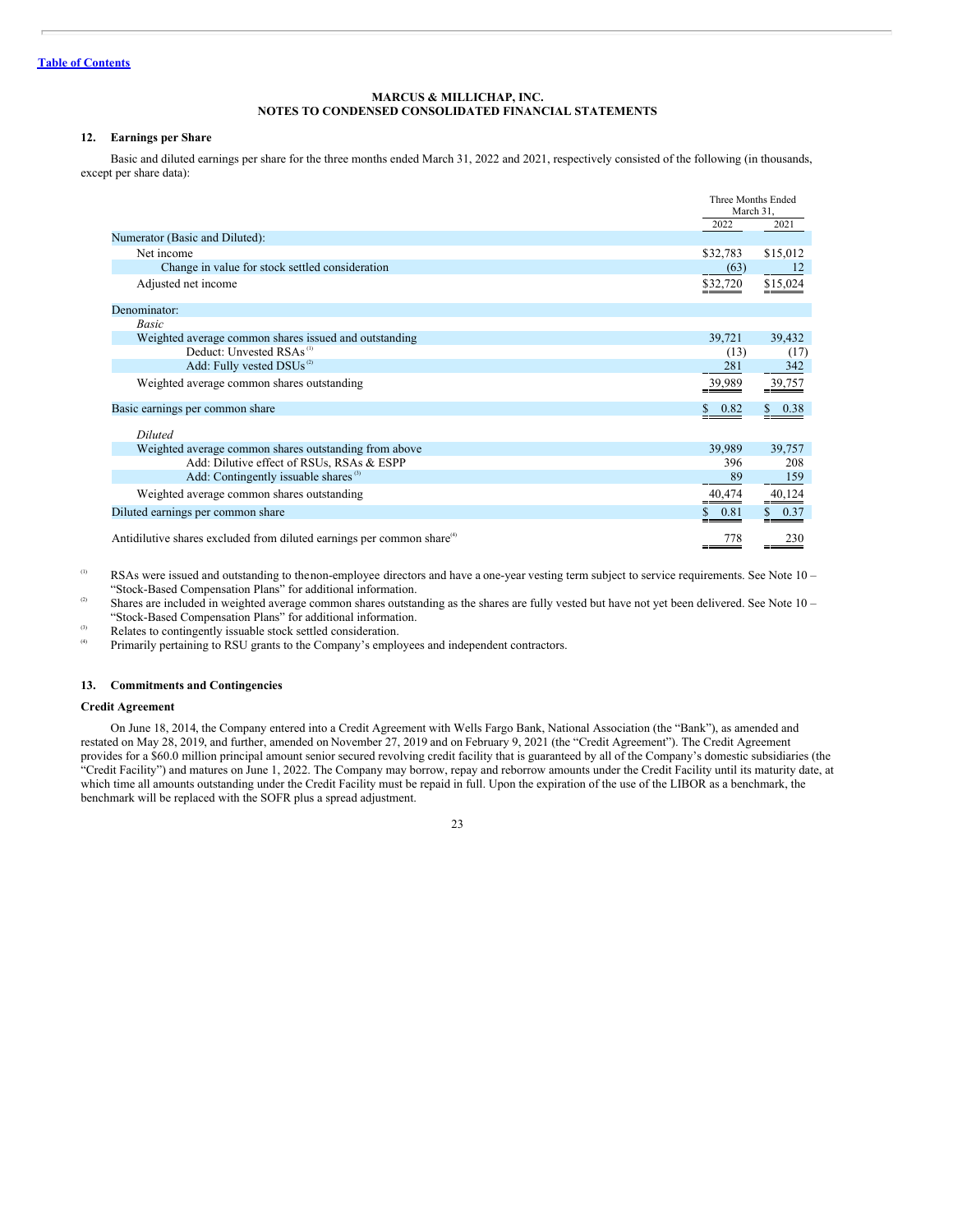Borrowings under the Credit Agreement are available for general corporate purposes and working capital.The Credit Facility includes a \$10.0 million sublimit for the issuance of standby letters of credit of which \$533,000 was utilized at March 31, 2022. Borrowings under the Credit Facility will bear interest, at the Company's option, at either (i) a fluctuating rate per annum 2.00% below the Base Rate (defined as the highest of (a) the Bank's prime rate, (b) one-month LIBOR plus 1.50%, and (c) the federal funds rate plus 1.50%), or (ii) at a fixed rate per annum determined by Bank to be between 0.875% to 1.125% above LIBOR. In connection with the amendments of the Credit Agreement, the Company paid bank fees and other expenses, which are being amortized over the remaining term of the Credit Agreement. The Company pays a commitment fee of up to 0.1% per annum, payable quarterly, based on the amount of unutilized commitments under the Credit Facility. The amortization and commitment fee is included in interest expense in the accompanying condensed consolidated statements of net and comprehensive income and was \$25,000 and \$24,000 for the three months ended March 31, 2022 and 2021, respectively. As of March 31, 2022, there were no amounts outstanding under the Credit Agreement.

The Credit Facility contains customary covenants, including financial and other covenant reporting requirements and events of default. Financial covenants require the Company, on a combined basis with its guarantors, to maintain (i) an EBITDAR Coverage Ratio (as defined in the Credit Agreement) of not less than 1.25:1.0 as of each quarter end, determined on a rolling four-quarter basis, and (ii) total funded debt to EBITDA not greater than 1.5:1.0 as of each quarter end, determined on a rolling four-quarter basis, and also limits investments in foreign entities and certain other loans.The Credit Facility is secured by substantially all assets of the Company, including pledges of 100% of the stock or other equity interest of each subsidiary except for the capital stock of a controlled foreign corporation (as defined in the Internal Revenue Code), in which case no such pledge is required. As of March 31, 2022, the Company was in compliance with all financial and non-financial covenants and has not experienced any limitation in its operations as a result of the covenants.

# **Strategic Alliance**

The Company, in connection with the Strategic Alliance with MTRCC, has agreed to provide loan opportunities that may be funded through MTRCC's agreement with Fannie Mae and which requires MTRCC to guarantee a portion of each funded loan. On a loan-by-loan basis, the Company, at its option, can indemnify a portion of MTRCC's guarantee obligation of loan opportunities presented to and closed by MTRCC. As of March 31, 2022, the Company has agreed to a maximum aggregate guarantee obligation of \$4.0 million relating to loans with an unpaid balance of \$24.0 million. The maximum guarantee obligation is not representative of the actual loss the Company would incur. The Company would be liable for this amount only if all of the loans for which it is providing a guarantee to MTRCC were to default and all of the collateral underlying these loans was determined to be without value at the time of settlement.

# **Other**

In connection with certain agreements with investment sales and financing professionals, the Company may agree to advance amounts to such professionals upon reaching certain time and performance goals. Such commitments as of March 31, 2022 aggregated to \$25.0 million.

#### **14. Subsequent Events**

Subsequent to March 31, 2022, the Company paid \$50.0 million in accrued dividends including \$0.4 million in dividend equivalents for shares that vested under the 2013 Plan subsequent to the record date of March 8, 2022.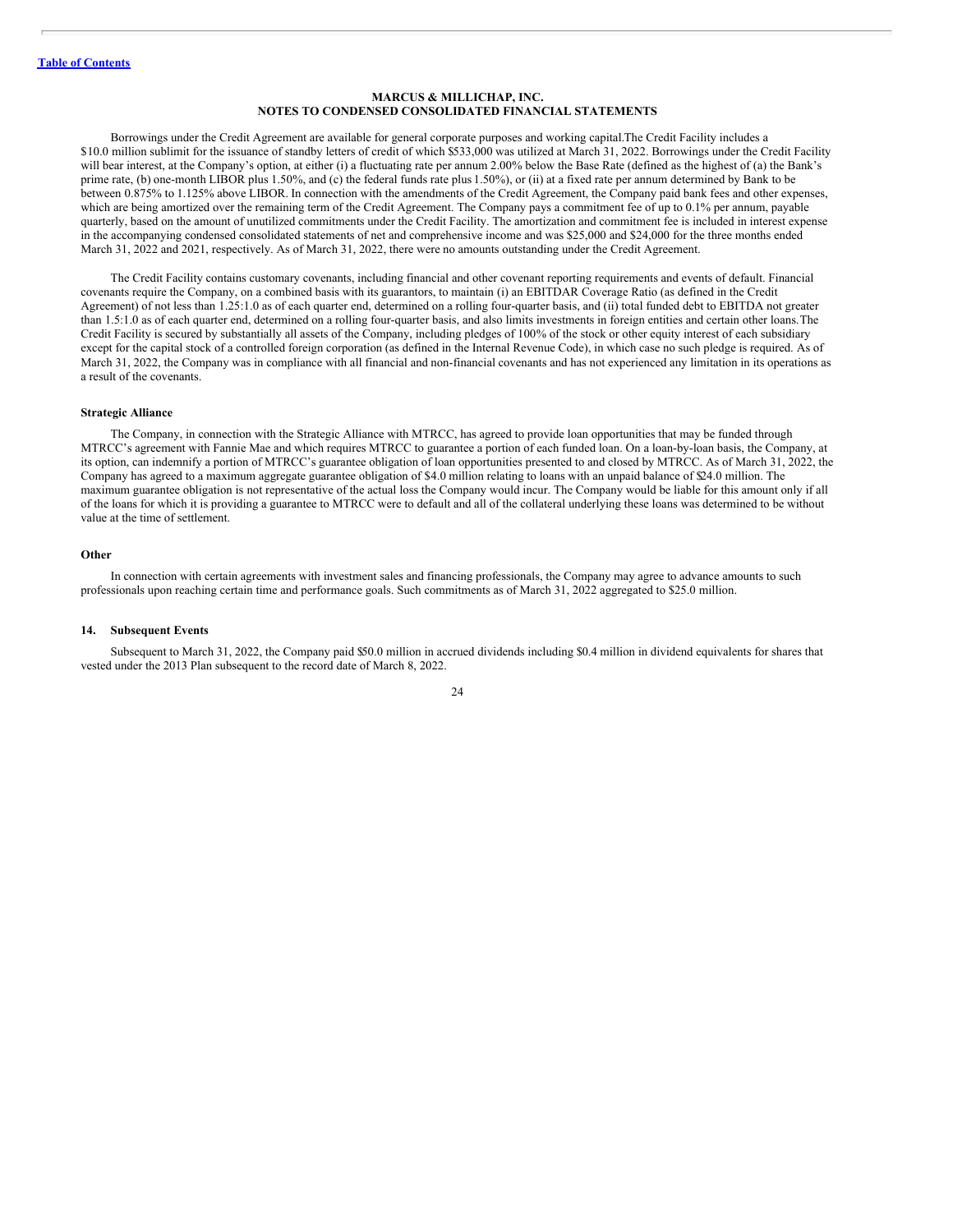#### <span id="page-25-0"></span>**Item 2. Management's Discussion and Analysis of Financial Condition and Results of Operations**

Unless the context requires otherwise, the words "Marcus & Millichap," "MMI," "we," the "Company," "us" and "our" refer to Marcus & *Millichap, Inc., and its consolidated subsidiaries.*

# **Forward-Looking Statements**

The following discussion contains forward-looking statements that involve risks and uncertainties. Our actual results could differ materially from those anticipated in these forward-looking statements as a result of many factors, including but not limited to any continuing impact of the COVID-19 pandemic and anticipated interest rate changes. The results of operations for the three months ended March 31, 2022 are not necessarily indicative of the results that may be expected for the full year ending December 31, 2022, or for any other future period. The following discussion should be read in conjunction with the unaudited condensed consolidated financial statements and the notes thereto included in Item 1 of this Form 10-Q and in conjunction with our Annual Report on Form 10-K for the year ended December 31, 2021 filed with the SEC on March 1, 2022, including the "Risk Factors" section and the consolidated financial statements and notes included therein.

#### **Overview**

We are a leading national brokerage firm specializing in commercial real estate investment sales, financing, research and advisory services. We have been the top commercial real estate investment broker in the United States based on the number of investment transactions for more than 15 years. As of March 31, 2022, we had 1,931 investment sales and financing professionals that are primarily exclusive independent contractors operating in 81 offices, who provide real estate brokerage and financing services to sellers and buyers of commercial real estate assets. During the three months ended March 31, 2022, we closed 2,904 investment sales, financing and other transactions with total sales volume of approximately \$21.0 billion. During the year ended December 31, 2021, we closed 13,255 investment sales, financing and other transactions with total sales volume of approximately \$84.4 billion.

We generate revenues by collecting real estate brokerage commissions upon the sale, and fees upon the financing, of commercial properties, and by providing equity advisory services, loan sales and consulting and advisory services. Real estate brokerage commissions are typically based upon the value of the property and financing fees are typically based upon the size of the loan. During the three months ended March 31, 2022, approximately 90% of our revenues were generated from real estate brokerage commissions, 8% from financing fees and 2% from other real estate related services. During the year ended December 31, 2021, approximately 90% of our revenues were generated from real estate brokerage commissions, 9% from financing fees and 1% from other real estate related services.

We divide commercial real estate into four major market segments, characterized by price:

- Properties priced less than \$1 million;
- *Private client market:* properties priced from \$1 million to up to but less than \$10 million;
- *Middle market:* properties priced from \$10 million to up to but less than \$20 million; and
- *Larger transaction market:* properties priced from \$20 million and above.

We are the industry leader in serving private clients in the \$1-\$10 million private client market segment, which contributed approximately 56% and 65% of our real estate brokerage commissions during the three months ended March 31, 2022 and 2021, respectively. The following table sets forth the number of transactions, sales volume and revenues by commercial real estate market segment for real estate brokerage:

|                                              | Three Months Ended March 31. |  |               |  |                |        |  |               |  |                |        |               |                |
|----------------------------------------------|------------------------------|--|---------------|--|----------------|--------|--|---------------|--|----------------|--------|---------------|----------------|
|                                              |                              |  | 2022          |  |                |        |  | 2021          |  |                |        | Change        |                |
| Real Estate Brokerage                        |                              |  | Volume        |  | Revenues       | Number |  | Volume        |  | Revenues       | Number | Volume        | Revenues       |
|                                              |                              |  | (in millions) |  | (in thousands) |        |  | (in millions) |  | (in thousands) |        | (in millions) | (in thousands) |
| $\leq$ 1 million                             | 206                          |  | 128           |  | 5.787          | 227    |  | 149           |  | 6.138          | (21)   | $(21)$ \$     | (351)          |
| Private Client Market (\$1 - < \$10 million) | .606                         |  | 5.696         |  | 161.031        | .200   |  | 3.668         |  | 105.423        | 406    | 2.028         | 55,608         |
| Middle Market $(\$10 - \$20$ million)        | 184                          |  | 2,503         |  | 46,760         | 78     |  | 1,067         |  | 20.601         | 106    | 1,436         | 26,159         |
| Larger Transaction Market (≥\$20             |                              |  |               |  |                |        |  |               |  |                |        |               |                |
| million)                                     | 141                          |  | 8.878         |  | 73,331         | 83     |  | 3,980         |  | 30,634         | 58     | 4,898         | 42,697         |
|                                              | 2,137                        |  | $-205$        |  | 286,909        | 1.588  |  | 8.864         |  | 162,796        | 549    | 8,341         | 124,113        |

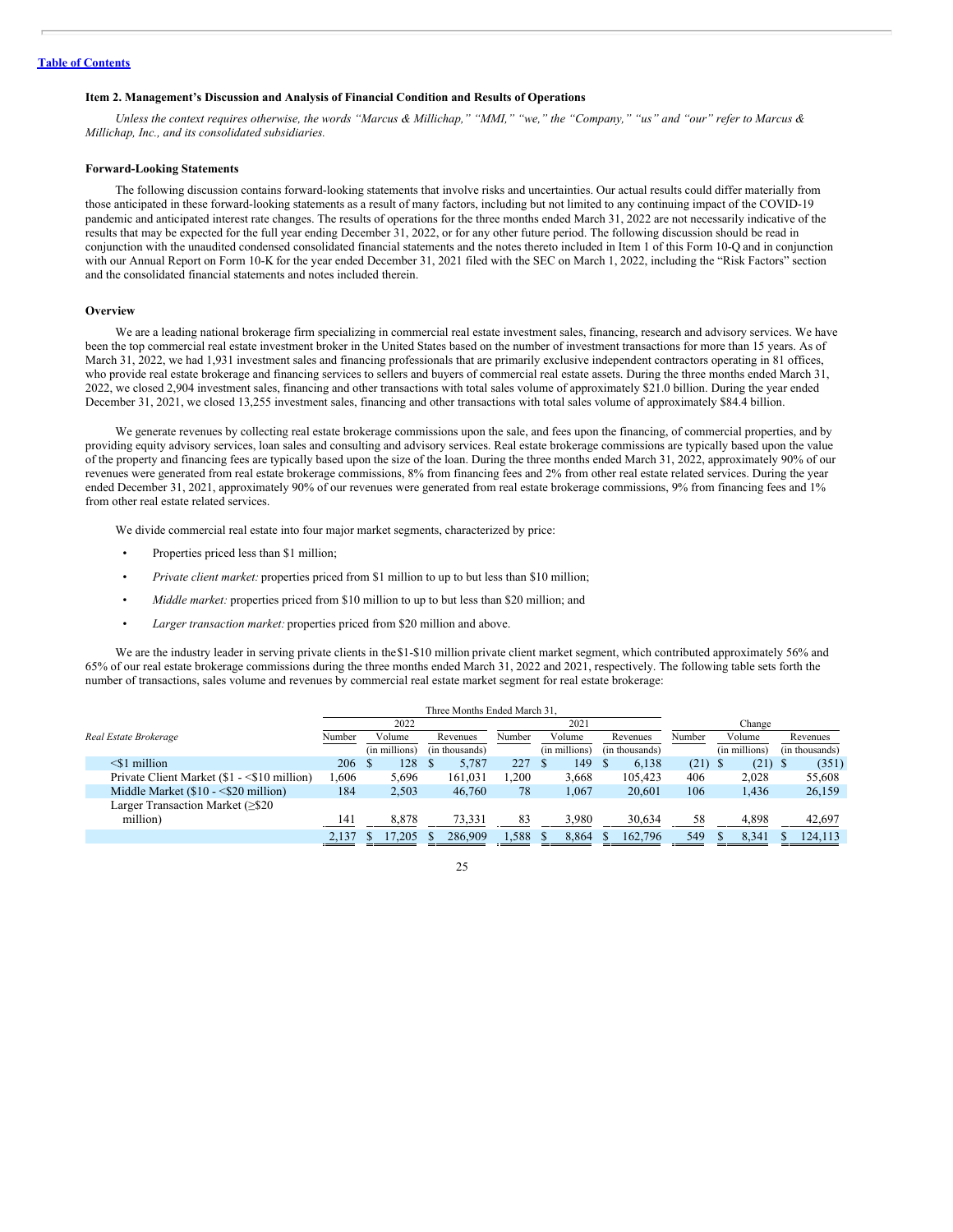#### **Factors Affecting Our Business**

Our business and our operating results, financial condition and liquidity are significantly affected by the number and size of commercial real estate investment sales and financing transactions that we close in any period. The number and size of these transactions are affected by our ability to recruit and retain investment sales and financing professionals, identify and contract properties for sale, and identify those that need financing and refinancing. We principally monitor the commercial real estate market through four factors, which generally drive our business. The factors are the economy, commercial real estate supply and demand, capital markets, and investor sentiment and investment activity.

#### *The Economy*

Our business is dependent on economic conditions within the markets in which we operate. Changes in the economy on a global, national, regional or local basis can have a positive or negative impact on our business. Economic indicators and projections related to job growth, unemployment, interest rates, retail spending and confidence trends can have a positive or negative impact on our business. Overall market conditions, including global trade, interest rate changes, inflation, and job creation, can affect investor sentiment and, ultimately, the demand for our services from investors in real estate.

Last year's economic bounce supported 5.7% GDP growth and the recovery of more than 6.7 million jobs, but in conjunction with other forces, the rapid gains pushed inflation to 8.5% year-over-year through March 2022 — the highest level in 40 years. Supply chain disruptions, surging housing costs, significant wage pressure and a variety of other factors were exacerbated by the energy cost surge sparked by the war in Ukraine. The conflict will remain a significant variable going forward, generating both energy and food inflation, as well as increased uncertainty. The Federal Reserve had already begun to address inflation in late 2021 by phasing out quantitative easing, then they followed that with interest rate increases beginning in March 2022. In total, the Federal Reserve is expected to raise their overnight rate by 175 to 250 basis points in 2022, pushing up the cost of debt for investors. Economic momentum remained strong in the first quarter with job additions totaling 1.7 million, unemployment declining to 3.6% and core retail sales continuing to rise to a record \$468 billion in the month of March. In addition, reductions of COVID-19 safety protocols have begun to take hold in even the most cautious states, supporting consumption gains as people return to restaurants, shopping and entertainment venues. This should bode well for all types of commercial real estate as reduced COVID-19 restrictions facilitate at least a partial return to the office and increased hotel demand from business travelers and rising consumption.

# *Commercial Real Estate Supply and Demand*

Our business is dependent on the willingness of investors to invest in or sell commercial real estate, which is affected by many factors beyond our control. These factors include the supply of commercial real estate, coupled with user demand for these properties, and the performance of real estate assets, when compared with other investment alternatives, such as stocks and bonds.

Space demand for virtually every commercial property type gained momentum over the last year through the first quarter 2022. Industrial and multifamily space absorption reached record levels, retail has now sustained positive momentum for six quarters and office properties have sustained positive demand for four consecutive quarters. Limited-service hotel demand has nearly fully recovered to pre-pandemic levels, and the end of COVID-19 restrictions bodes well for the return of business travel, supporting the full-service hotel segment. This positive demand momentum, in conjunction with curtailed real estate development due to shortages of construction labor and building materials, has contributed to falling vacancy rates for most property types. Suburban areas nationwide and Sun Belt markets in general have outperformed over the last year, but the reduction of COVID-19 restrictions could boost commercial real estate space demand in urban areas and in metros that had more restrictive COVID-19 policies. Positive absorption, vacancy rate and rent growth metrics have helped support aggressive investor underwriting, and we believe the supply and demand outlook, barring a significant geopolitical, financial market or economic setback, remains positive.

#### *Capital Markets*

Credit and liquidity issues in the financial markets have a direct impact on the flow of capital to the commercial real estate market. Real estate purchases are often financed with debt, and as a result, credit and liquidity impact transaction activity and prices. Changes in interest rates, as well as steady and protracted movements of interest rates in one direction, whether increasing or decreasing, could adversely or positively affect the operations and income potential of commercial real estate properties, as well as lender and equity underwriting for real estate investments. These changes generally influence the demand of investors for commercial real estate investments.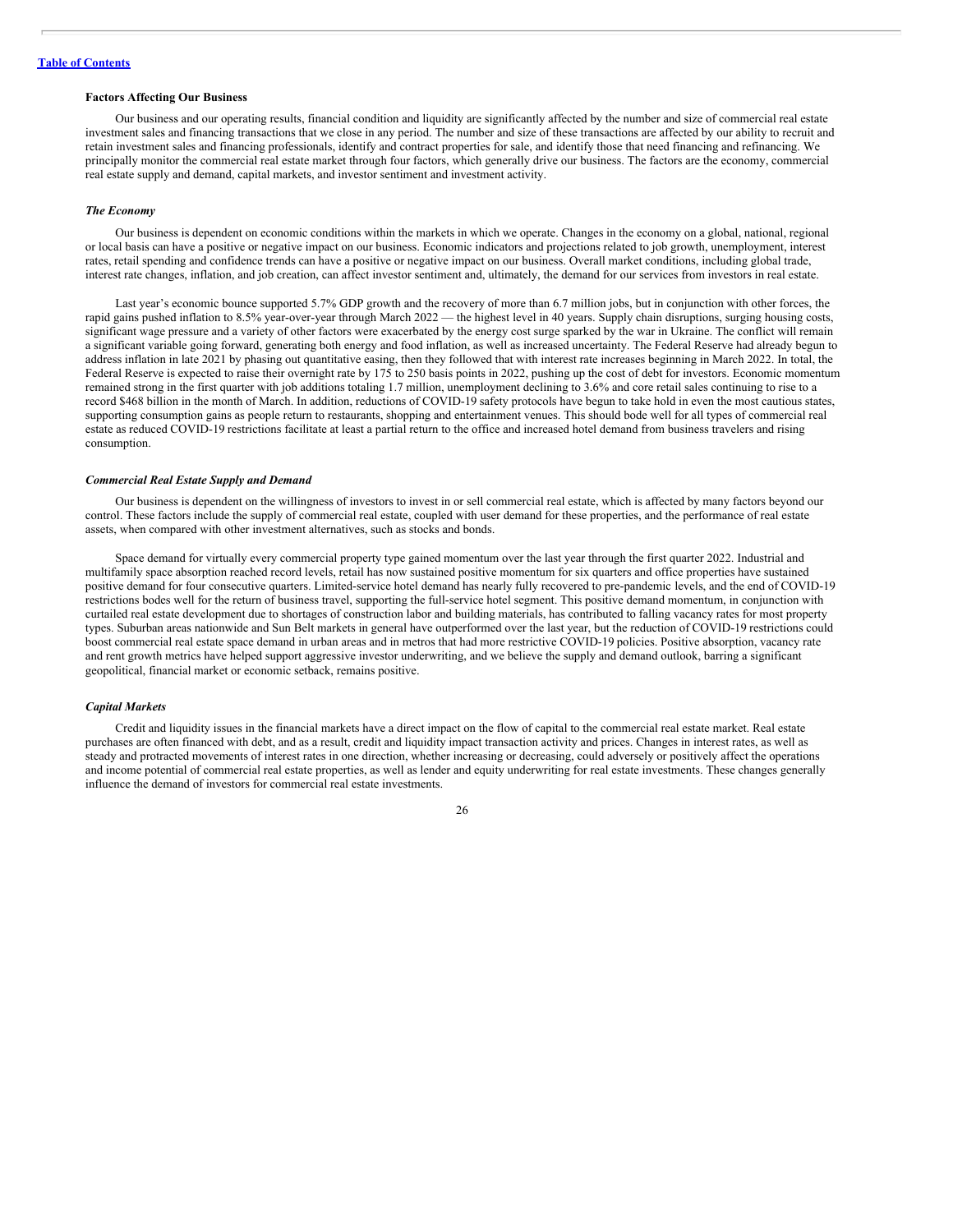Both equity and debt capital remain very liquid, supporting record commercial real estate sales dollar volume in the first quarter; however, we believe that if interest rates increase significantly in a short period of time, they could begin to restrain transaction activity as the higher cost of capital widens the expectation gap between buyers and sellers. Lenders have remained aggressive in both the placement and pricing of capital, but some caution has begun to enter the marketplace as the 10-year Treasury rate climbed quickly in recent weeks. Borrowers have shifted their preference from adjustablerate loans to fixed rates when possible, and there is increased urgency to lock rates on in-process transactions and refinancing. The strategic shift in borrower activity reflects Federal Reserve Chairman Powell's comments that the Federal Reserve expects to raise rates seven times this year, which many believe will translate to a 175 to 250 basis point increase in rates. Many investors believe the Fed rate increases will translate to higher commercial real estate mortgage rates, but other factors could come into play. Fed action and long-term interest rates tend to not have a one-to-one movement relationship and can even move contrary to each other on occasion. Should there be a significant financial market or geopolitical disruption, an investor flight to safety could act as a meaningful counterbalance to upward pressure from the benchmark rate.

# *Investor Sentiment and Investment Activity*

We rely on investors to buy and sell properties in order to generate commissions. Investors' desires to engage in real estate transactions are dependent on many factors that are beyond our control. The economy, supply and demand for properly positioned properties, available credit and market events impact investor sentiment and, therefore, transaction velocity. In addition, our private clients, who make up the largest source of revenue, are often motivated to buy, sell and/or refinance properties due to personal circumstances, such as death, divorce, partnership breakups and estate planning.

Commercial real estate sales dollar volume set a record high in 2021, and the momentum has carried into 2022, delivering the strongest first quarter on record. Activity was broad-based, led by apartment and industrial properties. Only office properties and seniors housing sales remain soft by historical standards as investors consider the impact of COVID-19 on the two property segments. The demand for commercial real estate is especially acute in markets with strong growth trends. Elevated inflation could form a tailwind for commercial real estate as many believe the sector offers increased inflation resistance. This may at least partially offset the headwind posed by rising interest rates.

# **Key Financial Measures and Indicators**

#### *Revenues*

Our revenues are primarily generated from our real estate investment sales business. In addition to real estate brokerage commissions, we generate revenues from financing fees and from other revenues, which are primarily comprised of consulting and advisory fees.

Because our business is transaction oriented, we rely on investment sales and financing professionals to continually develop leads, identify properties to sell and finance, market those properties and close the sale timely to generate a consistent flow of revenue. While our sales volume is impacted by seasonality factors, the timing of closings is also dependent on many market and personal factors unique to a particular client or transaction, particularly clients transacting in the \$1-\$10 million private client market segment. These factors can cause transactions to be accelerated or delayed beyond our control. Further, commission rates earned are generally inversely related to the value of the property sold. As a result of our expansion into the middle and larger transaction market segments, we have seen our overall commission rates fluctuate from period-to-period as a result of changes in the relative mix of the number and volume of investment sales transactions closed in the middle and larger transaction market segments as compared to the \$1-\$10 million private client market segment. These factors may result in period-to-period variations in our revenues that differ from historical patterns.

A small percentage of our transactions include retainer fees and/or breakage fees. Retainer fees are credited against a success-based fee paid upon the closing of a transaction or a breakage fee. Transactions that are terminated before completion will sometimes generate breakage fees, which are usually calculated as a set amount or a percentage of the fee we would have received had the transaction closed.

#### *Real Estate Brokerage Commissions*

We earn real estate brokerage commissions by acting as a broker for commercial real estate owners seeking to sell or investors seeking to buy properties. Revenues from real estate brokerage commissions are typically recognized at the close of escrow.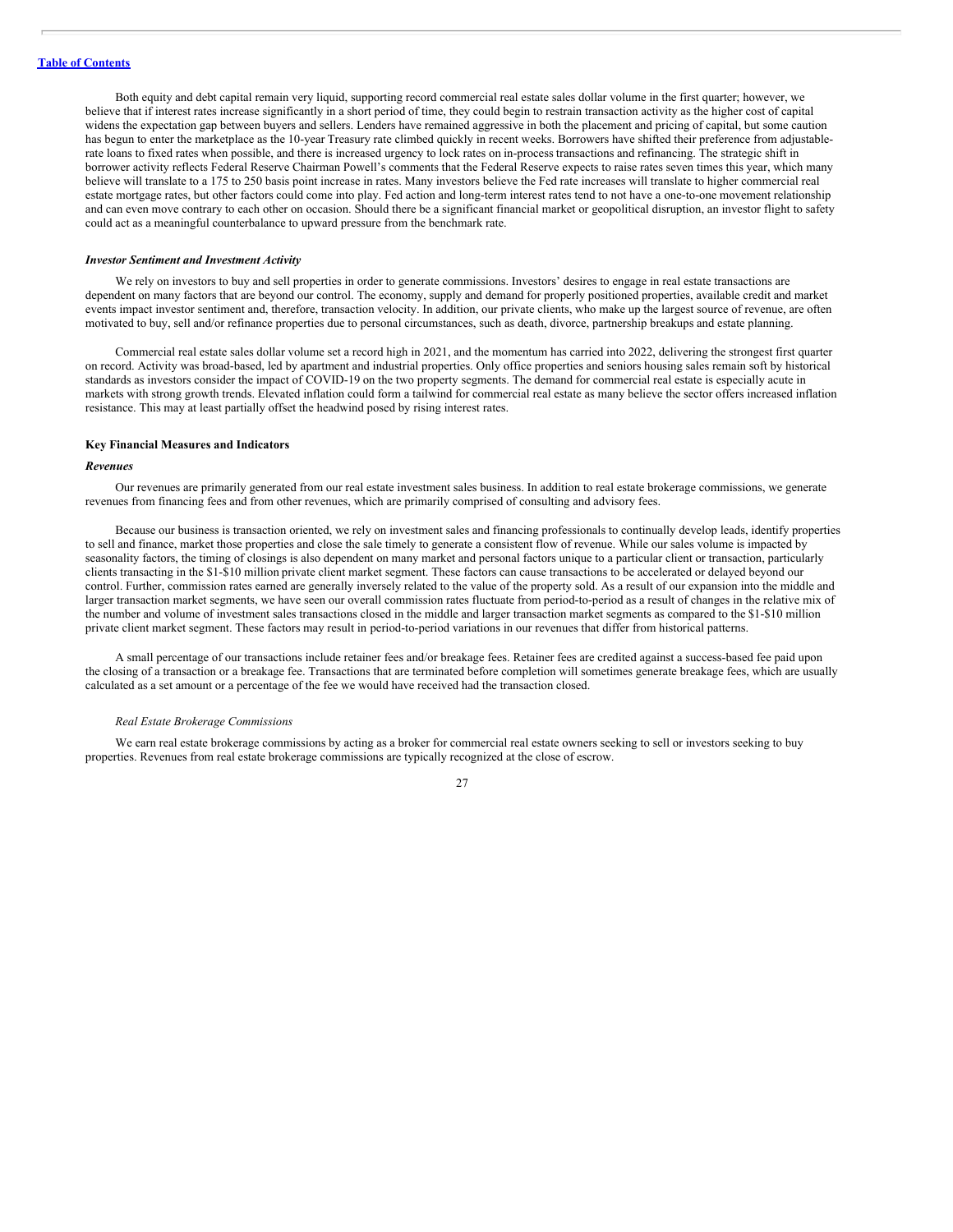#### *Financing Fees*

We earn financing fees by securing financing on purchase transactions or by securing refinancing of our clients' existing mortgage debt. We recognize financing fee revenues at the time the loan closes, and we have no remaining significant obligations for performance in connection with the transaction.

To a lesser extent, we also earn fees on mortgage servicing, loan performance, equity advisory services, loan sales, loan guarantees and ancillary services associated with financing activities. We generate mortgage servicing fees through the provision of collection, remittance, recordkeeping, reporting and other related mortgage servicing functions, activities and services. We recognize mortgage servicing revenues upon the acquisition of a servicing obligation. We recognize guarantee fees over the term of the guarantee and other fees when we have no further obligations, generally upon the closing of a transaction.

# *Other Revenues*

Other revenues include fees generated from consulting, advisory and other real estate services performed by our investment sales professionals, as well as referral fees from other real estate brokers. Revenues from these services are recognized as they are performed and completed.

# *Operating Expenses*

Our operating expenses consist of cost of services, selling, general and administrative expenses and depreciation and amortization. The significant components of our expenses are further described below.

# *Cost of Services*

The majority of our cost of services expense is variable commissions paid to our investment sales professionals and compensation-related costs related to our financing activities. Commission expenses are directly attributable to providing services to our clients for investment sales and financing services. Most of our investment sales and financing professionals are independent contractors and are paid commissions; however, because there are some who are initially paid a salary and certain of our financing professionals are employees, costs of services also include employee-related compensation, employer taxes and benefits for those employees. The commission rates we pay to our investment sales and financing professionals vary based on individual contracts negotiated and are generally higher for the more experienced professionals. Some of our most senior investment sales and financing professionals can also earn additional commissions after meeting certain annual financial thresholds. These additional commissions are recognized as cost of services in the period in which they are earned. Payment of a portion of these additional commissions are generally deferred for a period of one or three years, at our election, and paid at the beginning of the second or fourth calendar year. Cost of services also includes referral fees paid to other real estate brokers where we are the principal service provider. Cost of services, therefore, can vary based on the commission structure of the independent contractors that closed transactions in any particular period.

#### *Selling, General and Administrative Expenses*

The largest expense component within selling, general and administrative expenses is personnel expenses for our management team and sales and support staff. In addition, these costs include facilities costs (excluding depreciation and amortization), staff related expenses, sales, marketing, legal, telecommunication, network, data sources, transaction costs related to acquisitions, changes in fair value for contingent and deferred consideration and other administrative expenses. Also included in selling, general and administrative are expenses for stock-based compensation to non-employee directors, employees and independent contractors (i.e. investment sales and financing professionals) under the Amended and Restated 2013 Omnibus Equity Incentive Plan ("2013 Plan") and the 2013 Employee Stock Purchase Plan ("ESPP").

#### *Depreciation and Amortization Expense*

Depreciation expense consists of depreciation recorded on our computer software and hardware and furniture, fixture and equipment. Depreciation is provided over estimated useful lives ranging from three to seven years for assets. Amortization expense consists of (i) amortization recorded on our mortgage servicing rights ("MSRs") using the interest method over the period that servicing income is expected to be received and (ii) amortization recorded on intangible assets amortized on a straight-line basis using a useful life between one and seven years.

# *Other Income, Net*

Other income, net primarily consists of interest income, net gains or losses on our deferred compensation plan assets, realized gains and losses on our marketable debt securities, available-for-sale,foreign currency gains and losses and other non-operating income and expenses.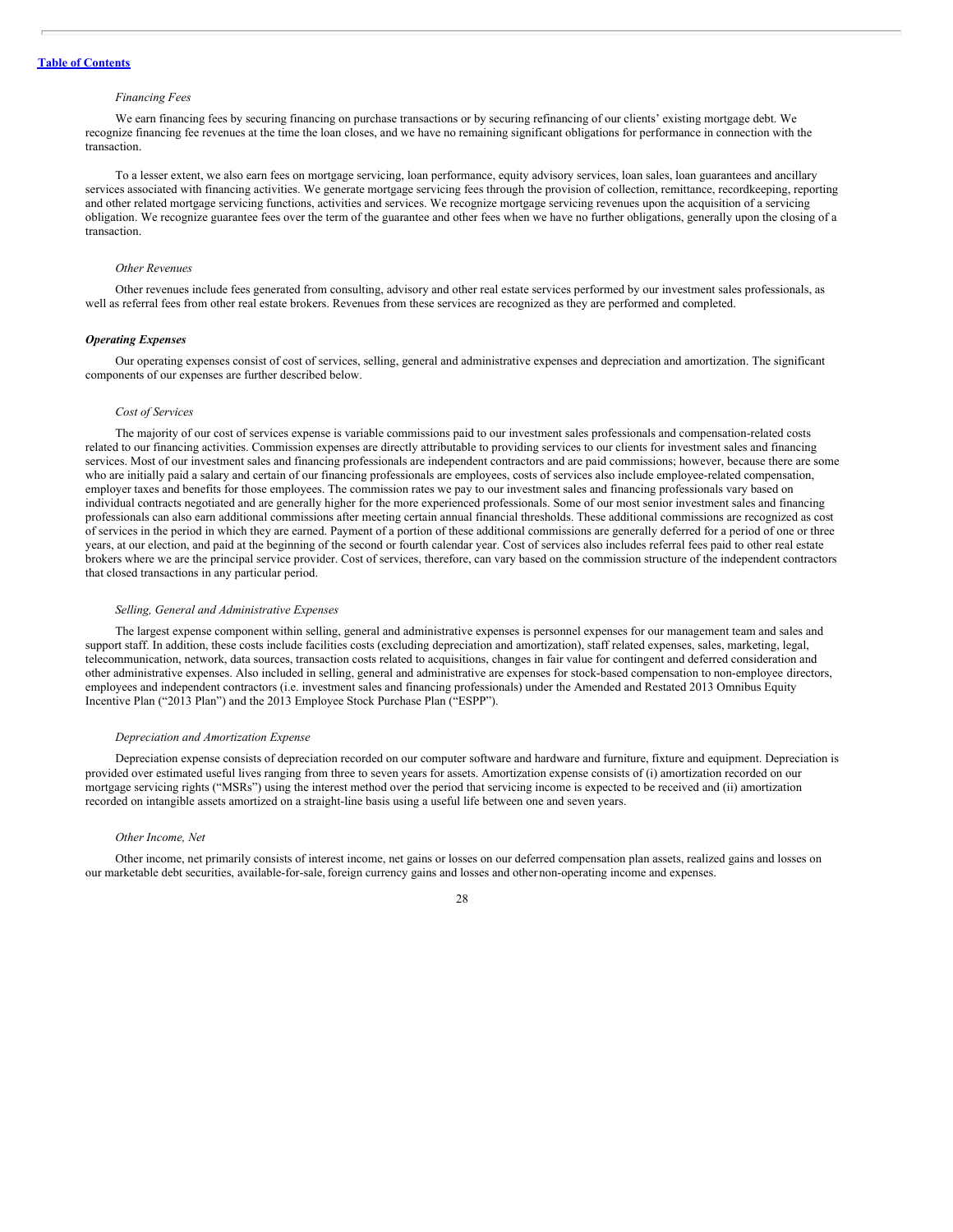#### *Interest Expense*

Interest expense primarily consists of interest expense associated with the stock appreciation rights ("SARs") liability, notes payable to former stockholders, and our credit agreement.

# *Provision for Income Taxes*

We are subject to U.S. and Canadian federal taxes and individual state and local taxes based on the income generated in the jurisdictions in which we operate. Our effective tax rate fluctuates as a result of the change in the mix of our activities in the jurisdictions we operate due to differing tax rates in those jurisdictions and the impact of permanent items, including compensation charges, qualified transportation fringe benefits, uncertain tax positions, meals and entertainment and tax-exempt deferred compensation plan assets. Our provision for income taxes includes the windfall tax benefits and shortfall expenses, net, from shares issued in connection with our 2013 Plan and ESPP.

We record deferred taxes, net based on the tax rate expected to be in effect at the time those items are expected to be recognized for tax purposes.

# **Results of Operations**

Following is a discussion of our results of operations for the three months ended March 31, 2022 and 2021. The tables included in the period comparisons below provide summaries of our results of operations. The period-to-period comparisons of financial results are not necessarily indicative of future results.

#### *Key Operating Metrics*

We regularly review a number of key metrics to evaluate our business, measure our performance, identify trends affecting our business, formulate financial projections and make strategic decisions. We also believe these metrics are relevant to investors' and others' assessment of our financial condition and results of operations. During the three months ended March 31, 2022 and 2021, we closed more than 2,900 and 2,300 investment sales, financing and other transactions, respectively, with total sales volume of approximately \$21 billion and \$12 billion, respectively. Such key metrics for real estate brokerage and financing activities (excluding other transactions) are as follows:

|                                                                  | Three Months Ended |             |  |  |  |  |  |
|------------------------------------------------------------------|--------------------|-------------|--|--|--|--|--|
|                                                                  | March 31.          |             |  |  |  |  |  |
| Real Estate Brokerage                                            | 2022               | 2021        |  |  |  |  |  |
| Average Number of Investment Sales Professionals                 | 1.856              | 1.959       |  |  |  |  |  |
| Average Number of Transactions per Investment Sales Professional | 1.15               | 0.81        |  |  |  |  |  |
| Average Commission per Transaction                               | \$134,258          | \$102.517   |  |  |  |  |  |
| <b>Average Commission Rate</b>                                   | 1.67%              | 1.84%       |  |  |  |  |  |
| Average Transaction Size (in thousands)                          | \$8.051            | 5,582<br>S. |  |  |  |  |  |
| <b>Total Number of Transactions</b>                              | 2.137              | 1,588       |  |  |  |  |  |
| Total Sales Volume (in millions)                                 | \$17.205           | 8.864       |  |  |  |  |  |

|                                                           | Three Months Ended<br>March 31, |           |
|-----------------------------------------------------------|---------------------------------|-----------|
| Financing $(1)$                                           | 2022                            | 2021      |
| Average Number of Financing Professionals                 | 84                              | 86        |
| Average Number of Transactions per Financing Professional | 6.19                            | 5.74      |
| Average Fee per Transaction                               | \$43,144                        | \$ 30,464 |
| Average Fee Rate                                          | 0.84%                           | $0.93\%$  |
| Average Transaction Size (in thousands)                   | 5,115<br>S.                     | 3,263     |
| <b>Total Number of Transactions</b>                       | 520                             | 494       |
| Total Financing Volume (in millions)                      | 2.660                           | 1.612     |

Operating metrics exclude certain financing fees not directly associated to transactions.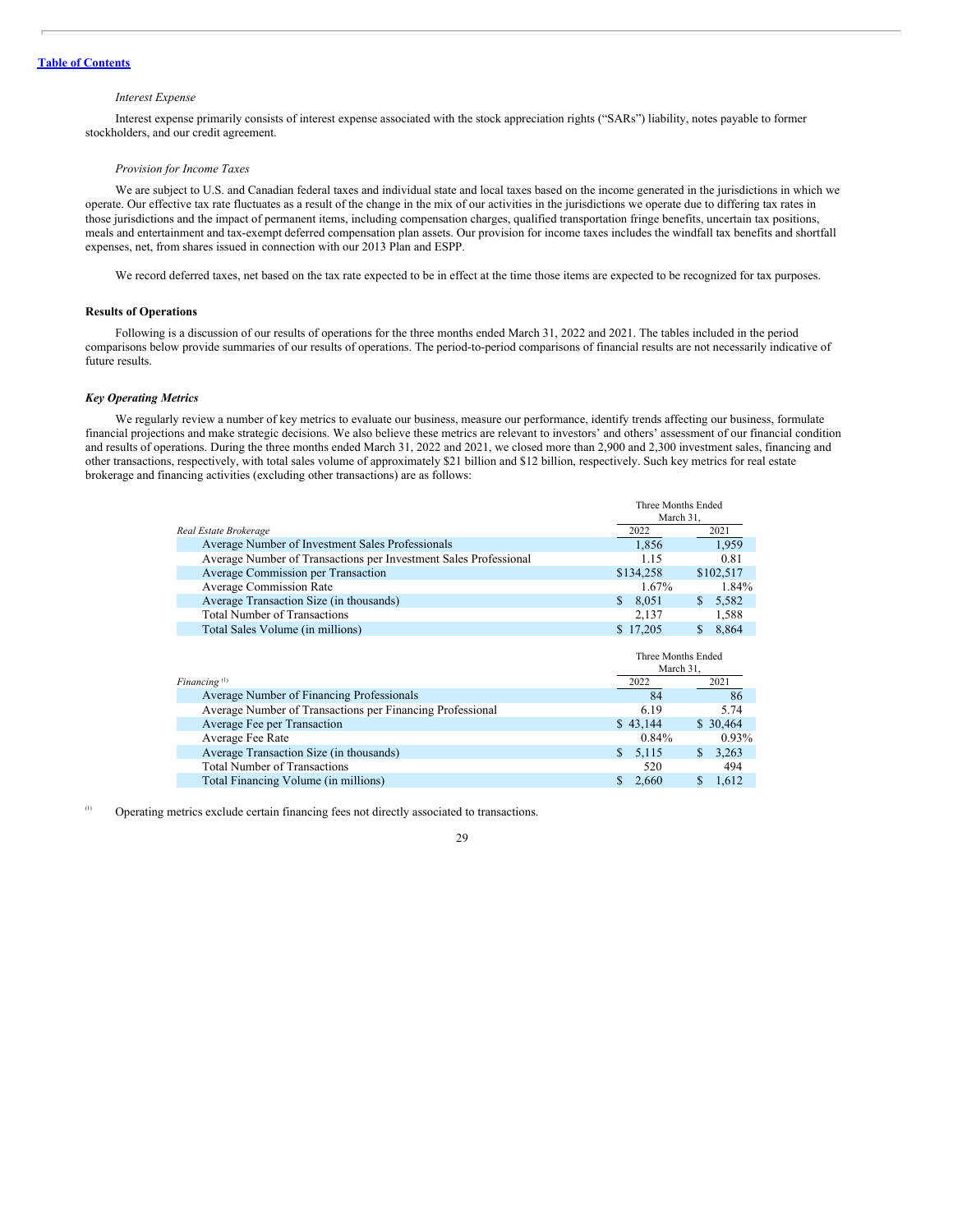#### *Comparison of Three Months Ended March 31, 2022 and 2021*

Below are key operating results for the three months ended March 31, 2022 compared to the three months ended March 31, 2021 (dollars in thousands):

|                                          | Three Months<br>Percentage<br>Ended<br>of |                | Three Months<br>Ended |   | Percentage<br>of | Change  |           |            |
|------------------------------------------|-------------------------------------------|----------------|-----------------------|---|------------------|---------|-----------|------------|
|                                          |                                           | March 31, 2022 | Revenue               |   | March 31, 2021   | Revenue | Dollar    | Percentage |
| Revenues:                                |                                           |                |                       |   |                  |         |           |            |
| Real estate brokerage commissions        | S                                         | 286,909        | 89.8%                 | S | 162,796          | 88.5%   | \$124,113 | 76.2%      |
| Financing fees                           |                                           | 26,453         | 8.3                   |   | 17,843           | 9.7     | 8,610     | 48.3%      |
| Other revenues                           |                                           | 6,102          | 1.9                   |   | 3,338            | 1.8     | 2,764     | 82.8%      |
| Total revenues                           |                                           | 319,464        | 100.0                 |   | 183,977          | 100.0   | 135,487   | 73.6%      |
| Operating expenses:                      |                                           |                |                       |   |                  |         |           |            |
| Cost of services                         |                                           | 196,768        | 61.6                  |   | 109,103          | 59.3    | 87,665    | 80.4%      |
| Selling, general and administrative      |                                           | 74,535         | 23.3                  |   | 51,677           | 28.1    | 22,858    | 44.2%      |
| Depreciation and amortization            |                                           | 3,911          | 1.2                   |   | 2,997            | 1.6     | 914       | 30.5%      |
| Total operating expenses                 |                                           | 275,214        | 86.1                  |   | 163,777          | 89.0    | 111,437   | 68.0%      |
| Operating income                         |                                           | 44,250         | 13.8                  |   | 20,200           | 11.0    | 24,050    | 119.1%     |
| Other income, net                        |                                           | 450            | 0.1                   |   | 1,044            | 0.6     | (594)     | $(56.9)\%$ |
| Interest expense                         |                                           | (160)          | 0.0                   |   | (146)            | (0.1)   | (14)      | 9.6%       |
| Income before provision for income taxes |                                           | 44,540         | 13.9                  |   | 21,098           | 11.5    | 23,442    | 111.1%     |
| Provision for income taxes               |                                           | 11,757         | 3.7                   |   | 6,086            | 3.3     | 5,671     | 93.2%      |
| Net income                               | ה.                                        | 32,783         | 10.3%                 | S | 15,012           | 8.2%    | \$17,771  | 118.4%     |
| Adjusted EBITDA <sup>(1)</sup>           |                                           | 51,852         | 16.2%                 |   | 25,695           | 14.0%   | \$26,157  | 101.8%     |

<sup>(i)</sup> Adjusted EBITDA is not a measurement of our financial performance under U.S. generally accepted accounting principles ("U.S. GAAP") and should not be considered as an alternative to net income, operating income or any other measures derived in accordance with U.S. GAAP. For a definition of Adjusted EBITDA and a reconciliation of Adjusted EBITDA to net income, see "Non-GAAP Financial Measure."

# *Revenues*

Our total revenues were \$319.5 million for the three months ended March 31, 2022 compared to \$184.0 million for the same period in 2021, an increase of \$135.5 million, or 73.6%. Total revenues increased as a result of increases in real estate brokerage commissions, financing fees and other revenues, as described below.

*Real estate brokerage commissions.* Revenues from real estate brokerage commissions increased to \$286.9 million for the three months ended March 31, 2022 from \$162.8 million for the same period in 2021, an increase of \$124.1 million, or 76.2%. The increase was primarily driven by a 94.1% increase in overall sales volume generated by a 34.6% increase in the number of investment sales transactions and a 44.2% increase in average transaction size. The revenue from the combined Middle Market and Larger Transaction Market increased 134.3% in the first quarter of 2022 as compared to the same period last year and represented 41.9% of the brokerage revenue in the first quarter 2022. As the Middle Market and Larger Transaction Market typically earn lower commission rates, the average commission rates in the first quarter decreased by 17 basis points compared to the same period last year.

*Financing fees.* Revenues from financing fees increased to \$26.5 million for the three months ended March 31, 2022 from \$17.8 million for the same period in 2021, an increase of \$8.6 million, or 48.3%, resulting from the growth in financing volume and other ancillary financing fees. The increase in financing volume of 65.0% is underpinned by a 56.8% increase in average transaction size and a 5.3% increase in the number of financing transactions. Average fee rate declined by 9 basis point due to larger financing transactions.

*Other revenues.* Other revenues increased to \$6.1 million for the three months ended March 31, 2022 from \$3.3 million for the same period in 2021, an increase of \$2.8 million, or 82.8%. The increase was primarily driven by increases in consulting and advisory services during the three months ended March 31, 2022, compared to the same period in 2021.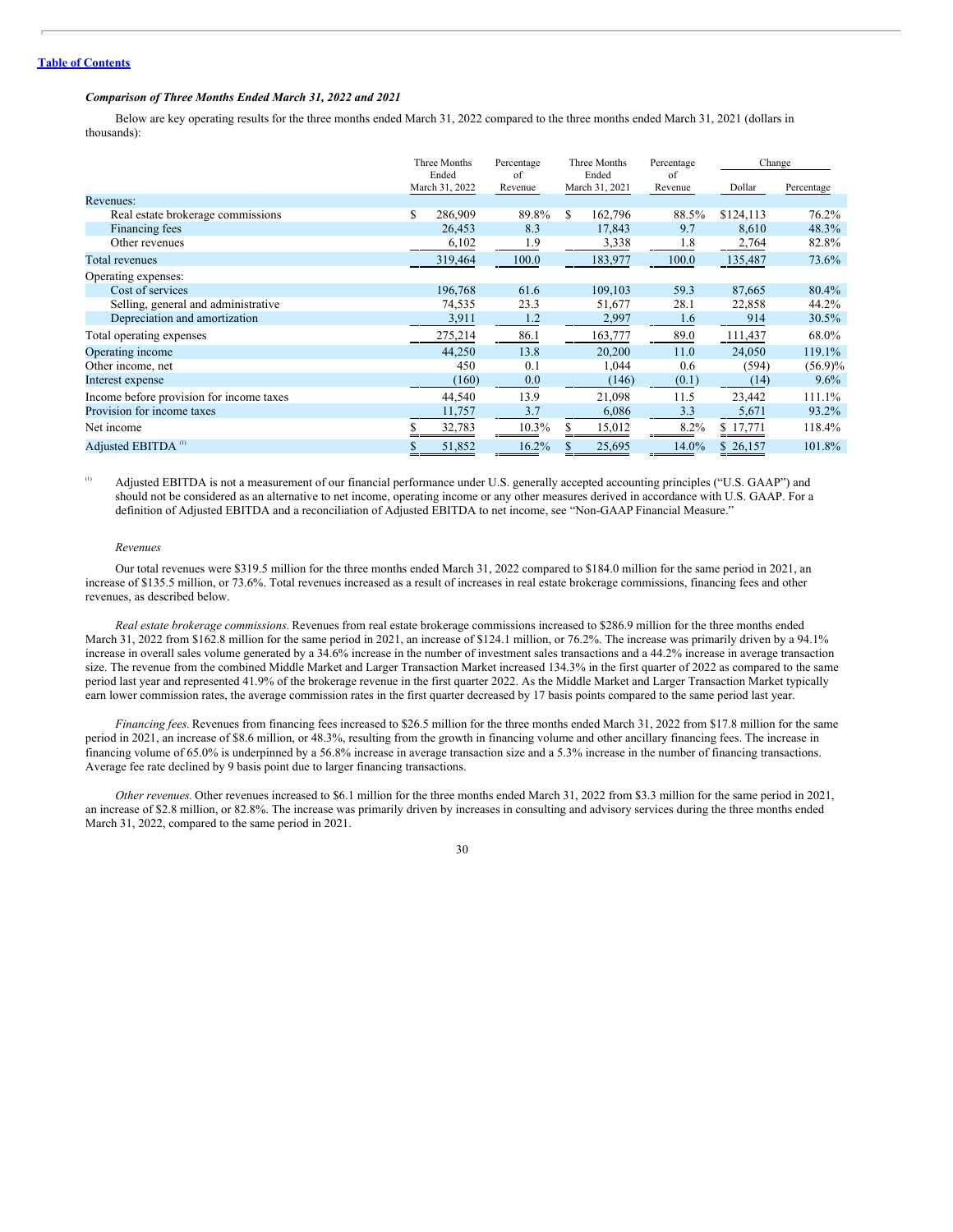#### *Total Operating Expenses*

Our total operating expenses were \$275.2 million for the three months ended March 31, 2022 compared to \$163.8 million for the same period in 2021, an increase of \$111.4 million, or 68.0%. The increase was due to increases in cost of services, which are variable commissions paid to our investment sales professionals and compensation-related costs in connection with our financing activities, selling, general and administrative costs and depreciation and amortization expense, as described below.

*Cost of services.* Cost of services increased to \$196.8 million for the three months ended March 31, 2022 from \$109.1 million for the same period in 2021, an increase of \$87.7 million, or 80.4%. The increase was primarily due to increased commission expenses driven by the related increased revenues noted above. Cost of services as a percent of total revenues increased to 61.6% compared to 59.3% for the same period in 2021 primarily due to our senior investment sales and financing professionals who earn additional commissions after meeting certain annual financial thresholds, reaching their thresholds earlier than anticipated.

*Selling, general, and administrative expense.* Selling, general and administrative expense for the first quarter of 2022 increased by \$22.9 million to \$74.5 million, compared to the same period in the prior year. The change was primarily due to increases in (i) compensation related costs, primarily driven by increases in management performance compensation due to significant year-over-year growth in operating results; (ii) business development, marketing and other support related to the long-term retention of our sales and financing professionals; (iii) recommencement of in-person agent and client business events, conferences, and meetings; and (iv) expenses related to our recent acquisitions.

*Depreciation and amortization expense.* Depreciation and amortization expense increased to \$3.9 million for the three months ended March 31, 2022 from \$3.0 million for the same period in 2021, an increase of \$0.9 million, or 30.5%, principally related to additional amortization of MSRs and Intangible assets related to recent acquisitions.

#### *Other Income, Net*

Other income, net decreased to \$0.5 million for the three months ended March 31, 2022 from \$1.0 million for the same period in 2021. The decrease was primarily driven by (i) an unfavorable change in the value of our deferred compensation plan assets that are held in a rabbi trust and (ii) a reduction in interest income on our investments in marketable debt securities, available-for-sale due to an overall change in interest rates.

#### *Interest Expense*

Interest expense increased to \$0.2 million for the three months ended March 31, 2022 from \$0.1 million for the same period in 2021. The increase for the three months ended March 31, 2022 was primarily due to an increase in interest expense on SARs liability.

#### *Provision for Income Taxes*

The provision for income taxes was \$11.8 million for the three months ended March 31, 2022, compared to \$6.1 million in the same period in 2021, an increase of \$5.7 million. The effective income tax rate for the three months ended March 31, 2022, was 26.4% compared to 28.8% for the same period in 2021. The effective income tax rate decreased primarily due to the change in the relationship of permanent nondeductible items to income before provision for income taxes, an increase in windfall tax benefits, net related to the settlement of stock-based awards, adjustments to the valuation allowance related to Canadian income and a reduction in the average state rate due to a change in apportionment factors.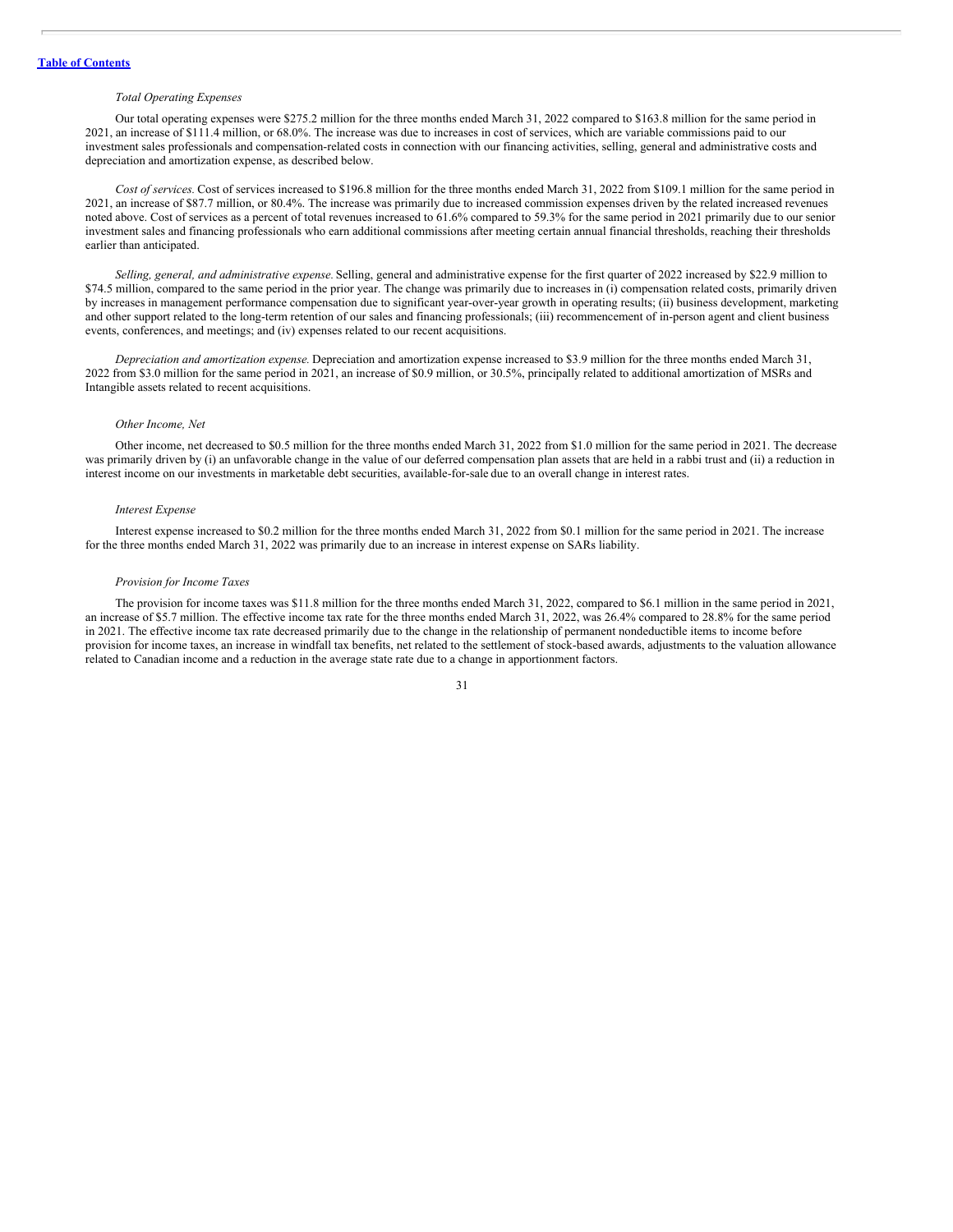#### **Non-GAAP Financial Measure**

In this quarterly report on Form 10-Q, we include a non-GAAP financial measure, adjusted earnings before interest income/expense, taxes, depreciation and amortization, stock-based compensation and other non-cash items, or Adjusted EBITDA. We define Adjusted EBITDA as net income before (i) interest income and other, including net realized gains (losses) on marketable debt securities, available-for-sale and cash and cash equivalents, (ii) interest expense, (iii) provision for income taxes, (iv) depreciation and amortization, (v) stock-based compensation, and (vi) non-cash MSR activity. We use Adjusted EBITDA in our business operations to evaluate the performance of our business, develop budgets and measure our performance against those budgets, among other things. We also believe that analysts and investors use Adjusted EBITDA as a supplemental measure to evaluate our overall operating performance. However, Adjusted EBITDA has material limitations as a supplemental metric and should not be considered in isolation, or as a substitute for analysis of our results as reported under U.S. GAAP. We find Adjusted EBITDA to be a useful management metric to assist in evaluating performance, because Adjusted EBITDA eliminates items related to capital structure, taxes and non-cash items. In light of the foregoing limitations, we do not rely solely on Adjusted EBITDA as a performance measure and also consider our U.S. GAAP results. Adjusted EBITDA is not a measurement of our financial performance under U.S. GAAP and should not be considered as an alternative to net income, operating income or any other measures calculated in accordance with U.S. GAAP. Because Adjusted EBITDA is not calculated in the same manner by all companies, it may not be comparable to other similarly titled measures used by other companies. A reconciliation of the most directly comparable U.S. GAAP financial measure, net income, to Adjusted EBITDA is as follows (in thousands):

|                                          |          | Three Months Ended<br>March 31, |  |
|------------------------------------------|----------|---------------------------------|--|
|                                          | 2022     | 2021                            |  |
| Net income                               | \$32,783 | \$15,012                        |  |
| Adjustments:                             |          |                                 |  |
| Interest income and other <sup>(1)</sup> | (615)    | (531)                           |  |
| Interest expense                         | 160      | 146                             |  |
| Provision for income taxes               | 11,757   | 6,086                           |  |
| Depreciation and amortization            | 3,911    | 2,997                           |  |
| Stock-based compensation                 | 3,856    | 2,288                           |  |
| Non-cash MSR activity <sup>(2)</sup>     |          | (303)                           |  |
| Adjusted EBITDA <sup>(3)</sup>           | \$51,852 | \$25,695                        |  |
|                                          |          |                                 |  |

<sup>(1)</sup> Other includes net realized gains (losses) on marketable debt securities available-for-sale.

- Non-cash MSR activity includes the assumption of servicing obligations.
- The increase in Adjusted EBITDA for the three months ended March 31, 2022 compared to the same period in 2021 is primarily due to a lower proportion of operating expenses compared to total revenues.

# **Liquidity and Capital Resources**

Our primary sources of liquidity are cash and cash equivalents, cash flows from operations, marketable debt securities available-for-sale and, if necessary, borrowings under our credit agreement. In order to enhance yield to us, we have invested a portion of our cash in money market funds and fixed and variable income debt securities, in accordance with our investment policy approved by the board of directors. Certain of our investments in money market funds may not maintain a stable net asset value and may impose fees on redemptions and/or gating fees. To date, the Company has not experienced any restrictions or gating fees on its ability to redeem funds from money market funds. Although we have historically funded our operations through operating cash flows, there can be no assurance that we can continue to meet our cash requirements entirely through our operations, cash and cash equivalents, proceeds from the sale of marketable debt securities, available-for-sale or availability under our credit agreement.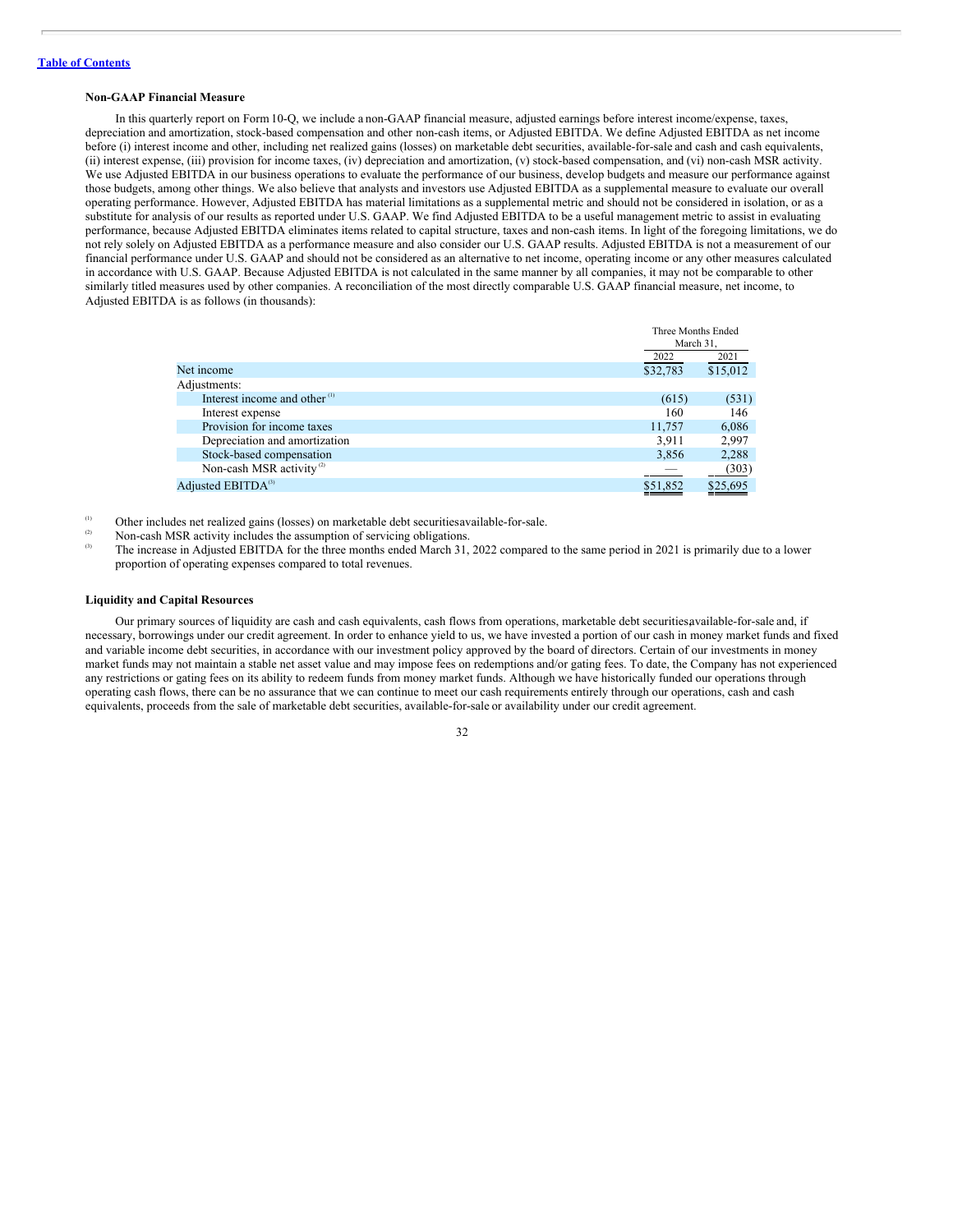#### *Cash Flows*

Our total cash and cash equivalents balance decreased by \$66.4 million to \$315.7 million at March 31, 2022, compared to \$382.1 million at December 31, 2021. The following table sets forth our summary cash flows for the three months ended March 31, 2022 and 2021 (in thousands):

|                                                                       |              | Three Months Ended<br>March 31, |  |
|-----------------------------------------------------------------------|--------------|---------------------------------|--|
|                                                                       | 2022         | 2021                            |  |
| Net cash flows from operating activities                              | \$ (67, 535) | \$(20,102)                      |  |
| Net cash flows from investing activities                              | 6.983        | 3,141                           |  |
| Net cash flows from financing activities                              | (5, 943)     | (4, 516)                        |  |
| Effect of currency exchange rate changes on cash and cash equivalents | 50           | 33                              |  |
| Net increase (decrease) in cash and cash equivalents                  | (66, 445)    | (21, 444)                       |  |
| Cash and cash equivalents at beginning of period                      | 382,140      | 243,152                         |  |
| Cash and cash equivalents at end of period                            | \$315,695    | \$221,708                       |  |

#### *Operating Activities*

Cash flows used in operating activities were \$(67.5) million for the three months ended March 31, 2022 compared to cash flows used in operating activities of \$(20.1) million for the same period in 2021. Net cash used in operating activities is driven by our net income, adjusted for non-cash items and changes in operating assets and liabilities. The \$(47.4) million decrease in operating cash flows for the three months ended March 31, 2022 compared to the same period in 2021 was primarily due to an increase in advances to our investment sales and financing professionals, higher amount of deferred discretionary commissions paid, and higher bonus payments, partially offset by increased cash flow from operating activity from increased sales and financing volume.

#### *Investing Activities*

Cash flows provided by investing activities were \$7.0 million for the three months ended March 31, 2022 compared to cash flows provided by investing activities of \$3.1 million for the same period in 2021. The \$3.9 million increase in cash flow from investing activities for the three months ended March 31, 2022 compared to the same period in 2021 was primarily due to a \$17.6 million increase in net maturities of marketable debt securities, partially offset by a \$12.7 million increase in cash used in acquisitions of businesses, net of cash received during the three months ended March 31, 2022 compared to the same period in 2021.

#### *Financing Activities*

Cash flows used in financing activities were \$(6.0) million for the three months ended March 31, 2022 compared to \$(4.5) million for the same period in 2021. The \$(1.5) million additional cash flow used in financing activities for the three months ended March 31, 2022 compared to the same period in 2021 was primarily due to taxes paid related to net share settlement of stock-based awards.

#### *Liquidity*

We believe that our existing balances of cash and cash equivalents, cash flows expected to be generated from our operations, proceeds from the sale of marketable debt securities, available-for-sale and borrowings available under the Credit Agreement (defined below) will be sufficient to satisfy our operating requirements for at least the next 12 months. If we need to raise additional capital through public or private debt or equity financings, strategic relationships or other arrangements, this capital might not be available to us in a timely manner, on acceptable terms, or at all. Our failure to raise sufficient capital when needed could prevent us from funding acquisitions or otherwise financing our growth or operations. As of March 31, 2022, cash and cash equivalents and marketable debt securities, available-for-sale, aggregated \$587.7 million, and we had \$59.5 million of borrowing capacity under our credit agreement.

#### *Credit Agreement*

We have a Credit Agreement with Wells Fargo Bank, National Association for a \$60.0 million principal amount senior secured revolving credit facility that is guaranteed by all of our domestic subsidiaries and matures on June 1, 2022 (the "Credit Agreement"). See Note 13 – "Commitments and Contingencies" of our Notes to Condensed Consolidated Financial Statements for additional information on the Credit Agreement.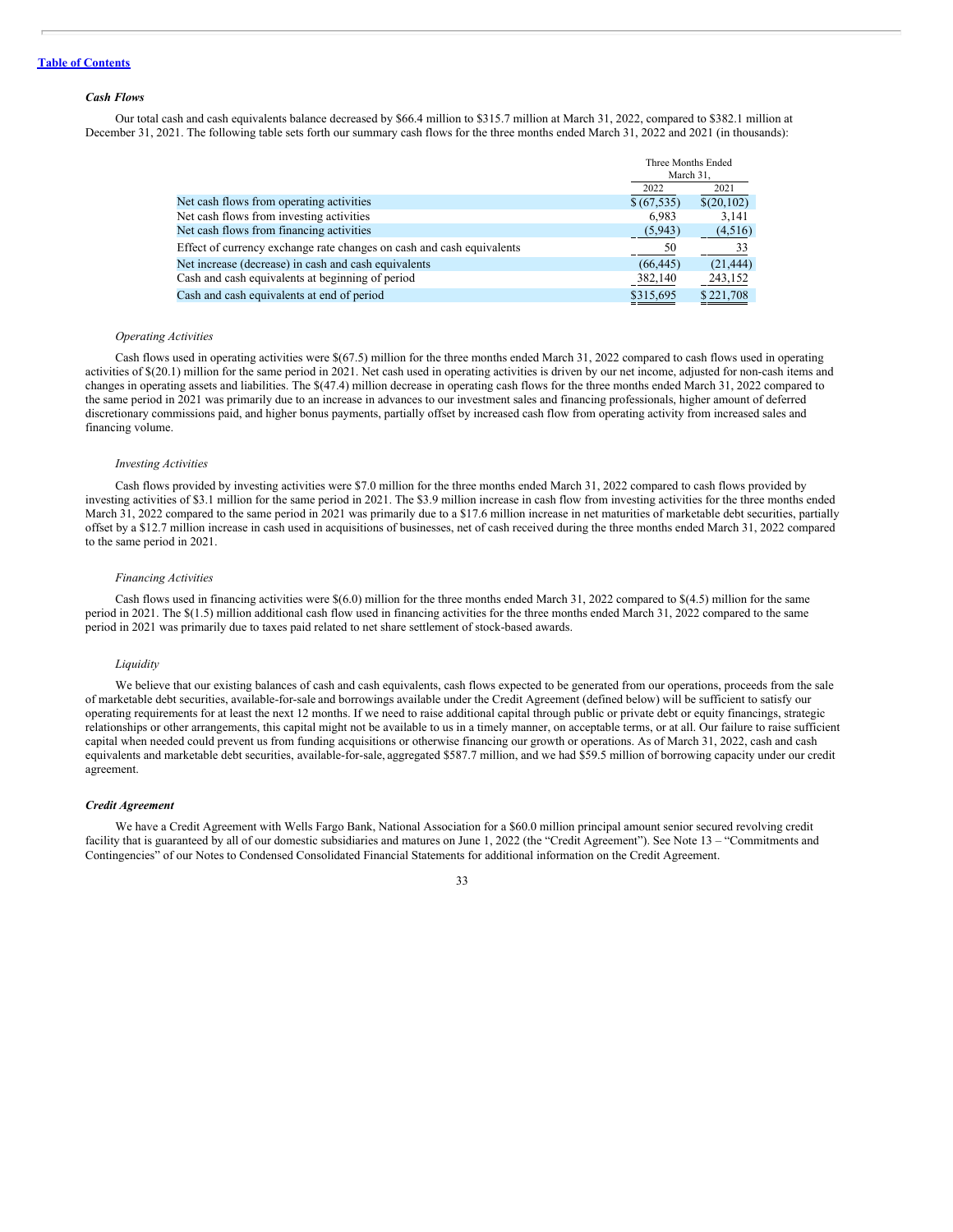#### **Off Balance Sheet Arrangements**

The Company, in connection with the Strategic Alliance with MTRCC , has agreed to provide loan opportunities that may be funded through MTRCC's agreement with Fannie Mae requires MTRCC to guarantee a portion of each funded loan. On a loan-by-loan basis, the Company, at its option, can assume a portion of MTRCC's guarantee obligation of loan opportunities presented to and closed by MTRCC. As of March 31, 2022, the Company has agreed to a maximum aggregate guarantee obligation of \$4.0 million relating to loans with an unpaid balance of \$24.0 million. The maximum guarantee obligation is not representative of the actual loss we would incur. The Company would be liable for this amount only if all of the loans for which it is providing a guarantee to MTRCC were to default and all of the collateral underlying these loans was determined to be without value at the time of settlement.

#### **Material Cash Requirements**

There have been no material changes in our commitments under contractual obligations, as disclosed in our Annual Report on Form10-K for the year ended December 31, 2021 through the date the condensed consolidated financial statements were issued, other than for the payment of dividends and dividend equivalents declared by our board of directors aggregating \$52.1 million.

# **Inflation**

Our commissions and other variable costs related to revenue are primarily affected by real estate market supply and demand, which may be affected by uncertain or changing economic and market conditions, including inflation/deflation arising in connection with and in response to various macroeconomic factors, including the effects of the COVID-19 pandemic on the broader economy.

The Federal Reserve has signaled its plans to combat inflation through monetary policy including the wind-down of quantitative easing and by raising the Federal Funds Rate. While commercial real estate investment is relatively inflation resistant, the upward pressure on interest rates has the potential to affect investor activity and therefore transactional activity from which we generate revenues. The investor activity will depend on the magnitude of changes in interest rates relative to the elevated level of capital liquidity targeting commercial real estate. The actual economic impact from inflation to our business remains unknown at this time.

#### **Critical Accounting Policies; Use of Estimates**

We prepare our financial statements in accordance with U.S. GAAP. In applying many of these accounting principles, we make assumptions, estimates and/or judgments that affect the reported amounts of assets, liabilities, revenues and expenses in our condensed consolidated financial statements. We base our estimates and judgments on historical experience and other assumptions that we believe are reasonable under the circumstances. These assumptions, estimates and/or judgments, however, are often subjective and our actual results may change based on changing circumstances or changes in our analyses. If actual amounts are ultimately different from our estimates, the revisions are included in our results of operations for the period in which the actual amounts become known. There were no significant changes in our critical accounting policies, as disclosed in our Annual Report on Form 10-K for the year ended December 31, 2021.

# **Recent Accounting Pronouncements**

For information regarding recent accounting pronouncements, see Note 1 – "Description of Business, Basis of Presentation and Recent Accounting Pronouncements" of our Notes to Condensed Consolidated Financial Statements. Although we do not believe any of the other accounting pronouncements listed in that note will have a significant impact on our business, we are still in the process of determining the impact of the new pronouncements may have on our condensed consolidated financial statements.

#### <span id="page-34-0"></span>**Item 3. Quantitative and Qualitative Disclosures About Market Risk**

We maintain a portfolio of investments in a variety of fixed and variable debt rate securities, including U.S. Treasuries, U.S. government sponsored entities, corporate debt, asset-backed securities and other. As of March 31, 2022, the fair value of investments in marketable debt securities, available-for-sale was \$272 million. The primary objective of our investment activity is to maintain the safety of principal and to provide for future liquidity requirements while maximizing yields without significantly increasing risk. While some investments may be securities of companies in foreign countries, all investments are denominated and payable in U.S. Dollars. We do not enter into investments for trading or speculative purposes. While our intent is not to sell these investment securities prior to their stated maturities, we may choose to sell any of the securities for strategic reasons including, but not limited to, anticipated capital requirements, anticipation of credit deterioration, duration management and because a security no longer meets the criteria of our investment policy. We do not use derivatives or similar instruments to manage our interest rate risk. We seek to invest in high quality investments. The weighted average rating (exclusive of cash and cash equivalents) was AA+ as of March 31, 2022. Maturities are maintained consistent with our short-, medium- and long-term liquidity objectives.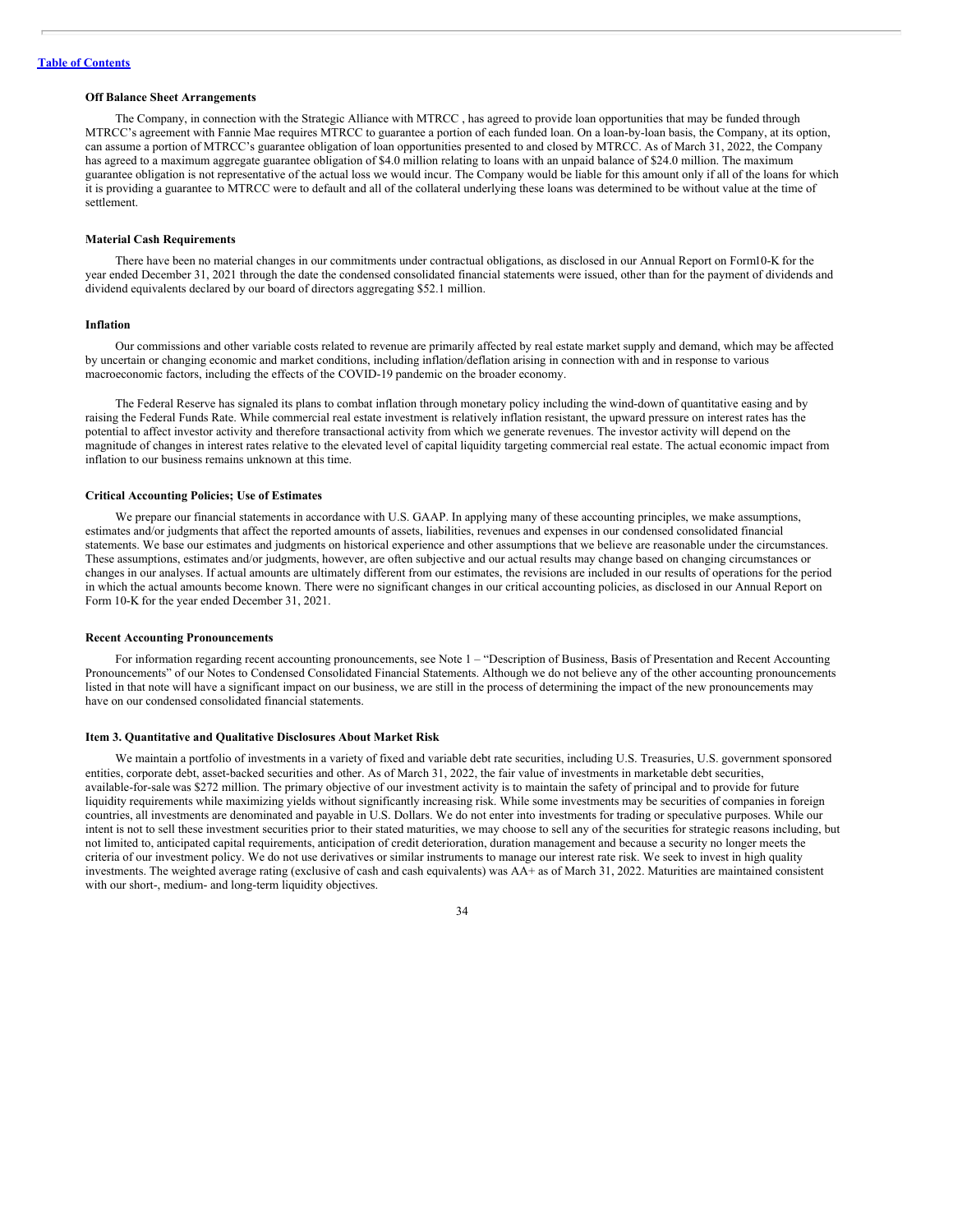Currently, our portfolio of investments predominantly consists of fixed interest rate debt securities; however, a portion of our investment portfolio may consist of variable interest rate debt securities. Our investments in fixed interest rate debt securities are subject to various market risks. Changes in prevailing interest rates may adversely or positively impact their fair market value should interest rates generally rise or fall. Accordingly, we also may have interest rate risk with variable interest rate debt securities as the income produced may decrease if interest rates fall. Contraction in market liquidity may adversely affect the value of portions of our portfolio and affect our ability to sell securities in the time frames required and at acceptable prices. Uncertainty in future market conditions may raise market participant's expectations of returns, thus impacting the value of securities in our portfolio as well. The following table sets forth the impact on the fair value of our investments as of March 31, 2022 from changes in interest rates based on the weighted average duration of the debt securities in our portfolio (in thousands):

|                          |   | Approximate Change in     |
|--------------------------|---|---------------------------|
|                          |   | Fair Value of Investments |
| Change in Interest Rates |   | Increase (Decrease)       |
| 2% Decrease              |   | 4.585                     |
| 1% Decrease              | S | 2.574                     |
| 1% Increase              |   | (2,615)                   |
| 2% Increase              | S | (5,229)                   |

Due to the nature of our business and the manner in which we conduct our operations, we believe we do not face any material interest rate risk with respect to other assets and liabilities, equity price risk or other market risks. The functional currency of our Canadian operations is the Canadian dollar. We are exposed to foreign currency exchange rate risk for the settlement of transactions of the Canadian operations as well as unrealized translation adjustments. To date, realized foreign currency exchange rate gains and losses have not been material.

# <span id="page-35-0"></span>**Item 4. Controls and Procedures**

# **Evaluation of Disclosure Controls and Procedures**

Our management is responsible for establishing and maintaining adequate internal control over financial reporting, as such term is defined in Exchange Act Rules 13a-15(f), including maintenance of (i) records that in reasonable detail accurately and fairly reflect the transactions and dispositions of our assets, and (ii) policies and procedures that provide reasonable assurance that (a) transactions are recorded as necessary to permit preparation of financial statements in accordance with accounting principles generally accepted in the United States of America, (b) our receipts and expenditures are being made only in accordance with authorizations of management and our board of directors and (c) we will prevent or timely detect unauthorized acquisition, use, or disposition of our assets that could have a material effect on the financial statements.

Our management, with the supervision and participation of our chief executive officer ("CEO") and chief financial officer ("CFO"), has evaluated the effectiveness of our disclosure controls and procedures (as defined in Rules 13a- 15(e) and 15d- 15(e) under the Exchange Act, as of the end of the period covered by this Form 10-Q, based on the criteria established under the Internal Control Integrated Framework issued by the Committee of Sponsoring Organizations of the Treadway Commission (2013 framework). Based on such evaluation, our management has concluded that as of March 31, 2022, our disclosure controls and procedures are designed at a reasonable assurance level and are effective to provide reasonable assurance that information we are required to disclose in reports that we file or submit under the Exchange Act is recorded, processed, summarized, and reported within the time periods specified in the rules and forms of the SEC, and that such information is accumulated and communicated to our management, including our CEO and CFO, as appropriate, to allow timely decisions regarding required disclosure.

# **Changes in Internal Control over Financial Reporting**

There have not been any changes in our internal control over financial reporting (as such term is defined in Rules13a-15(f) and 15d-15(f) under the Exchange Act) during the quarter ended March 31, 2022 that have materially affected, or are reasonably likely to materially affect, our internal control over financial reporting. We have not experienced any significant impact to our internal controls over financial reporting despite the fact that a significant number of our employees and independent contractors are still working remotely due to the COVID-19 pandemic. The design of our processes and controls allow for remote execution with accessibility to secure data. We are continually monitoring and assessing the COVID-19 situation to minimize the impact, if any, on the design and operating effectiveness on our internal controls.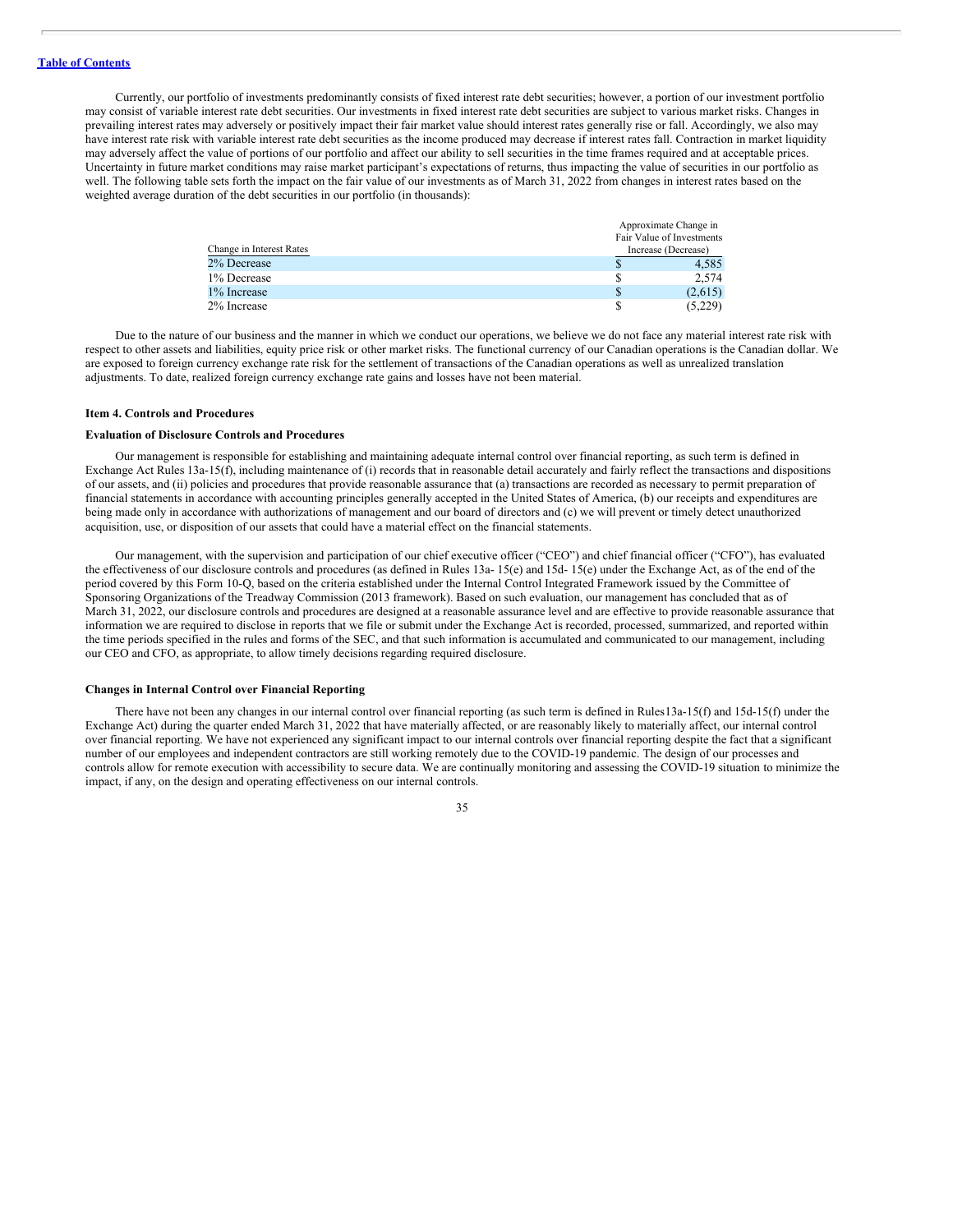# **PART II. OTHER INFORMATION**

# <span id="page-36-1"></span><span id="page-36-0"></span>**Item 1. Legal Proceedings**

We are involved in claims and legal actions arising in the ordinary course of our business, some of which involve claims for damages that are substantial in amount. Most of these litigation matters are covered by our insurance policies, which contain deductibles, exclusions, claim limits and aggregate policy limits. Such litigation and other proceedings may include, but are not limited to, actions relating to commercial relationships, standard brokerage disputes like the alleged failure to disclose physical or environmental defects or property expenses or contracts, the alleged inadequate disclosure of matters relating to the transaction like the relationships among the parties to the transaction, potential claims or losses pertaining to the asset, vicarious liability based upon conduct of individuals or entities outside of our control, general fraud claims, conflicts of interest claims, employment law claims, including claims challenging the classification of our sales professionals as independent contractors, claims alleging violations of state consumer fraud statutes and intellectual property. While the ultimate liability for these legal proceedings cannot be determined, we review the need for an accrual for loss contingencies quarterly and record an accrual for litigation related losses where the likelihood of loss is both probable and estimable. We do not believe, based on information currently available to us, that the final outcome of these proceedings will have a material adverse effect on our consolidated financial position, results of operations or cash flows.

# <span id="page-36-2"></span>**Item 1A. Risk Factors**

There have been no material changes from the risk factors described in our Annual Report onForm 10-K for the year ended December 31, 2021.

# <span id="page-36-3"></span>**Item 2. Unregistered Sales of Equity Securities and Use of Proceeds**

None.

# <span id="page-36-4"></span>**Item 3. Defaults Upon Senior Securities**

None.

# <span id="page-36-5"></span>**Item 4. Mine Safety Disclosures**

Not Applicable.

# <span id="page-36-6"></span>**Item 5. Other Information**

None.

# <span id="page-36-7"></span>**Item 6. Exhibits**

| Exhibit No. | Description                                                                                                                                                                                                                                                                                                                                                                                                                                                                                                                |
|-------------|----------------------------------------------------------------------------------------------------------------------------------------------------------------------------------------------------------------------------------------------------------------------------------------------------------------------------------------------------------------------------------------------------------------------------------------------------------------------------------------------------------------------------|
| $31.1*$     | Certification of Chief Executive Officer pursuant to Rule 13a-14(a) under the Exchange Act, as adopted pursuant to Section 302 of the<br>Sarbanes-Oxley Act of 2002.                                                                                                                                                                                                                                                                                                                                                       |
| $31.2*$     | Certification of Chief Financial Officer pursuant to Rule 13a-14(a) under the Exchange Act, as adopted pursuant to Section 302 of the<br>Sarbanes-Oxley Act of 2002.                                                                                                                                                                                                                                                                                                                                                       |
| $32.1**$    | Certifications of Chief Executive Officer and Chief Financial Officer pursuant to Rule 13a-14(b) under the Exchange Act and 18<br>U.S.C. Section 1350, as adopted pursuant to Section 906 of the Sarbanes-Oxley Act of 2002.                                                                                                                                                                                                                                                                                               |
| $101*$      | The following financial statements from the Company's Quarterly Report on Form 10-Q for the quarter ended March 31, 2022,<br>formatted in Inline XBRL: (i) Condensed Consolidated Balance Sheets, (ii) Condensed Consolidated Statements of Net and<br>Comprehensive Income, (iii) Condensed Consolidated Statements of Stockholders' Equity, (iv) Condensed Consolidated Statements of<br>Cash Flows, and (v) Notes to Condensed Consolidated Financial Statements, tagged as blocks of text and including detailed tags. |
| $104*$      | Cover Page Interactive Data File (formatted as Inline XBRL and contained in Exhibit 101)                                                                                                                                                                                                                                                                                                                                                                                                                                   |

**\*** Filed herewith.

Furnished, not filed.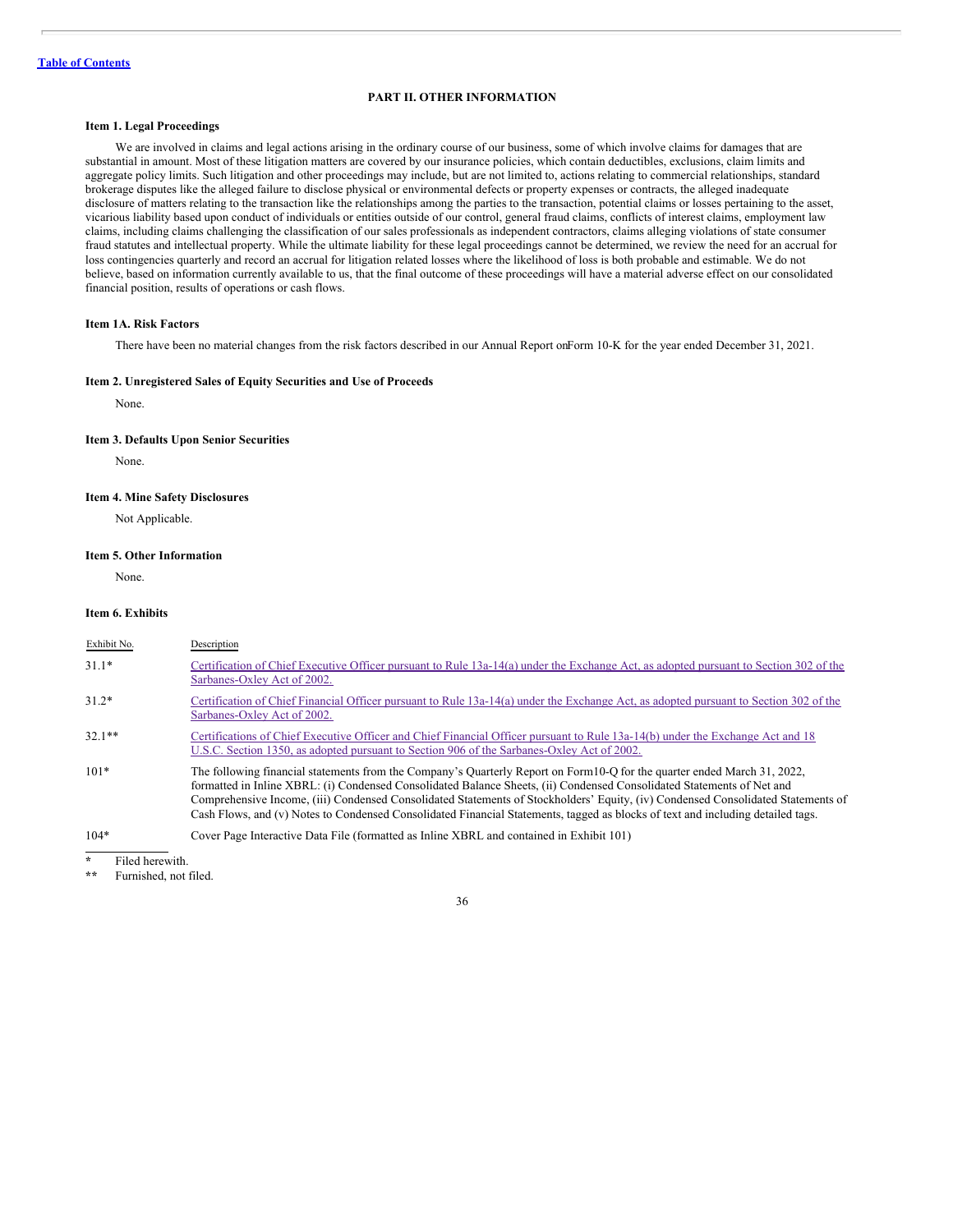# **SIGNATURES**

<span id="page-37-0"></span>Pursuant to the requirements of the Securities Exchange Act of 1934, the registrant has duly caused this report to be signed on its behalf by the undersigned thereunto duly authorized.

# **Marcus & Millichap, Inc**.

Date: May 6, 2022 By: /s/ Hessam Nadji

Hessam Nadji President and Chief Executive Officer (Principal Executive Officer)

Date: May 6, 2022 By: /s/ Steven F. DeGennaro

Steven F. DeGennaro Chief Financial Officer (Principal Financial Officer)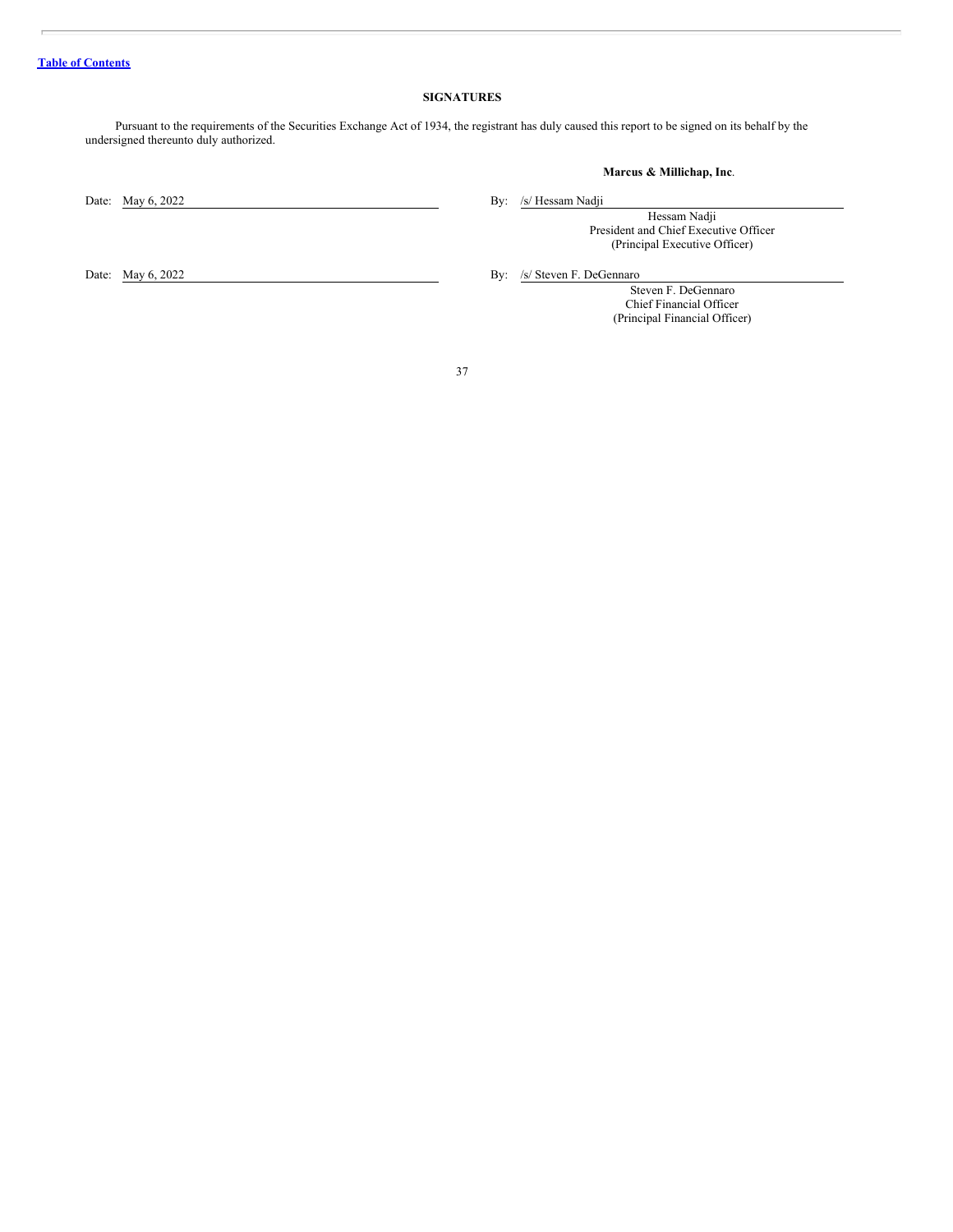# **Certification of Chief Executive Officer of Marcus & Millichap, Inc. pursuant to Rule 13a-14(a) under the Exchange Act, as adopted pursuant to Section 302 of the Sarbanes-Oxley Act of 2002**

<span id="page-38-0"></span>I, Hessam Nadji, certify that:

- 1. I have reviewed this quarterly report on Form10-Q of Marcus & Millichap, Inc.;
- 2. Based on my knowledge, this report does not contain any untrue statement of a material fact or omit to state a material fact necessary to make the statements made, in light of the circumstances under which such statements were made, not misleading with respect to the period covered by this report;
- 3. Based on my knowledge, the financial statements, and other financial information included in this report, fairly present in all material respects the financial condition, results of operations and cash flows of the registrant as of, and for, the periods presented in this report;
- 4. The registrant's other certifying officer(s) and I are responsible for establishing and maintaining disclosure controls and procedures (as defined in Exchange Act Rules 13a-15(e) and 15d-15(e)) and internal control over financial reporting (as defined in Exchange Act Rules 13a-15(f) and 15d-15(f)) for the registrant and have:
	- a) Designed such disclosure controls and procedures, or caused such disclosure controls and procedures to be designed under our supervision, to ensure that material information relating to the registrant, including its consolidated subsidiaries, is made known to us by others within those entities, particularly during the period in which this report is being prepared;
	- b) Designed such internal control over financial reporting, or caused such internal control over financial reporting to be designed under our supervision, to provide reasonable assurance regarding the reliability of financial reporting and the preparation of financial statements for external purposes in accordance with generally accepted accounting principles;
	- c) Evaluated the effectiveness of the registrant's disclosure controls and procedures and presented in this report our conclusions about the effectiveness of the disclosure controls and procedures, as of the end of the period covered by this report based on such evaluation; and
	- d) Disclosed in this report any change in the registrant's internal control over financial reporting that occurred during the registrant's most recent fiscal quarter (the registrant's fourth fiscal quarter in the case of an annual report) that has materially affected, or is reasonably likely to materially affect, the registrant's internal control over financial reporting; and
- 5. The registrant's other certifying officer(s) and I have disclosed, based on our most recent evaluation of internal control over financial reporting, to the registrant's auditors and the audit committee of the registrant's board of directors (or persons performing the equivalent functions):
	- a) All significant deficiencies and material weaknesses in the design or operation of internal control over financial reporting which are reasonably likely to adversely affect the registrant's ability to record, process, summarize and report financial information; and
	- b) Any fraud, whether or not material, that involves management or other employees who have a significant role in the registrant's internal control over financial reporting.

Date: May 6, 2022 /s/ Hessam Nadji

Hessam Nadii President and Chief Executive Officer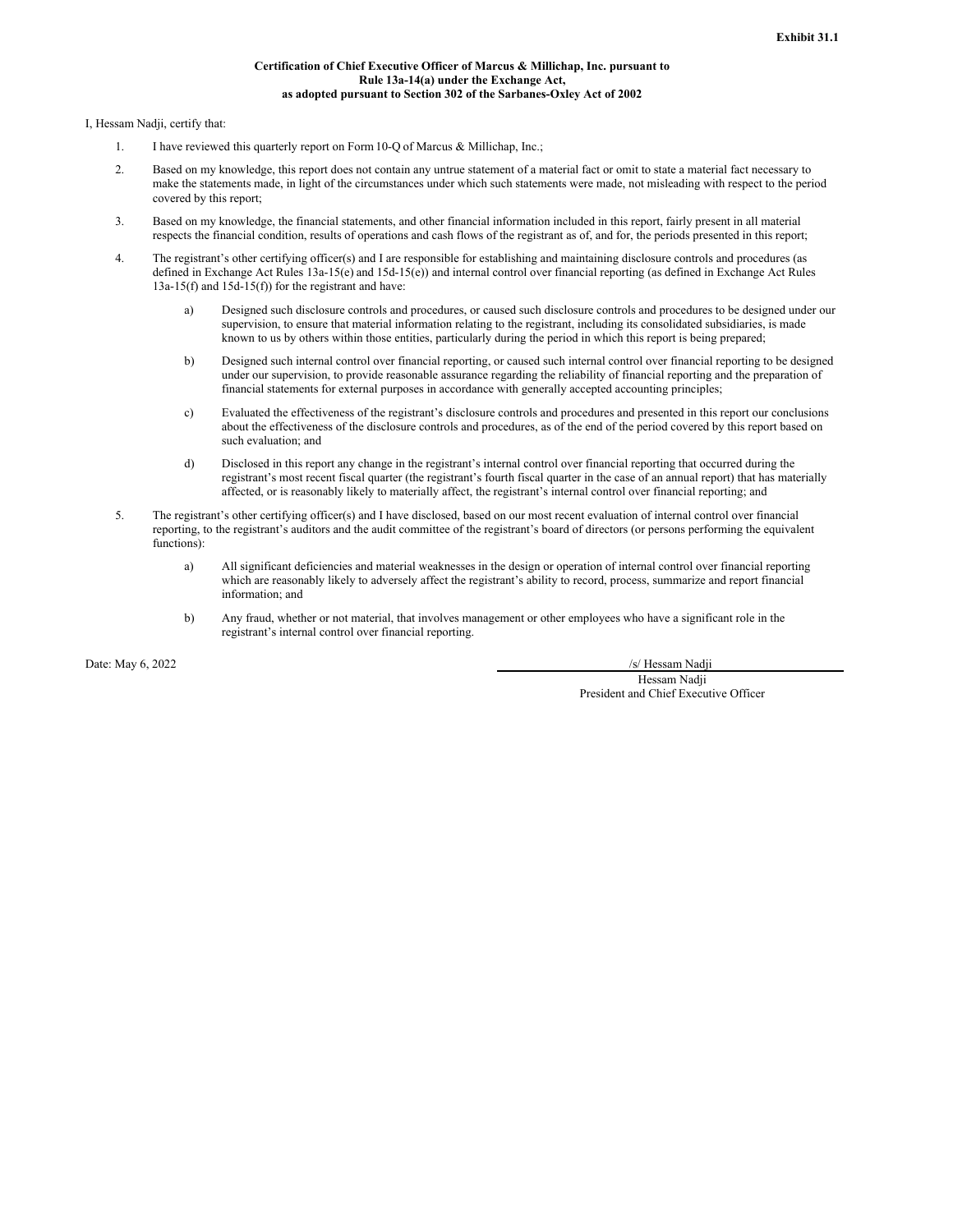# **Certification of Chief Financial Officer of Marcus & Millichap, Inc. pursuant to Rule 13a-14(a) under the Exchange Act, as adopted pursuant to Section 302 of the Sarbanes-Oxley Act of 2002**

<span id="page-39-0"></span>I, Steven F. DeGennaro, certify that:

- 1. I have reviewed this quarterly report on Form10-Q of Marcus & Millichap, Inc.;
- 2. Based on my knowledge, this report does not contain any untrue statement of a material fact or omit to state a material fact necessary to make the statements made, in light of the circumstances under which such statements were made, not misleading with respect to the period covered by this report;
- 3. Based on my knowledge, the financial statements, and other financial information included in this report, fairly present in all material respects the financial condition, results of operations and cash flows of the registrant as of, and for, the periods presented in this report;
- 4. The registrant's other certifying officer(s) and I are responsible for establishing and maintaining disclosure controls and procedures (as defined in Exchange Act Rules 13a-15(e) and 15d-15(e)) and internal control over financial reporting (as defined in Exchange Act Rules 13a-15(f) and 15d-15(f)) for the registrant and have:
	- a) Designed such disclosure controls and procedures, or caused such disclosure controls and procedures to be designed under our supervision, to ensure that material information relating to the registrant, including its consolidated subsidiaries, is made known to us by others within those entities, particularly during the period in which this report is being prepared;
	- b) Designed such internal control over financial reporting, or caused such internal control over financial reporting to be designed under our supervision, to provide reasonable assurance regarding the reliability of financial reporting and the preparation of financial statements for external purposes in accordance with generally accepted accounting principles;
	- c) Evaluated the effectiveness of the registrant's disclosure controls and procedures and presented in this report our conclusions about the effectiveness of the disclosure controls and procedures, as of the end of the period covered by this report based on such evaluation; and
	- d) Disclosed in this report any change in the registrant's internal control over financial reporting that occurred during the registrant's most recent fiscal quarter (the registrant's fourth fiscal quarter in the case of an annual report) that has materially affected, or is reasonably likely to materially affect, the registrant's internal control over financial reporting; and
- 5. The registrant's other certifying officer(s) and I have disclosed, based on our most recent evaluation of internal control over financial reporting, to the registrant's auditors and the audit committee of the registrant's board of directors (or persons performing the equivalent functions):
	- a) All significant deficiencies and material weaknesses in the design or operation of internal control over financial reporting which are reasonably likely to adversely affect the registrant's ability to record, process, summarize and report financial information; and
	- b) Any fraud, whether or not material, that involves management or other employees who have a significant role in the registrant's internal control over financial reporting.

Date: May 6, 2022 /s/ Steven F. DeGennaro

Steven F. DeGennaro Chief Financial Officer